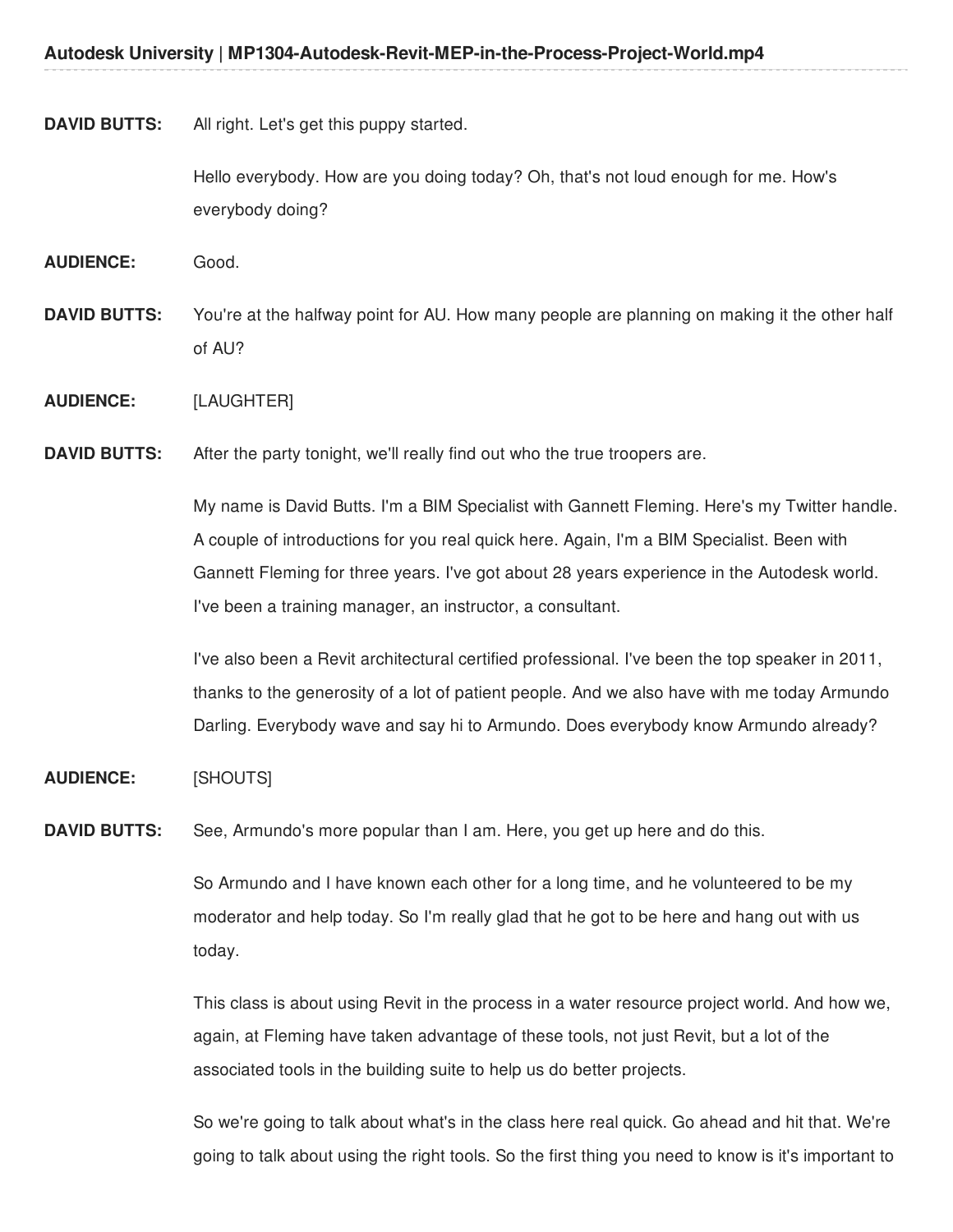always have the right tool on the job in here. And we're going to look at how we use these tools in Revit MEP to benefit these types of jobs.

We're going to learn how you work with your content providers to get the best representation possible. We're also going to learn how to get more value from BIM models and other products such as simulation. We actually started trying simulation out now to see if we can get it to work with Revit. And we are also talking about how to position the BIM model to your client and the contract, how you can get the most out of that.

There's a couple of key learning objectives in here. So of our learning objectives, we want to make sure that you describe how these MEP tools are used in these types of projects. How to use the manufacturer-based content.

We're going to look at Inventor for a little bit here today, and Fusion. We're also going to look at how we used BIM models for our analysis applications, such as running energy models.

And we're also going to look at defining BIM projects to maximize the owner and contract or benefits. That's our summary of everything that we're covering in here. Most importantly, we're going to teach you how to catch big fish. So everybody ready for that?

OK, so let's hit on the next one.

A couple of things about class information in here. Class number is MP-1304. Everybody got that one? This class is be recorded live. Everybody turn around and wave to the cameraman in the back of the room. He's back there. Everybody say, hi camera man.

There's a couple of deals about doing a class like this. The first thing you need to know is that we normally don't take questions, except when we get the logical breaks. And so everybody should have the AU app on their phone, right? You got the AU app installed?

When you go to your agenda and you look up this class, you pick this class and there's an activities page. If you'll post your questions there, Armundo's going to be monitoring those, and as the questions come up, we'll try to answer them as quickly as we possibly can.

So like I said, we're going to have to take some logical breaks in here, but when we do we'll try to answer as many of those questions as possible.

Our class rules include making sure that you've got your cell phones turned off. Where is my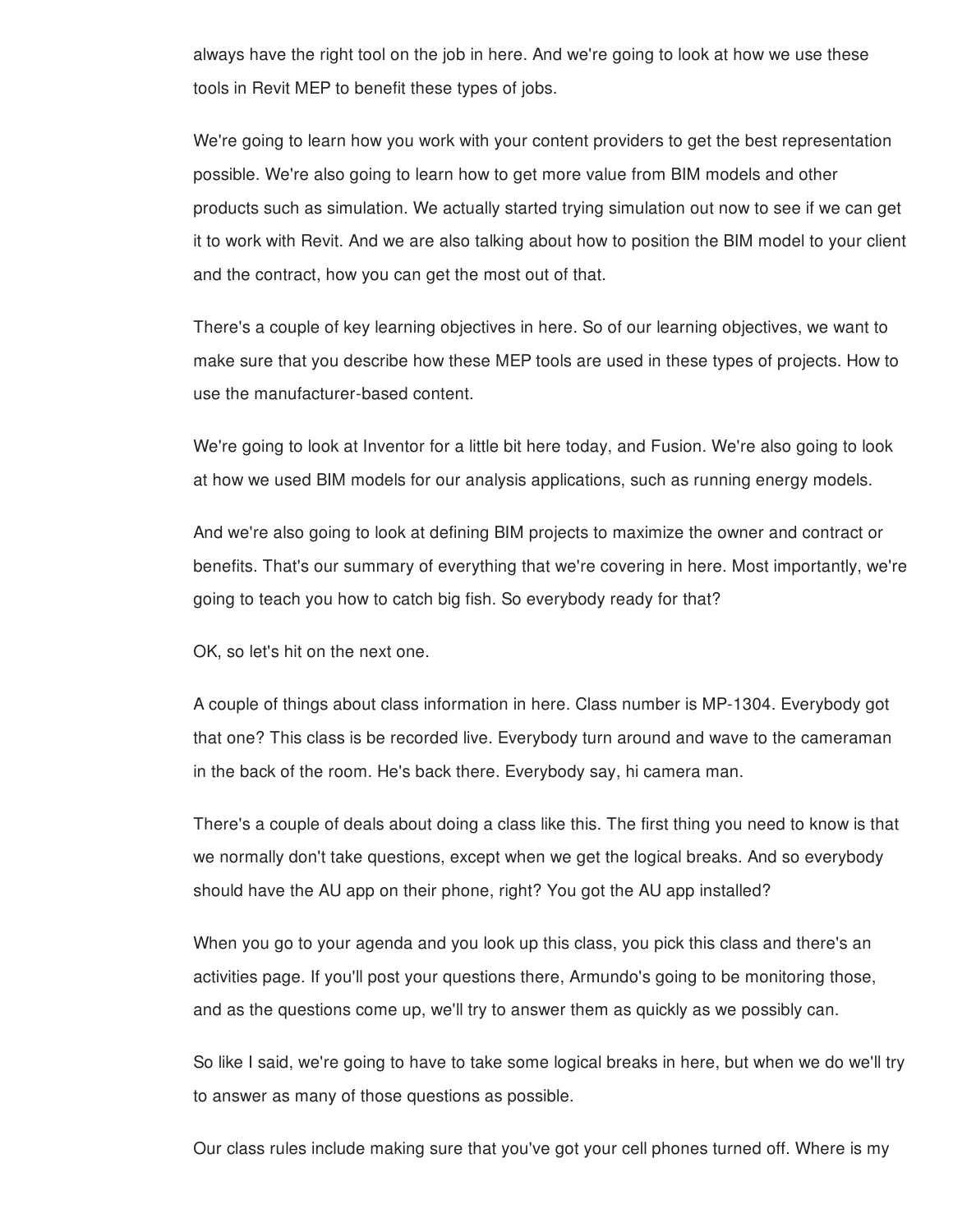cell phone? Oh, dag-gone. Armundo's stealing my phone.

Class participation is highly recommended. So yeah, we do want you asking questions. Ask a lot of questions, because the idea here is to look at how we do things, and hopefully we can help you guys learn how to do these projects.

You're on camera, again, you have to smile. You've got to be happy and be glad to be here. Is everybody ready to get started?

**AUDIENCE:** Yes, sir.

**DAVID BUTTS:** OK. Let's go ahead and get started. Ah, there goes a phone already.

So first thing we're going to talk about is using Revit tools in process and water projects. Take a look at some of these images in here. They're pretty cool stuff.

I was really lucky three years ago. I had been an Autodesk resource channel for about 13 years. And I had been doing a lot of consulting work, and working with a lot of people just like yourselves, trying to help them move into the BIM environment.

Everybody knows that BIM is not just software. It's a process that we use. And when I got the opportunity to go again to Fleming, one of the reasons why I did that was because of the environment and the culture at the firm. And we're fortunate, and I'm blessed to know, that these guys support what we're doing 100%, from the corporate level down.

That's where our initiative comes from. And in order to be successful in these types of projects, you've got to have that buy-in from the top. It's really hard to move BIM as a process into a firm because it really is a culture change. It's not just going and changing tools. It's changing how people use tools. And so it's important that you have that buy-in from the topdown.

And when I got there, the first thing I was asked was can Revit do a water treatment plant? And me being me, what did I say? Sure. My redneck came out and I'm like oh, we can do anything we want.

And so we started with a couple projects, and our first one was a project called Red Line, which we've published for the last couple of years in here. And boy did we learn. We learned a lot. We learned that we didn't have any content. We had to spend a lot of time developing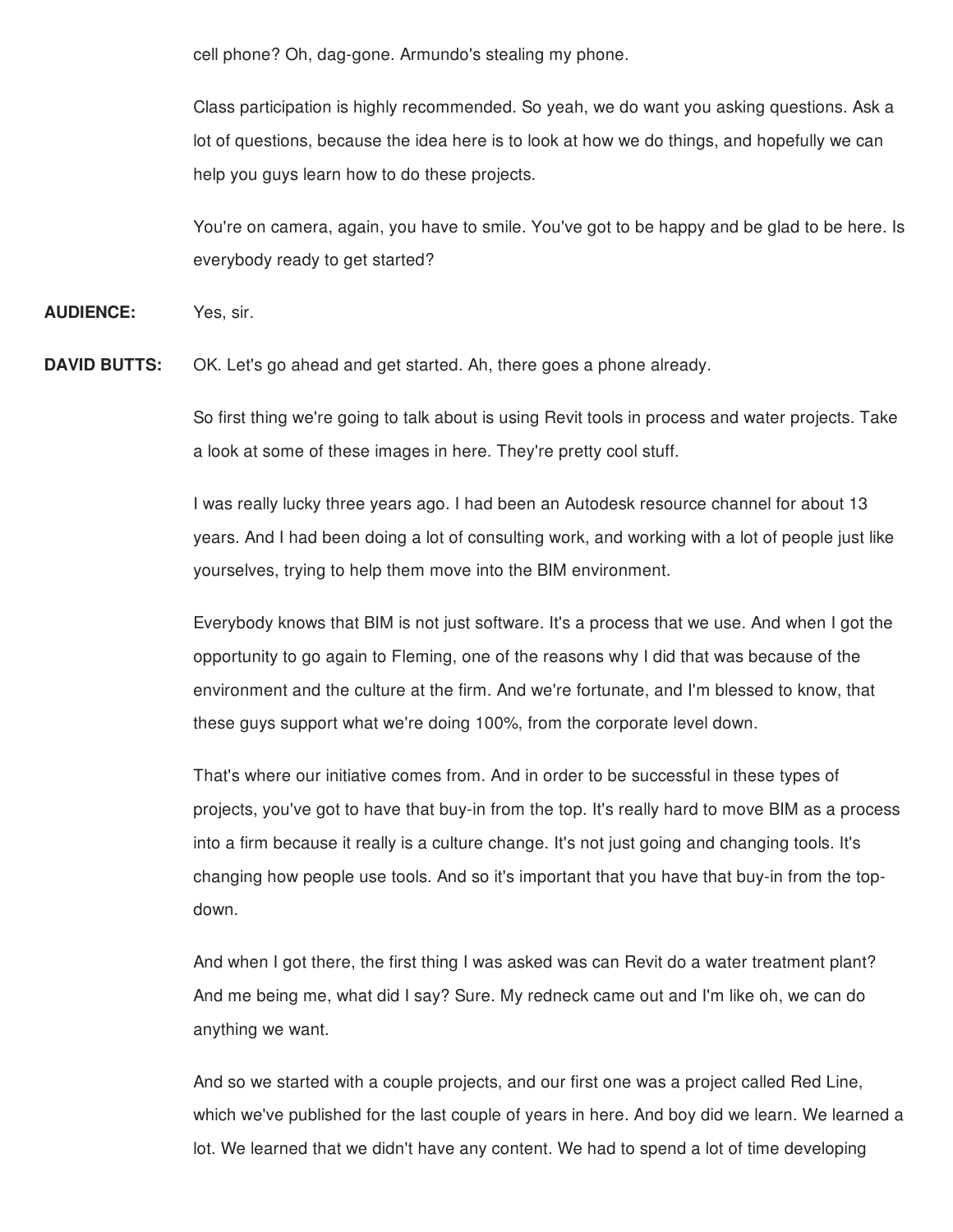content that was for the water resource world. This is in Revit 2010 and 2011.

Since then, we've done a variety of different projects. We're using it for transportation jobs, for educational facilities, we're using it for wastewater, we've done some biomed facilities with it.

Now, I will tell you this much. We're not the glamour boys. I don't have the half a billion airport terminal jobs going on. I do the real grunt jobs. We do the work that's the most common stuff that you do in the field every day.

And so Revit, and the combination of tools, has its benefit no matter how big or how small the job is. The couple of particular jobs that we're highlighting, also address existing conditions and new conditions. And we're going to be talking about the Pleasant Hills Water Authority Plant that we just renovated. We're also going to be talking about the Mon Valley Project.

The other picture that we have up here is from the New Cumberland Water Treatment Plant at New Cumberland Army Base. It was a Corps of Engineers job. That was another challenge in itself.

So these are all projects that we've done recently that are either close to completion or are already completed and not for bid.

So let's go and go to the next page here.

So one of things you need to know about doing this is you've got to just not know the tool, you've got know how to use it. There's one thing that I've learned from fishing from all these years in here. So let's take a look at the next piece here. go on, keep up. You've got to have the right tools for the job, right?

How many people fish? You recognize any of these reels in here? They're different size reels based on saltwater fishing in here, and it depends on the type of fish that I'm trying to catch as to what tool I'm going to use.

So I've got these big spinning reels that I use to do fish that are right under the boat. But then we've got the big bait cast reels for trolling when we want to after really big fish. So it really depends on what tool I'm going to be using in order to know-- I've got to know what I'm going after first so I can pick the right tool for the job. And that's important. And it doesn't matter whether we're talking about the types of projects that you're using or whether you're fishing, the right tool always makes a difference.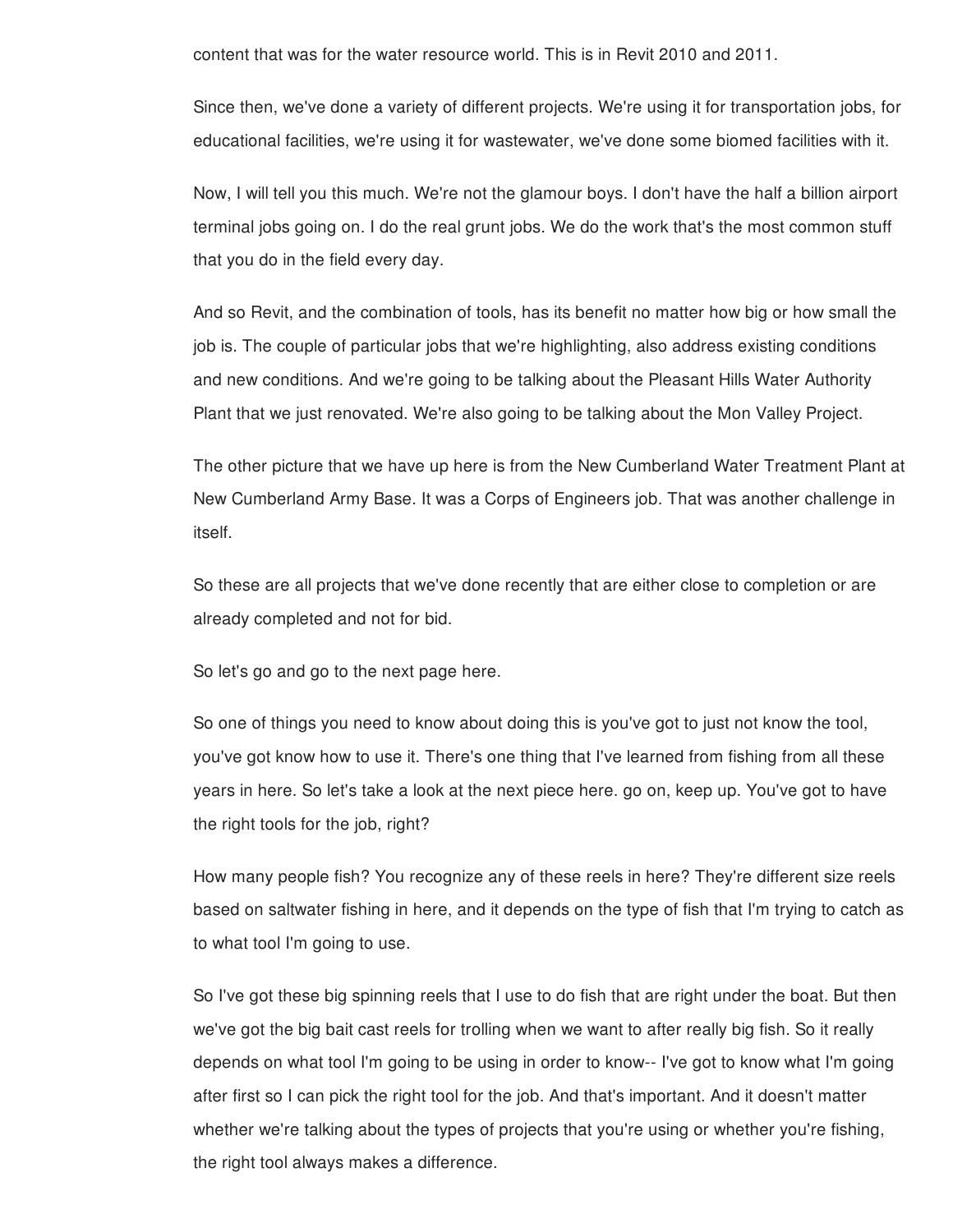We actually do something called stripper fishing. How many people are familiar with that? Stripper fishing off the coast, they can get 40, 50, 60 pounds. They can get really big. You're not going to take rod on the right and use it to go stripper fishing with. You will break that thing in a heartbeat. So that's why we use the heavier stuff-- bring out the bigger guns. And it's the same perspective when you're picking out your tools for a job.

So the first thing you need to do is make sure you get some good goals. You want to make sure that before you start using all these projects, you have a good plan. And that's something we developed. And we also made it very clear to our corporate leadership that this is not a one year plan.

This plan is going to be ongoing. There's always going to be ways that we improve and change the process. You have to have that perspective. If you believe that you can go and implement something like BIM in your firm and have it done in two weeks, you're in trouble already. That's not going to happen.

Our goals include making sure that we do training. And that's part of what my role is. I'm not a billable person. I'm actually part of the corporate management team. But in my role, I'm responsible for training and managing all the software.

So my training is constant, whether it's one person or 50 people, and we do training every week. A lot of time for doing training over WebEx. And we start with foundational training. We'll start guys off with doing training live in a big class where we talk about basic modeling concepts and we move them up. Then we get into more details with individual person-toperson type training.

The other thing you need to look at when you're starting your projects is how you're going to manage the data in the projects. And this is one of things that's really near and dear to my heart in here.

Everybody talks about coordinating models. I mean how many different tools do we have to check for conflicts between pipe and duct? Right? We've got 360, we've got Navisworks, you do it inside of Revit, you still do it inside AutoCAD MEP. They all have conflict detection tools.

But you also have to plan for your data. And it's really important, not just making sure that you have the right fields, but you also can correspond fields with other applications. Be thinking about outside of the box. We talked about that a lot yesterday at the keynote address.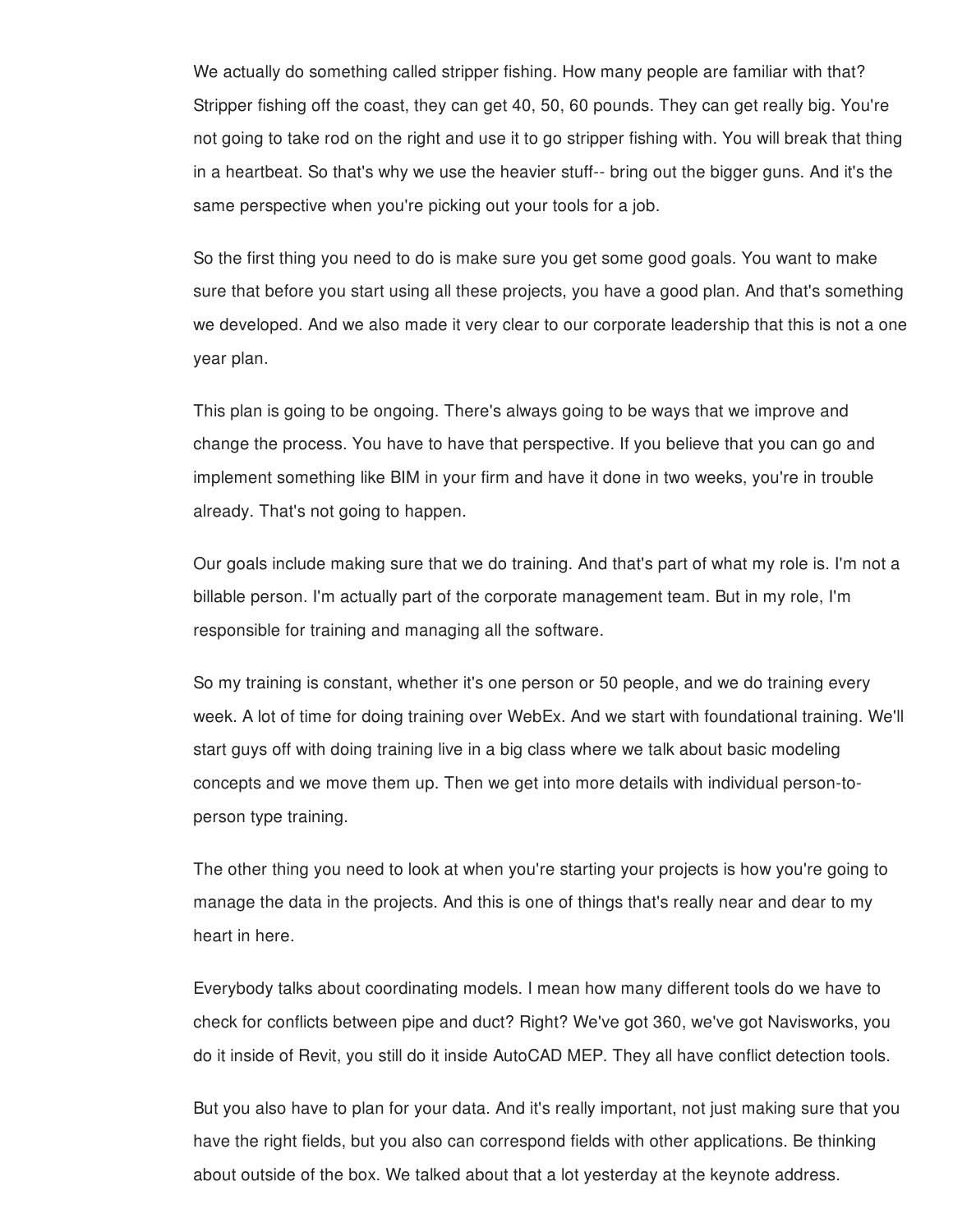So you have to have that outside perspective that I need to know how I'm going to share this information with builders with clients, and everybody else. You need to be consistent about how you do it.

From your workflow in here, we did system-based design methods. We've been teaching the three and four step process for years about starting with equipment, creating the connecting geometry, creating logical systems, and then additating the model.

We do the same approach regardless of what discipline we're working in, whether it's part of the water treatment group, or part of HVAC and piping, plumbing. We teach everybody to work the same way. That brings us a lot of consistencies and a lot of value. And it's really important, again, that you push that down from the top, so that when someone else gets trained, they're all getting the same message, same information.

And then standards. Standards don't just include what visibility graphing settings you have in a template. They include what your deliverables are, what your work methods are, and anything you're going to do with internal and external users.

We just recently started a new document that actually outlines what task should be occurring at what phase in a project that corresponds to the Revit task. And we've got it charted out based on the type of job. And it was really critical for us to do this, because a lot of times-- let's use electrical, for example. How many times do you guys get all the electrical data you need at the start of a job? You typically don't, right? You get that at the end of a job.

Well, we're changing that culture of trying to get that information into the electrical engineer's hands sooner, so we get a more comprehensive design, and fewer errors and changes at the end of the job. You have to establish that standard.

So starting from day one, again, this required a culture change at our firm, big time. We had a lot of guys that were very good at CAD, but they were not very good at modeling. They didn't understand the concepts of working with BIM.

So we started with select team members. We call them subject matter experts in our firm. We picked the best people that we had that we knew we had some modeling capabilities, and we put them on the first Revit jobs. And then we continued to build and promote those people so that they can help others in the company. So if I'm not around, if I get hit by a bus, I've got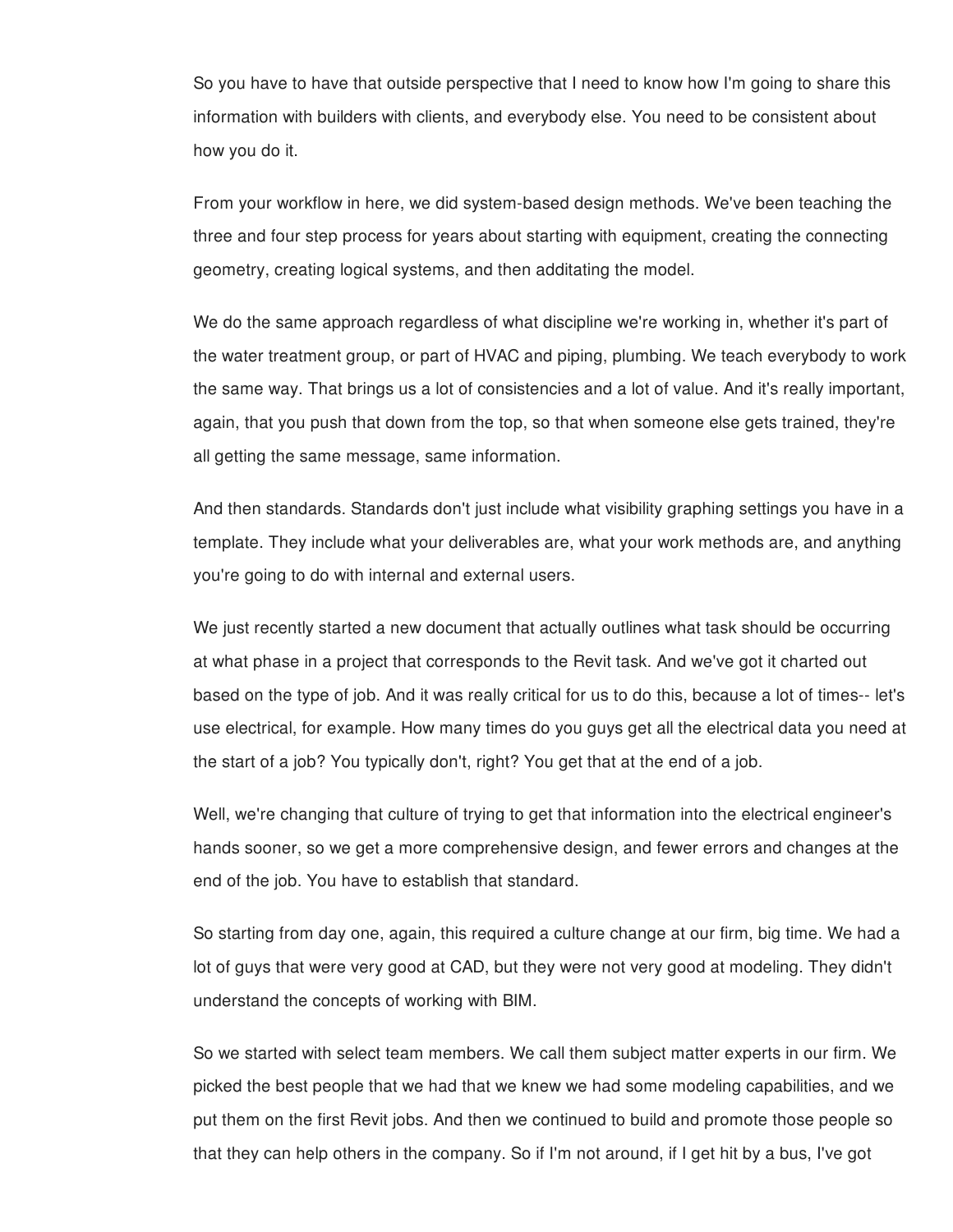somebody that can fall in behind me and follow the same work processing work method.

You've got to have an open mind. I ran into an electrical engineer the other day that said Revit can't do panel schedules. I smiled at him and I said, oh, yes they can. The way we have them programmed, if you're not doing panel schedules, we're repeating work. And that's one thing that is my pet peeve. I cannot stand to see anybody do something twice. So we try to find every possible spot to eliminate that from happening.

You also have to address each project is its own. How many people have heard that Revit's not good at doing renovation projects? I'm about to prove you all wrong.

We actually have a job coming up, a big job, a large government building that we're renovating, and we're doing an as-built model with a combination of scans and actual modeling in Revit, depending on the complexity of the rooms and where we're working. And again, we're leveraging the tools that are available to us to be able to do these types of projects. So you have to make sure that you can address everything in here.

So the first thing we're going to look at is the Pleasant Hills Water Authority job. This is a project that is at 95% complete. And it is a renovation. Does that look like a renovation job to you? This entire project was modeled architecturally and structurally in Revit in 100 hours. Every structure, every building. Pretty impressive?

Let me show you how. Let's go to the next slide here real quick. Come on, Armundo, keep up. [LAUGH]

All right. So here were our key factors on this job. This was an existing client. We had been doing work for this client for many years. And we already had the CAD files. In fact, we had a very well-defined site. We had done the site in Siebel 3D.

We were the original designers of the structure, so we had the original CAD files with all the sections and everything else. And when we got to the point where we were doing the structures, we actually used the CAD files to create our profiles and shapes for all the structures. It saved us a tremendous amount of time.

But it also helped that we had two experienced Revit users that were really getting into this on a project. This came out of my Pittsburgh office. And both of the techs that I had working on this job had already had a little bit of experience working with some smaller jobs, but they learned a lot on this job. They learned how to do, from a process standpoint, how the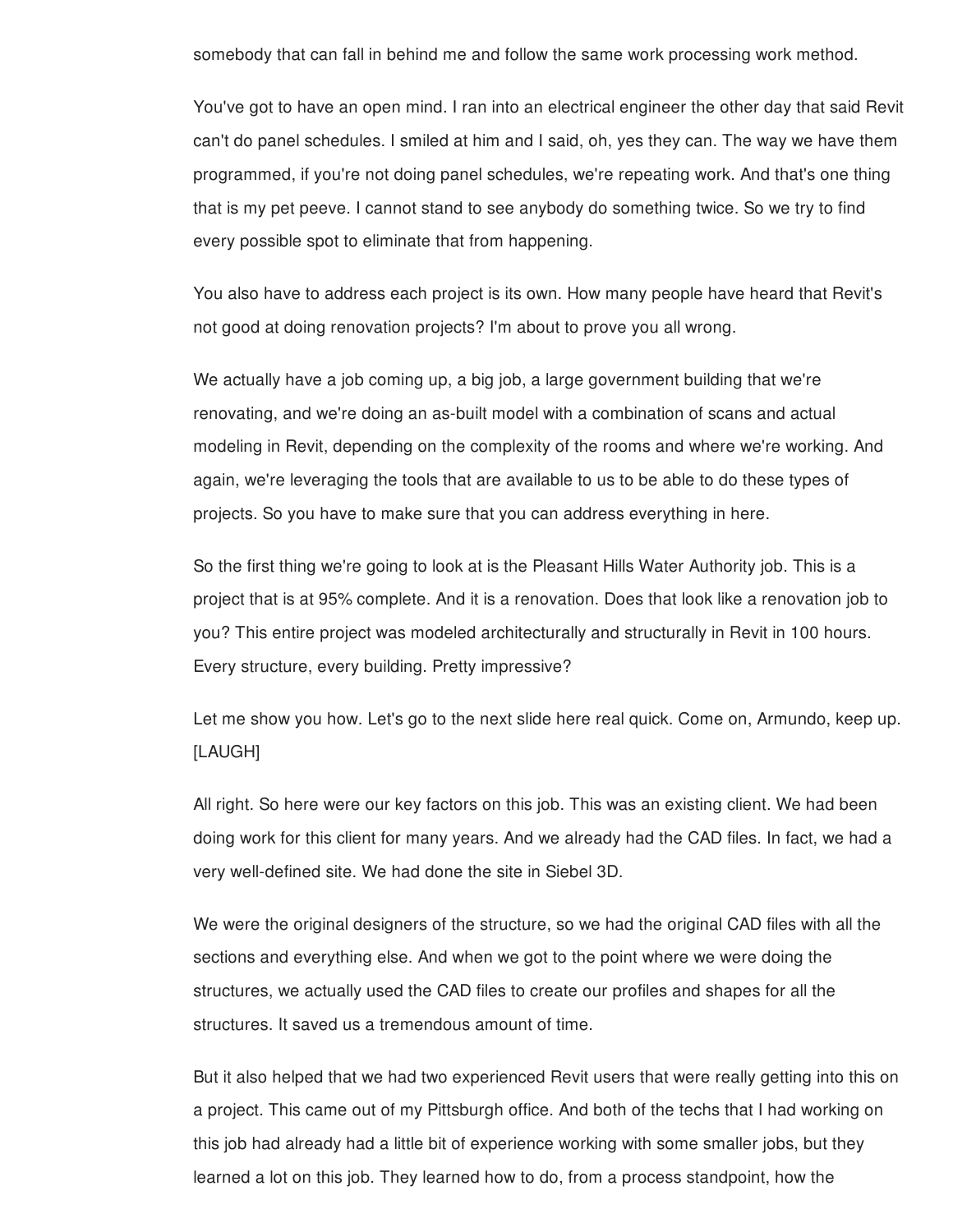architectural building is defined. So they did a really good job.

So it's important to start with that staff that was familiar with the project and with the client. It really helped us out a heck of a lot.

So our key decisions included using these existing CAD files to build the model. Now, we only modeled this to LOD 200. We didn't do a overly detailed model. But how complicated would it be for us to take some of these concrete structures and just swap them over to a different type? It's not complicated at all.

We also had all of the new and existing MEP in one file. So we have one big MEP in process model. Everything is done in that one file. And amazingly enough, with this whole structure, the file's only about 120 meg. And it's because we use a lot of representative parts. We didn't use a lot of actual manufacturer parts. But we were using their parts and their cut sheets to actually model the equipment. It made a big difference on how the job went.

So all the facilities that we do-- and this is another thing we do. We talked about this a little bit this morning in the AutoCAD MEP lab I was doing. We work at real world coordinates. We work at real world elevation. We don't work at zero-zero anymore.

We figured out how to bring Revit sites in, and actually get everything in on the site. So when we design the buildings, they're at their real coordinates, and it makes coordination with Siebel very simple. It makes it a lot easier for us to make our connections.

Now, one of the things that we wound up having to do is we really had to implement using scope boxes and work sets to take advantage of each building. So every structure in here has its own scope box and it's own work set, so that the levels can be controlled. You don't have levels shooting off into space. And we can also use work sets to control the visibility. So we have it all sorted by building structure, according to the client's building numbers.

So we had to put a lot of thought into this before we got started. And that's what made it successful is we had a good plan going in to make sure that everything worked.

So a couple of other key decisions on this. We communicated our goals and needs to the vendors early on. How many of you guys get 3D parts and content from manufacturers? How's that going for you?

**AUDIENCE:** Not very well.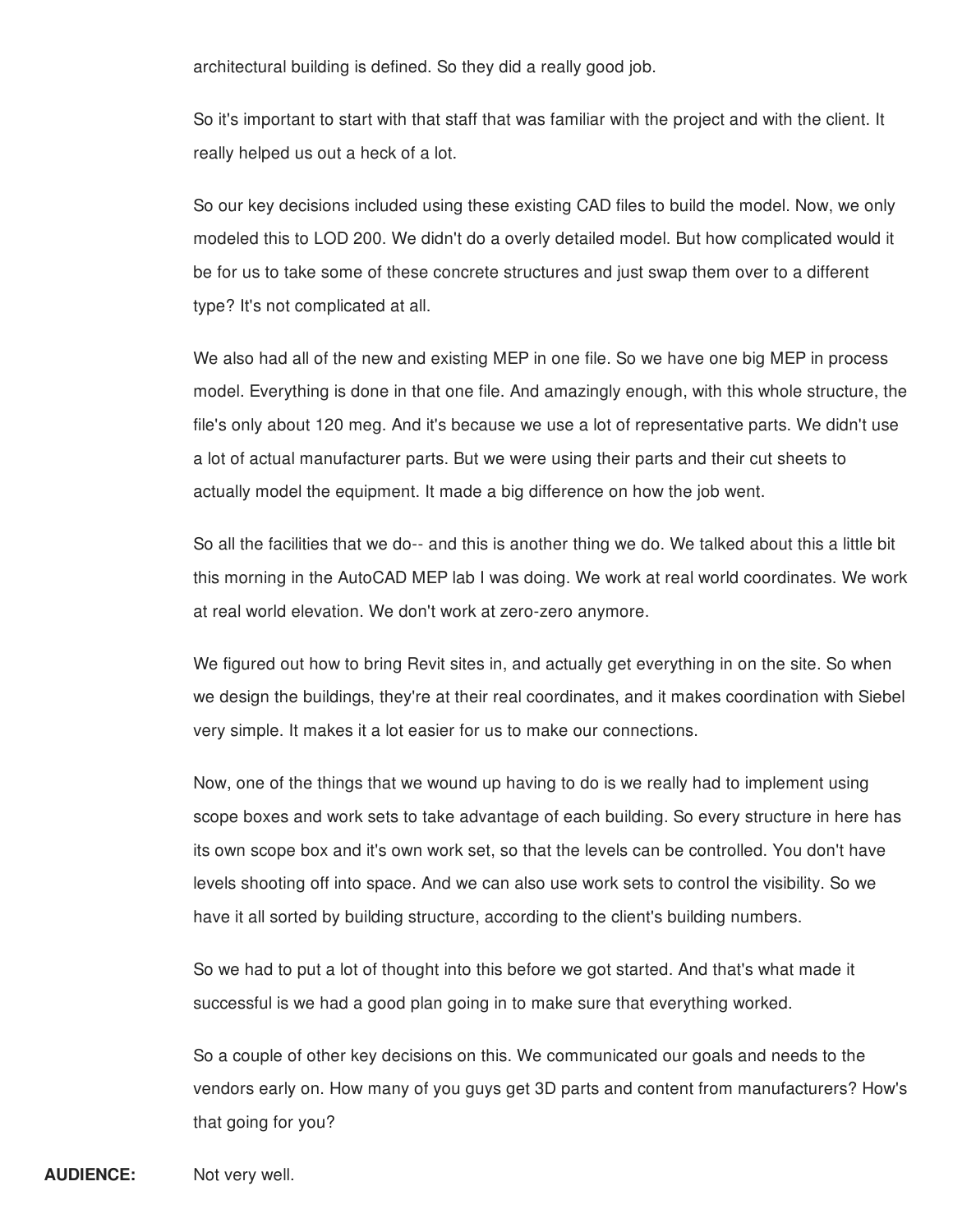**DAVID BUTTS:** Not very well?

**AUDIENCE:** A place to start.

**DAVID BUTTS:** I'm going to show you some stuff here in a few minutes that's going to make your life a whole lot easier. How many people have the Building Design Suite Ultimate? Good. You're going to love life after this.

**AUDIENCE:** All right.

**DAVID BUTTS:** So we made a requirement to our vendors, and it kind of shocked them. I actually went up to our practice lead and said I'm going require our vendors to provide 3D models, and if they don't provide them, they will no longer be our vendor. That sent a couple of ripples out.

> Now luckily, a bunch of our vendors were already using 3D modeling programs. Some of them were actually using Inventor-- we just never asked the question. So it's important that you ask that question.

> And we also had people that were using SolidWorks. We got a lot of SAT files and SDL files for the projects. So those were required and we converted those. My team converted them as part of the overhead, not as part of the project cost. That was one of our advantages is that we can help our staff convert families forms, because they're not spending project time to do this.

So that makes it really easy for us. And we also, during the course of this, had developed starter families that already have all our parameters in them. You every had that problem where you bring in a family from Seek, and you get 50,000 parameters that have absolutely nothing to do with your schedule?

**AUDIENCE:** Yeah.

**DAVID BUTTS:** That's a huge problem. So we created our own system of using our own families with our own parameters that are already mapped to the schedules. We're going to talk about that a lot tomorrow in my next class here. So those are just a couple things.

> Now, another thing we did is we had a large training class at the start of the project where we got everybody in and we talked about the concepts to workload. And we required our engineers and project managers to attend. A big difference.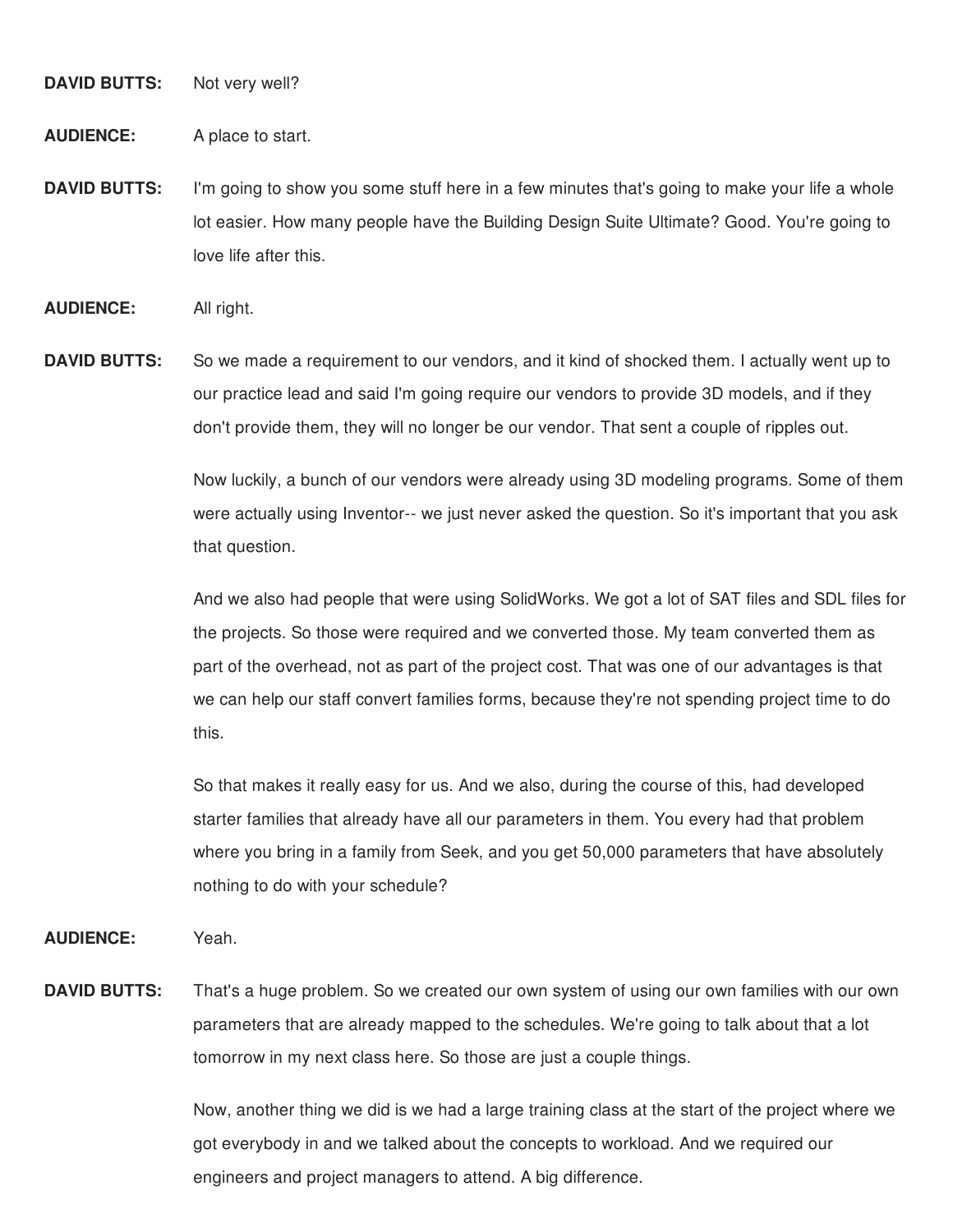How many of you guys can get a project manager to go to Revit training? What's that like? Sometimes computer concepts can be really hard for project managers, but they figured it out and they knew how it was supposed to work. And now they're some of our biggest supporters.

So the BIM management team, myself, and Norb, and a couple of other people, we continue to support customization throughout the project. If somebody gets in a bind, they get us on the job and we help. And again, we're not a cost of the project, so that makes a big difference in here.

So these are a couple of things that made this job go by really well. And like I said, we were ahead of schedule and under budget. Those are a couple things that we like to hear. But we also learned a lot on this job about how we can work and how we can improve our process. And electrical was one of our issues. We were getting late electrical data, so we started requiring that sooner.

So let's talk about another project in here. This one's a little bit more popular. We're going to have a video about this one in just a second in here. This is the Mon Valley combined sewer overflow/treatment facility in here. Mon Valley is in a blighted area in Pennsylvania, and they had a lot of brown site problems that they were dealing with down on the river. And we got hired to come in and help with some of these combined sewer overflow problems, where we were getting a lot of debris in the water system.

And so this site, this was a tough one because we had a lot of issues dealing with getting some of our site stuff worked out. But the beauty of having everything in Revit was is we had the ability to move things around very easily because we did everything in one file.

Now, when I say everything, we did everything MEP. I have one architectural model, one structural model, and one MEP process model. And because we used a lot of level-based information, it made it really easy for us to adjust things pretty easily.

In this case we also used a lot of place order equipment, and we had a vendor who was more than patient. And they came through many times to readjust this grit separator as we started coming across different site conditions that we had to address.

That communication was started on a Pleasant Hills project, where we went back and started establishing that relationship with the vendor. And by having them as the exclusive or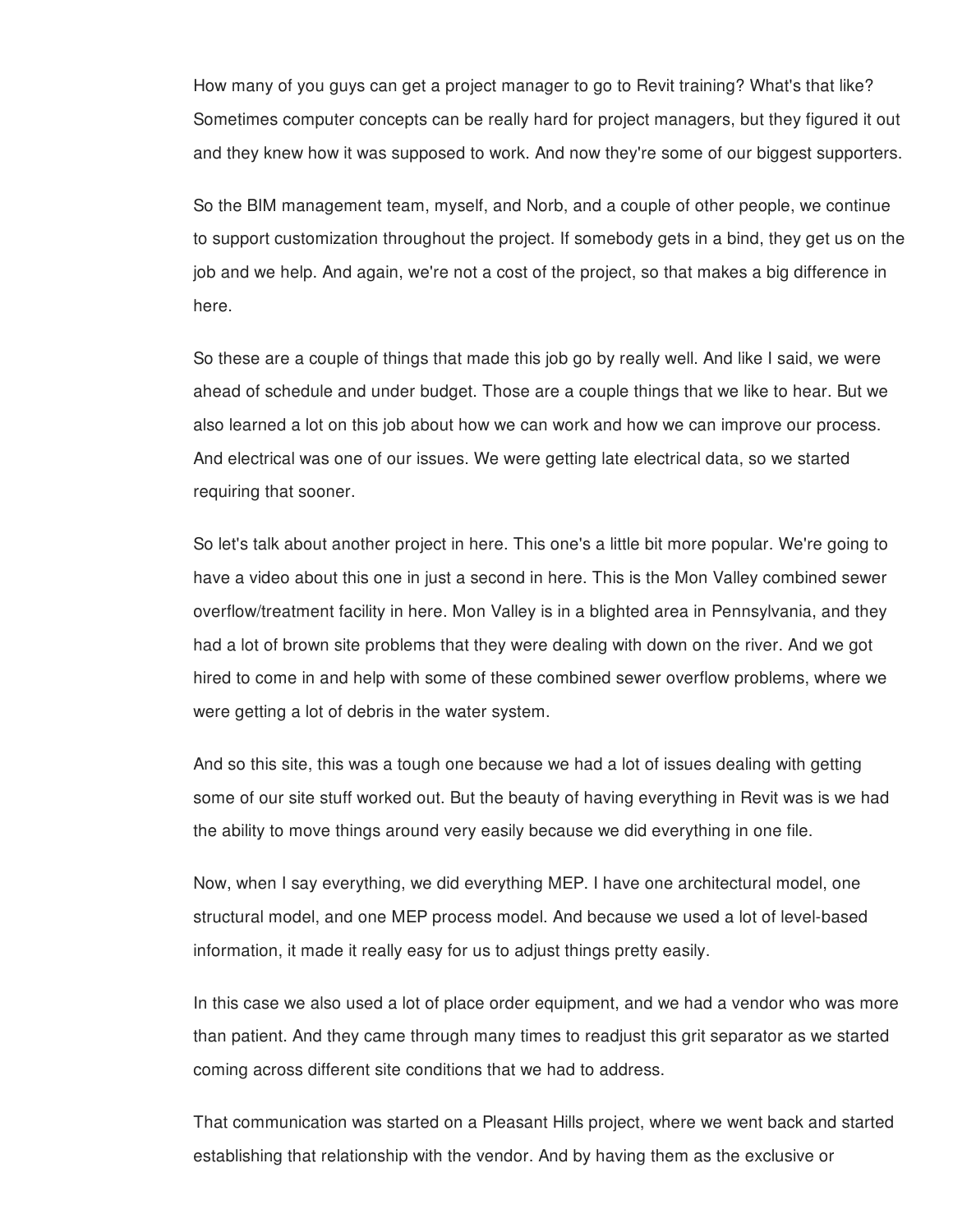preferred vendor now, that makes a big difference.

So those are a couple times of things that we did in here. So let's talk about this job in a little bit more detail.

Let's go ahead.

So, again, another existing client. We had the experience team already ready to work on Revit. We had the familiarity with the vendors that were already providing content. And the system wasn't really that complicated. We're not talking about big plant. And that's the thing that you have to take away from this.

A lot of people think that some of these projects are too small to do in Revit. I've done a valve box in Revit. A concrete box in the ground with a bunch of pipes coming in and valves in it. We've done them that small. Because we gained so many advantages from the sectioning tools and everything else that it's ridiculous for us not to do that.

So our guys that are in Revit now, they hate to go back to AutoCAD. No offense to AutoCAD, but that's not the workflow that they prefer.

So it really works well when we're doing compact areas, where we have a lot of close coordination going on. In this case, we had some very dense piping in our chemical building and in our diversion building. So we had to make sure that we could get everything to fit in there, and that was one of the advantages that we gained by doing this.

So a couple of lessons that we learned from it in here. Get your schematic conceptual layouts nailed down early. We did have some issues with our hydraulic profile on the project, and again, we learned how important communication is with the client and the landowner before we get started to make sure that we're meeting all their requirements. Because you can run into problems down the road if you're trying to move one level above another. You can actually break things in Revit. That can actually cause you some problems.

So we leveraged detailed line work over a site. We actually brought the site into the Revit model, and instead of drawing the initial model, we just did some basic shapes and some basic line work to figure out where everything was going to go. And that made it a lot easier when we actually got the building nailed down.

Now, I didn't know about InfoWorks when we started this. And I found out about InfoWorks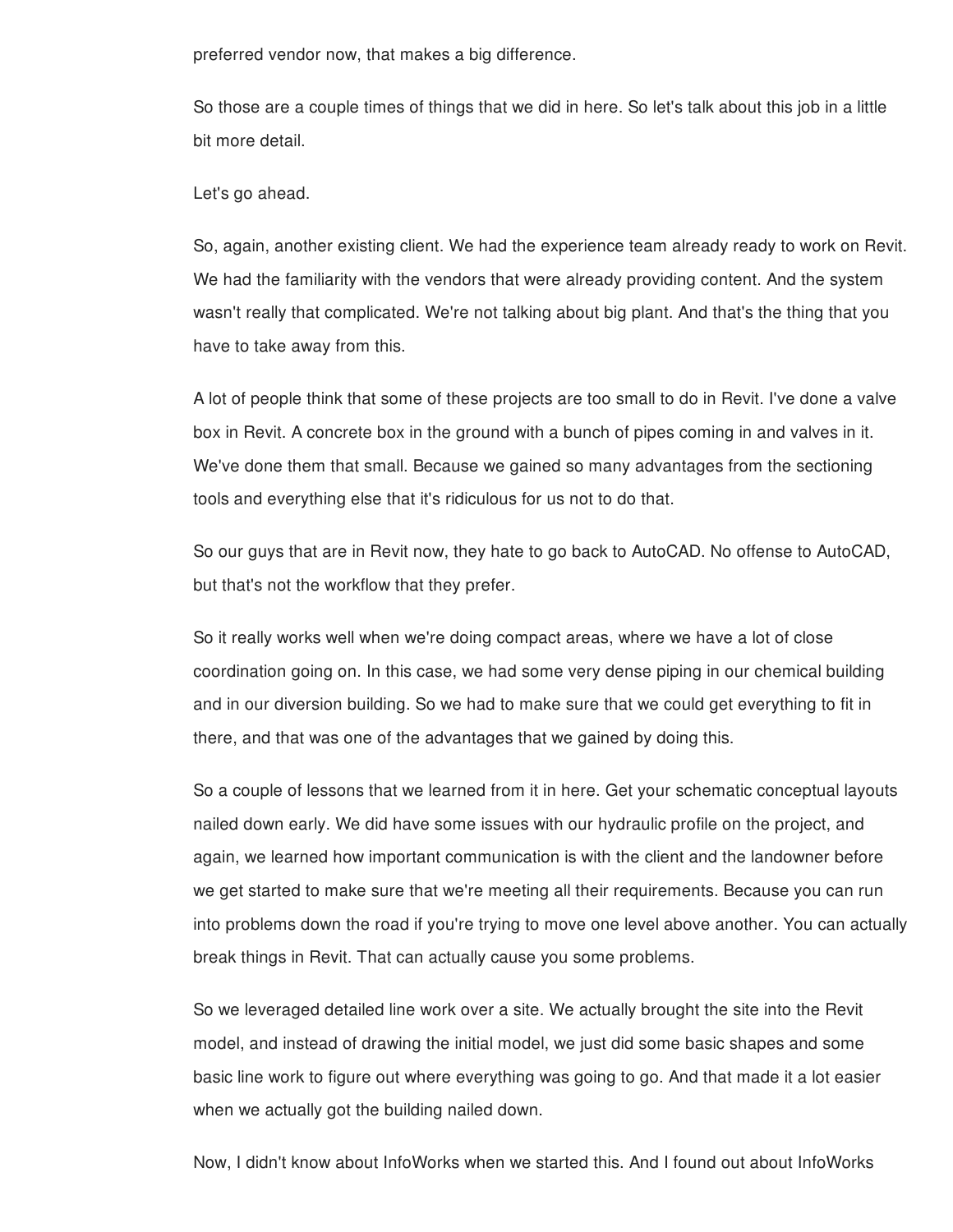about three months ago, and I'm sitting there kicking myself thinking if I'd of had this tool within my project managers hands, and in my engineers hands when we started the job, he could have saved us a lot of trouble by being able to show the site schematically in 3D. It would have made a big difference for us.

So starting with that well-defined hydraulic profile is critical, and we really drove that home into our water engineers.

We also ran into a problem when we got the site file from our civil consultant, we asked for the specific property and we got the entire valley. 16 miles of site file. So we, again, had to communicate with our engineer that we were working with on this job and explain to him what our requirements were. Once we got the file trimmed down and it was site-specific, it made it a lot easier to make sure that we were doing this accurately.

Now, our process guys actually did our first architectural file. How many guys in here do water projects or process jobs? Who actually designs the building on a water treatment plant? Is it the architect or the process engineer?

**AUDIENCE:** The process engineer.

**DAVID BUTTS:** Process. So why would you not have them draw the model? So we went through and taught them architecturally what they needed to do, but we let them keep it down to generic objects. And we cheated. We actually made generic walls purple. This ugliest shade of purple you could possibly ever see.

> So when you're looking at a plan view, if somebody hadn't changed that wall to a construction type, you have purple walls in the drawing. And really was a nice little visual effect to help us check to make sure that we had everything designed.

> We also didn't underestimate the importance of our shared parameters. And we made sure that when we set the project up, everybody was working from one file. I have one corporate share parameter file for MEP. And it applies to process and everything. And that made a big difference for us to make sure that everybody had consistent information on the job. It made it work a whole lot better in here.

> So I wanted to give you a quick picture of this combined sewer overflow project. And so we're going to go ahead and show this video real quick, and see how you guys like this. Oh, Armundo missed it. Just click on that sucker and there it'll go. So watch this.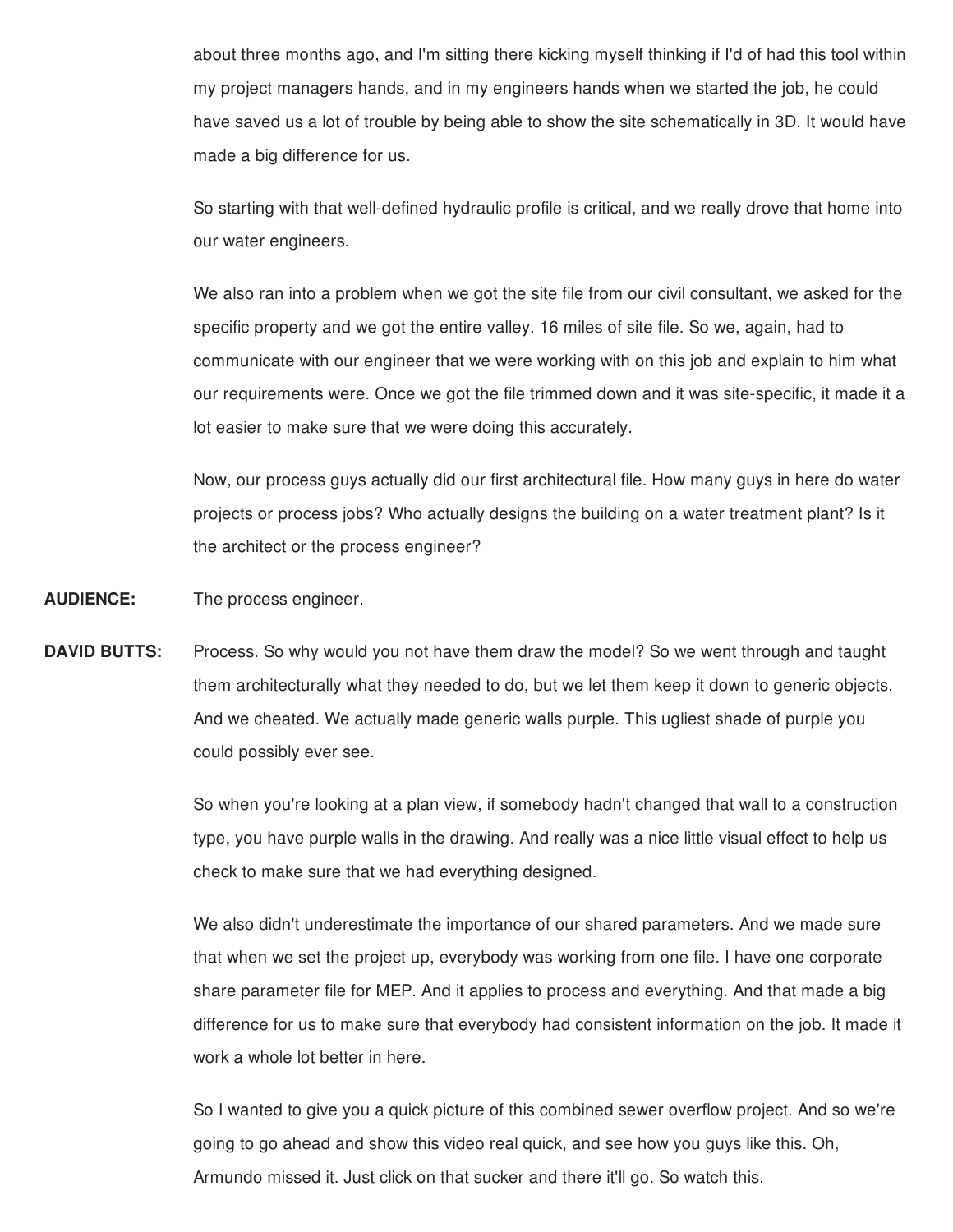#### [VIDEO PLAYBACK]

-A combined sewer is a type of sewer system that collects sanitary sewage and stormwater runoff in a single pipe system. During wet weather, it combines sewer overflow, or CSO, can discharge excess wastewater to waterways. Contaminants can include bags, bottles, and cigarette butts, as well as fecal coliform, oils, and grease.

In the case of Mon Valley, as with cities throughout the United States, industrial sites along the river have turned into abandoned brown fields. To help alleviate this concern for the Mon Valley Sewage Authority, Gannett Fleming has designed a sustainable 44 million gallon per day CSO treatment facility that uses green infrastructure for onsite stormwater management.

Combined sewage first enters the facility where solids and floatables are removed and deposited into a dumpster within an odor controlled building. Next, water flows through several underground structures and pipes where disinfection chemicals are added to kill waterborne organisms and bacteria.

The water then enters a unit called the storm king, a system designed to effectively capture and remove total suspended solids and contaminants larger than six millimeters.

Seen here, the facility conveys clean water to the river. Once complete, the Mon Valley Sewage Authority Treatment Facility will encourage economic growth along the river front, by eliminating a major source of pollution, and inviting people to an area that can be enjoyed as a place to work, live, and play.

To learn more about Gannett Fleming's total water resource solutions, visit us on the web at www.gannettfleming.com.

#### [END VIDEO PLAYBACK]

**DAVID BUTTS:** Is that pretty cool? You've got to clap for these guys, man. My techs did a fantastic job.

#### [APPLAUSE]

**DAVID BUTTS:** And one of the things that's really cool-- we're going to stop and take a break here for questions in just a second. But one of things I want to talk about, everything you saw in there was modeled in Siebel 3D and Revit. Everything. Materials, whole shooting match, was done in those files. Don't tell me you can't do these projects. Because it takes the time and the effort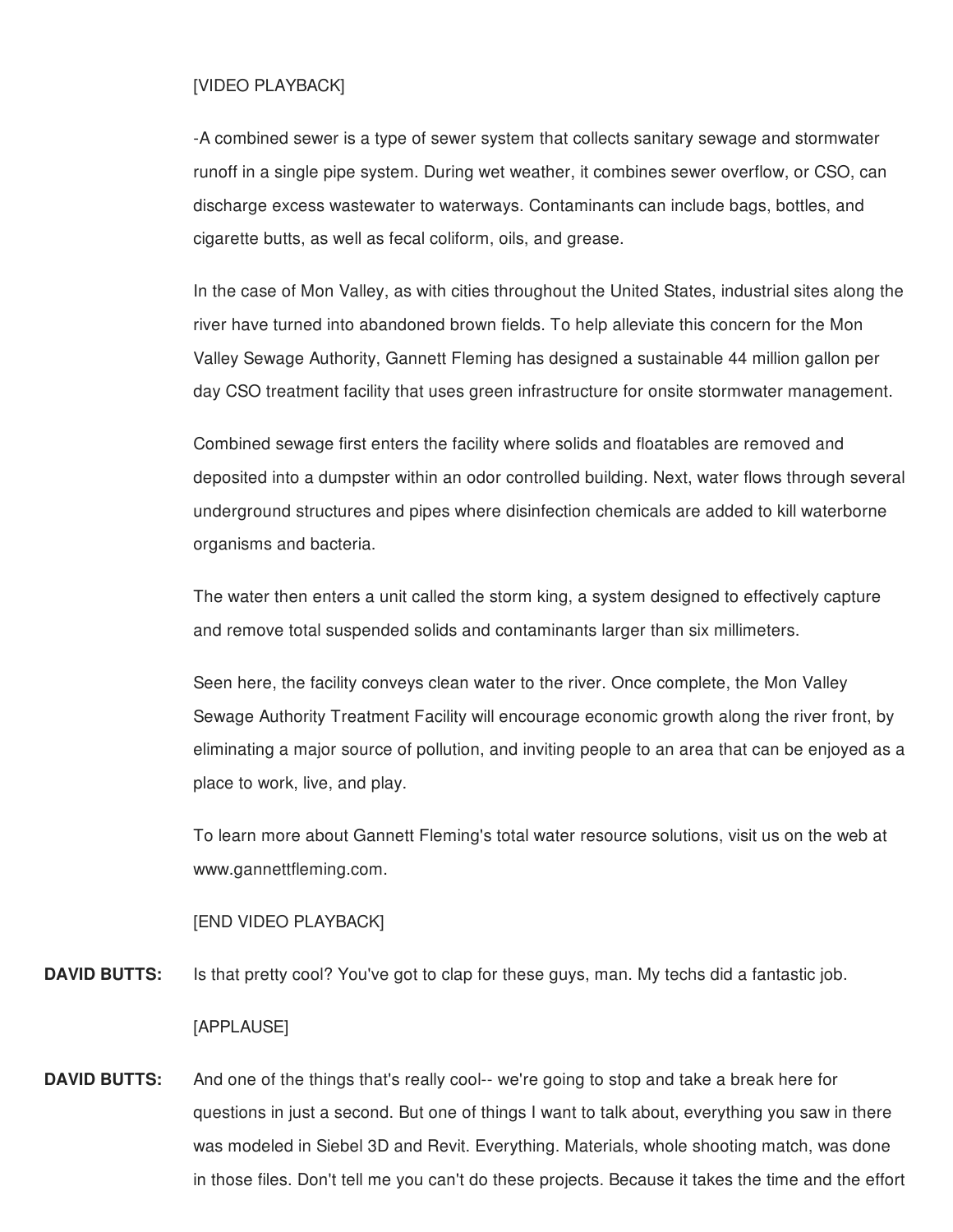and the right planning to do it. And look at what we're able to leverage from that is that benefit of being able to have the video.

in those files. Don't tell me you can't do these projects. Because it takes the time and the effort

Does anybody have any questions about that particular part? OK. That'll be one of our break points.

**ARMUNDO** We're good.

**DARLING:**

**DAVID BUTTS:** We're good? OK. So we're going to keep going.

So next thing we're going to talk about, and I'm going to be sitting down, driving a little bit for you here, next thing we're going to talk about is how to edit some of this manufacturer-based content for efficiency. And for parts.

I want to talk about a couple of the images that you see up here. The first one is a preview from the Red Line project that we did a couple years ago. And look at the detail level that you see in this model in here. That's pretty cool, isn't it? You can even see the decals on some of the instruments that you have in here.

Now we did a lot of neat little tricks. That was actually a 3D Studio max trick. But we also used some decals inside of Revit to actually show a little bit more detail inside the Revit model, instead of actually modeling the whole control panel. Something along those lines.

So you can see it's a combination of using 2D graphical information with 3D information to get what you need. And again, this was an early project, so it wasn't quite as good as some of the ones we're doing now.

For example, you don't see the actuators on the valve bodies. But there's some neat things that have we actually learned from this job.

The second one in here was an as-built model of a project that we're going in Woodbury, New York, where we were trying to just model existing conditions. And so we were going in and looking at the three grit route separators that they had, and just sketched up a quick model to give the client an idea of how we would change what they were doing in this particular project.

I have a technician named Chris Isreal I'm giving a shout out to. He's probably one of my best technicians. Chris calls me up one day and says I need to do a water tower. In Revit? Yeah.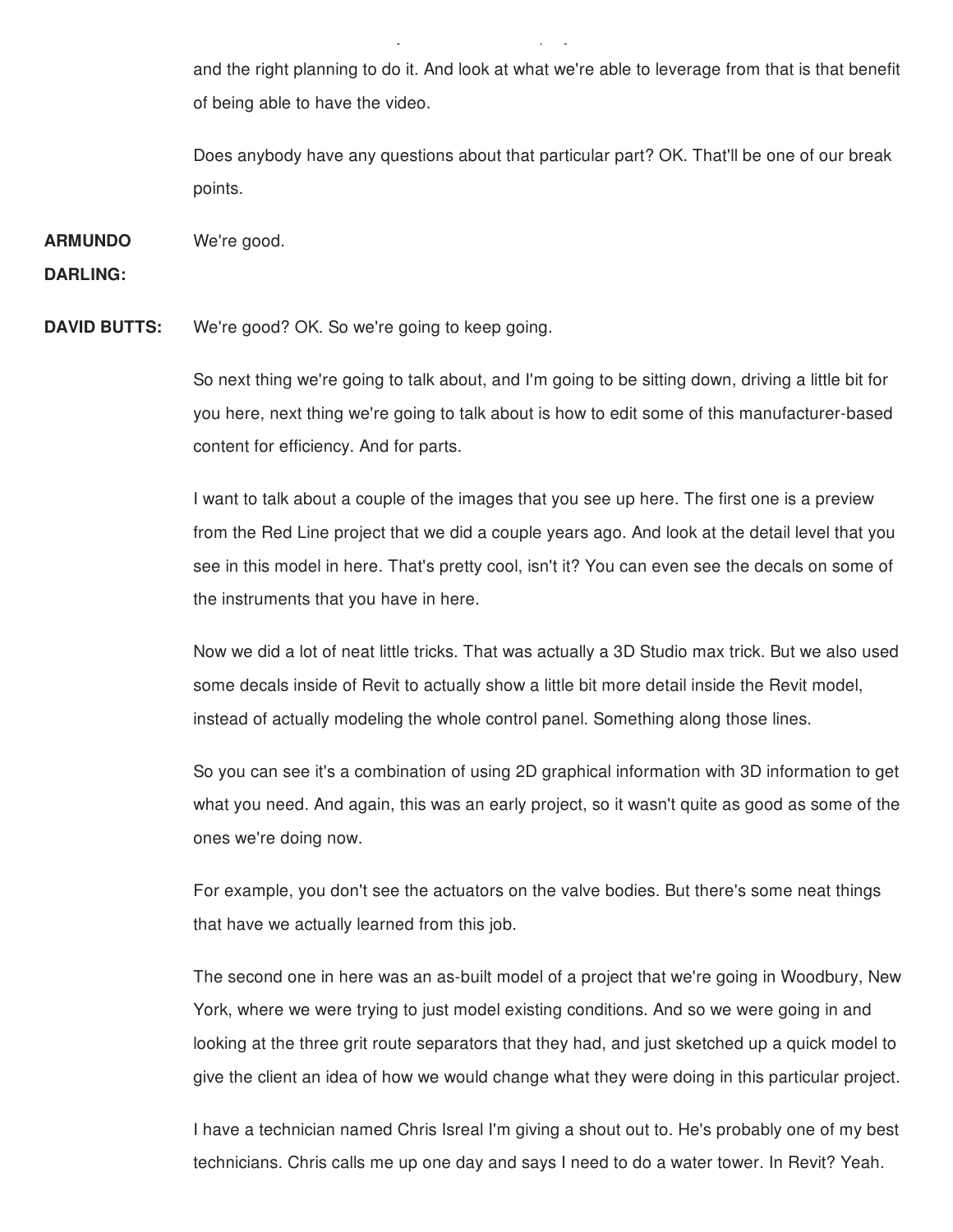So he modeled the water tower in Revit. Pretty cool? How many of you guys have ever done that before?

Now, luckily for me, he was an Inventor guy, so he knew the combination of how to use Inventor and how to use Revit together, but this was back a couple of years ago. So he wasn't working with the same tools that we have now in 2014 that really make it easy to do this.

So I just want to give you some examples of what you can do inside of Revit that are not traditional type projects in here.

So sometimes you've got to take what you can get and make it work for you. Now again, you guys know I like to fish, right? So we took a trip down to Key West a couple years ago, and I'm sitting there thinking, with my redneck mind, what can I do to redneck my Jet Ski.

# [LAUGHTER]

**DAVID BUTTS:** And the combination of redneck and fishing kicked in. So I went into Revit, and I designed the rack on the back of that to hold my cooler with, and I also have a couple cupholders for the beer, so that's good.

> And then I said well, I'm going to be in shallow water. I really meed to see the bottom, so I put in a side scan imaging hummingbird radar detector or radar fish finder on that thing with the through-hole transducer. Isn't that really cool?

# [LAUGHTER]

**DAVID BUTTS:** Who's the biggest redneck in here, right? That is the fastest trolling boat in Southern Florida right now.

#### [LAUGHTER]

**DAVID BUTTS:** And then when I was building it, I exported out DWF files to design review, and was down in the garage with my tablet on the ground cutting PVC, manually. I didn't have a CNC cutter. I'm sorry, I'm just not that sophisticated.

> You've got to take what you can get and make it work for you. And, again, this actually has worked really well. We've done a lot of shallow water fishing with it, getting up in the coves where I can't get my big boat. My big boat drafts two and a half feet. There's no friggin way I'm taking that thing into some of the sounds that we go to.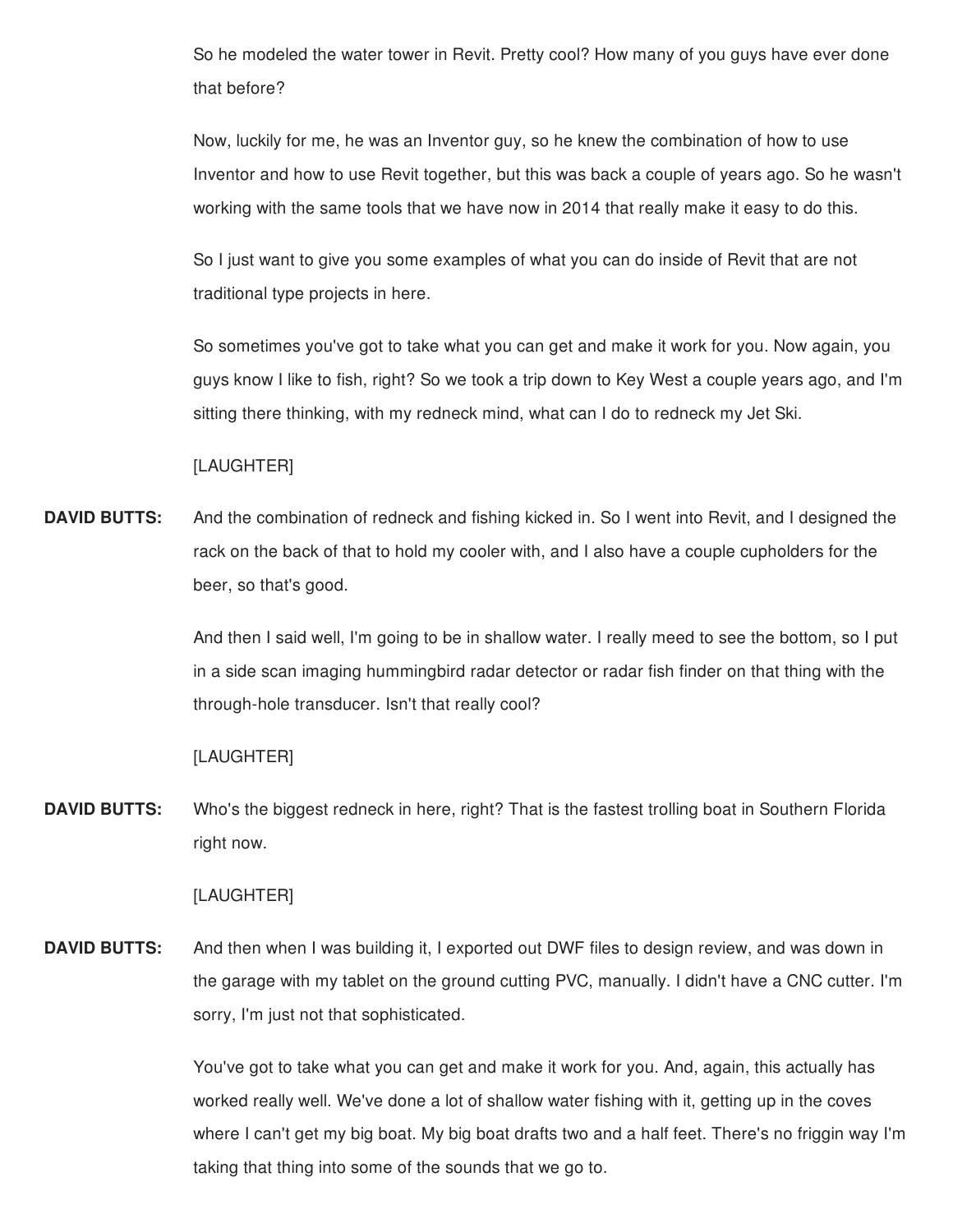But the nice thing about the jet ski is it's a stable platform. And so I can stand on the edges and cast and do all that other good stuff. And it's a whole lot better than being in a kayak, as we've heard recent new stories. That's not a good place to be fishing from.

So that's just a couple examples of taking what you can get and making it work for you. Let's move on here.

So we have different tools that we can use right now, and we use a combination of tools at Gannett. We use Fusion 2013. I was going to show you that today. I think we're going to hold off on that. Because, really, where we are now is with Fusion 360.

How many people have been using Fusion 360? Nobody? How many people use Inventor in here? A handful.

Well, 2014 is the bridge we needed to cross. And with this product, we have the ability now to take any format file and save it into something that we can use in Revit. And it makes your life a whole lot easier because now you can talk to your vendors and your manufacturers and get them to give the content that you need, and then convert it into something that's usable for a project.

Now, I want you to keep in mind there are some issues sometimes. For example, when you're bringing in a model from SolidWorks and they use a lot of swept surfaces, those don't really translate very well. So we've learned how to bring those into Inventor and convert them over into different types of files so that we can reduce the complexity of those files. They have a tool I'm going to show you in few minutes called Shrinkwrap Substitute that makes it a whole lot easier for us to keep up with that.

And what we look for is the ability to export these file formats in here. Now, in our firm, we primarily have premium design suites. But our BIM team and our specialist team have the Ultimate suite. And one of the reasons why we bought that is because it has in full, Inventor in it. I promise you, for what you get in the Ultimate package, this gives you the best set of tools to do this job. You want Inventor on your desk.

And you know what? I'm not an Inventor expert. I'm barely a Revit expert. But when you go back and look at this stuff, having Inventor to do those conversions makes your life a whole lot easier. So when we do our exports, what we're looking for are DWGs, DXFs, Inventor IPT- and that's actually wrong. That should be IEM files. We're looking for SAT files, STL, STEP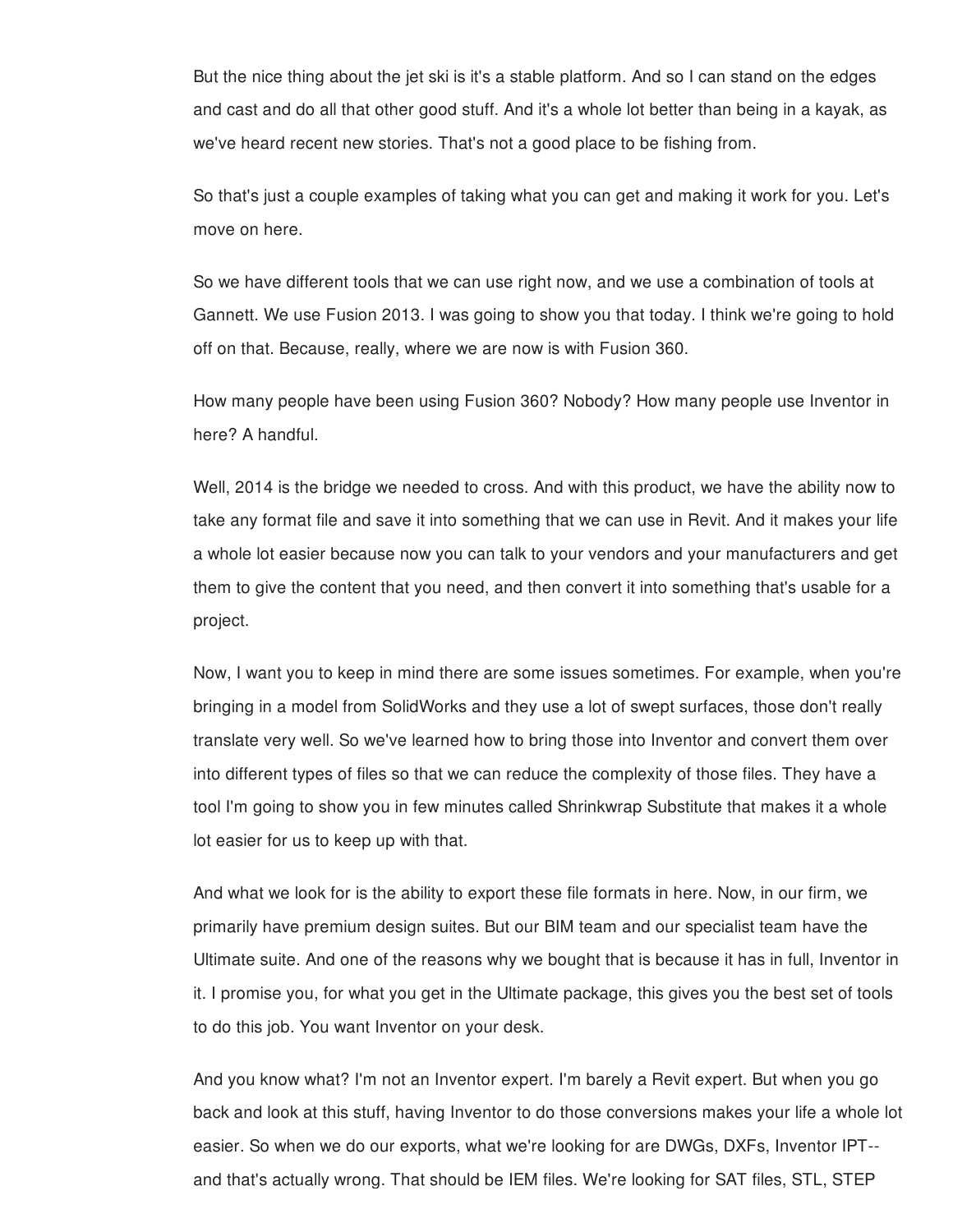files, IGES files, things that we get from people all the time.

So there's a couple differences between the programs. I want to point this out before I give you a little demonstration here.

and that's actually wrong. That should be IEM files. We're looking for SAT files, STL, STEP

Fusion 2013 supports additional formats such as DWG, so when you open a model up in Fusion 2013, which runs on your local computer, you can do a Save As with that file and save it as 2013. That's all it is. So I can open up an SAT file, go to the file pull-down menu and pick Save As. Save it as a DWG, and I can use that to import it into a Revit family and add my connectors to.

Fusion 360 also does the same thing, but it doesn't give you the DWG export. One of the advantages to Fusion 2013, with it being in the cloud, is that you can collaborate with other users. So I can actually show my vendor what I'm doing if I invite him into my group.

I can also do in full Inventor 2014. And the advantage to 2014 Inventor is that it can create Revit in ADSK files natively now. Depending on the type of parts you have. If you have an IPT part, you can actually save in RFA. If you have an assembly, you can save it as an ADSK file, which all you have to do is open it up and Save As in Revit and it becomes an RFA.

Now, the other beauty of Inventor is it does allow part editing. So if you want to take out unneeded detail, you can do that. We use the Shrinkwrap Substitute tool frequently to actually go through and de-tune those assemblies. But we don't try to take out the guts of the part. That's not really our responsibility, because we don't own the design. We're just tweaking it enough so that we can use it in the models.

And so any of these assembly files that you see in these formats, they can be defined as an assembly when you bring them in. If you bring in an SAT file, it automatically converts it to an assembly. And that's one of the things that makes it really easy for us to use.

So I'm going to kind of get out and do a little demo for you. I'm going to drive. I didn't lose my glasses, so that's a good thing. So let's go ahead and do a little switch here. I'm going to start as showing you Fusion in here.

Now, again, I'm running Fusion up in the cloud right now. And this is a pump that came from Flight. How many of you guys work with Flight? They have a lot of manufacturer solids, but they have a lot SAT files that they use.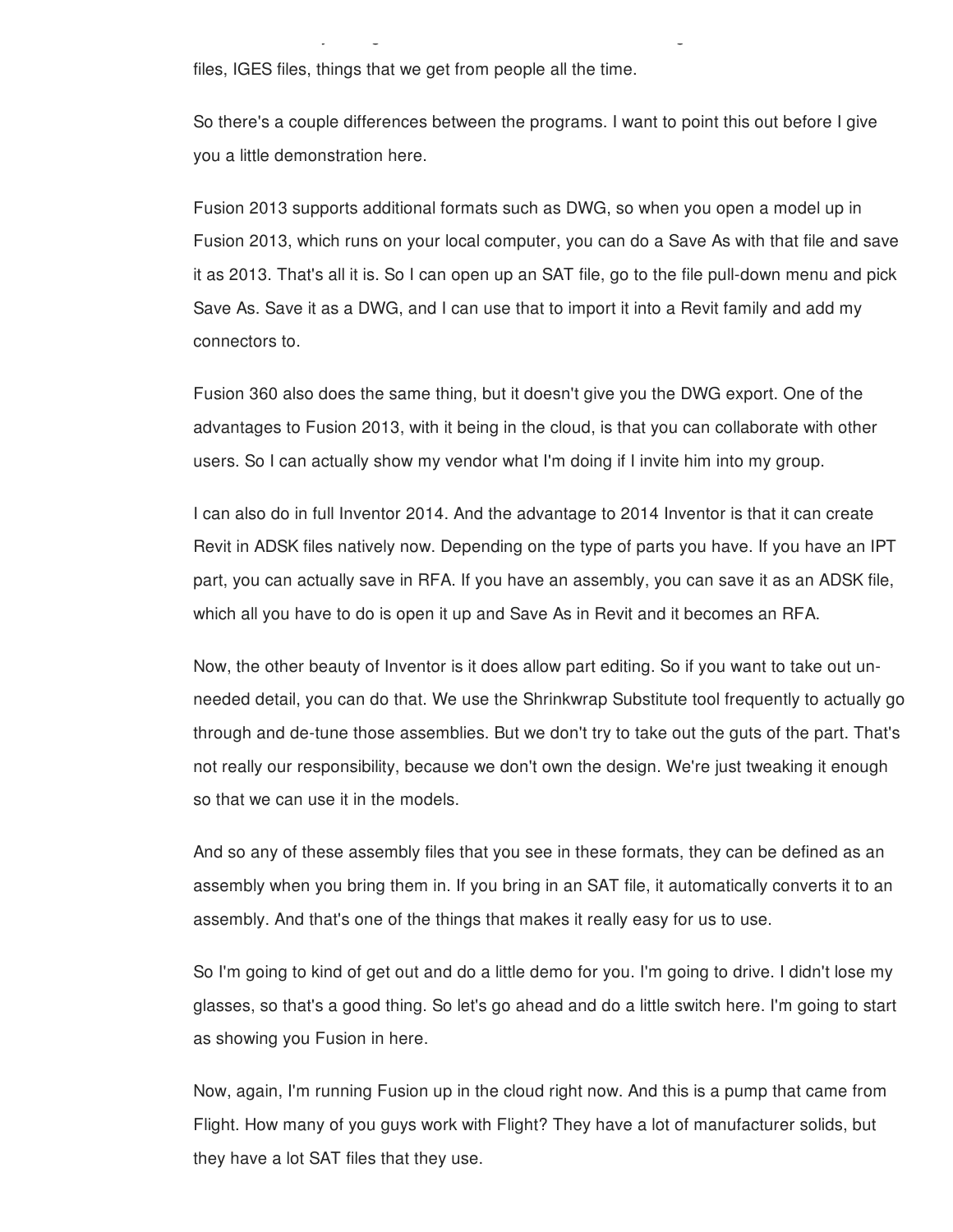And so what I did with this is I simply opened the file up in Fusion. I loaded it up on my cloud service from my Home tab, and I've got it up in here. Now, the beauty of Fusion is when you import a part like this, it does break the part down into pieces. I need my rails to be parametric. I don't need them in here. So all I have to do is pick up and delete them out of the file.

And what I'm doing is using part of the assembly in here that I know has got to be fixed. And then when I bring it into Revit, I'll add those rails back in as parametric solids.

So I'm leveraging part of what I got from a manufacturer to help me develop a part that makes it a little bit smarter. And it's just a really simple step. It doesn't take a lot of effort to do this. And then when I'm ready to actually convert it, it's another simple step. I simply just go back and save the part into a different format, or just print it in whatever image that I need in here.

So I go to Create and add solids. I can modify shapes. I can work on the symmetry of the project. I can sketch lines and anything else that goes in here. I can do an inspection of the parts. I can add images as I need to, and I can select the objects.

So there's just a bunch of different ways. And then when I'm ready to create a new version, I just simply save it, and I just add it as a new version. And then I can save it into an SAT file, which is what I really want to be using.

And again, the other advantage to doing this up in Fusion is the fact that I have this web portal up here-- and again, I'm not a great expert at doing this stuff. But if I've got this up here and I set up a group for other users, than anybody can go grab this file. So as long as I define the group and I say who the users are, then they can go up and download that project.

And now, why would I want to use Fusion in this group to actually share the files? The beauty of this is that you're keeping a record of what your changes are. And by having it up here in the cloud, I don't necessarily have to attach it to an email to send it.

I can get somebody in another office to actually download this file very quickly and very easily. They can make changes right here in Fusion 360, which is a subscription product. And they can go in and make those changes, and then dump it back up here if they need to.

So it's real simple in here. It's a great tool to have for actually editing a model.

Now sometimes I need to get into a little bit more detail. I'm going to go ahead and close this guy out. And I'm going to switch over to full Inventor right here.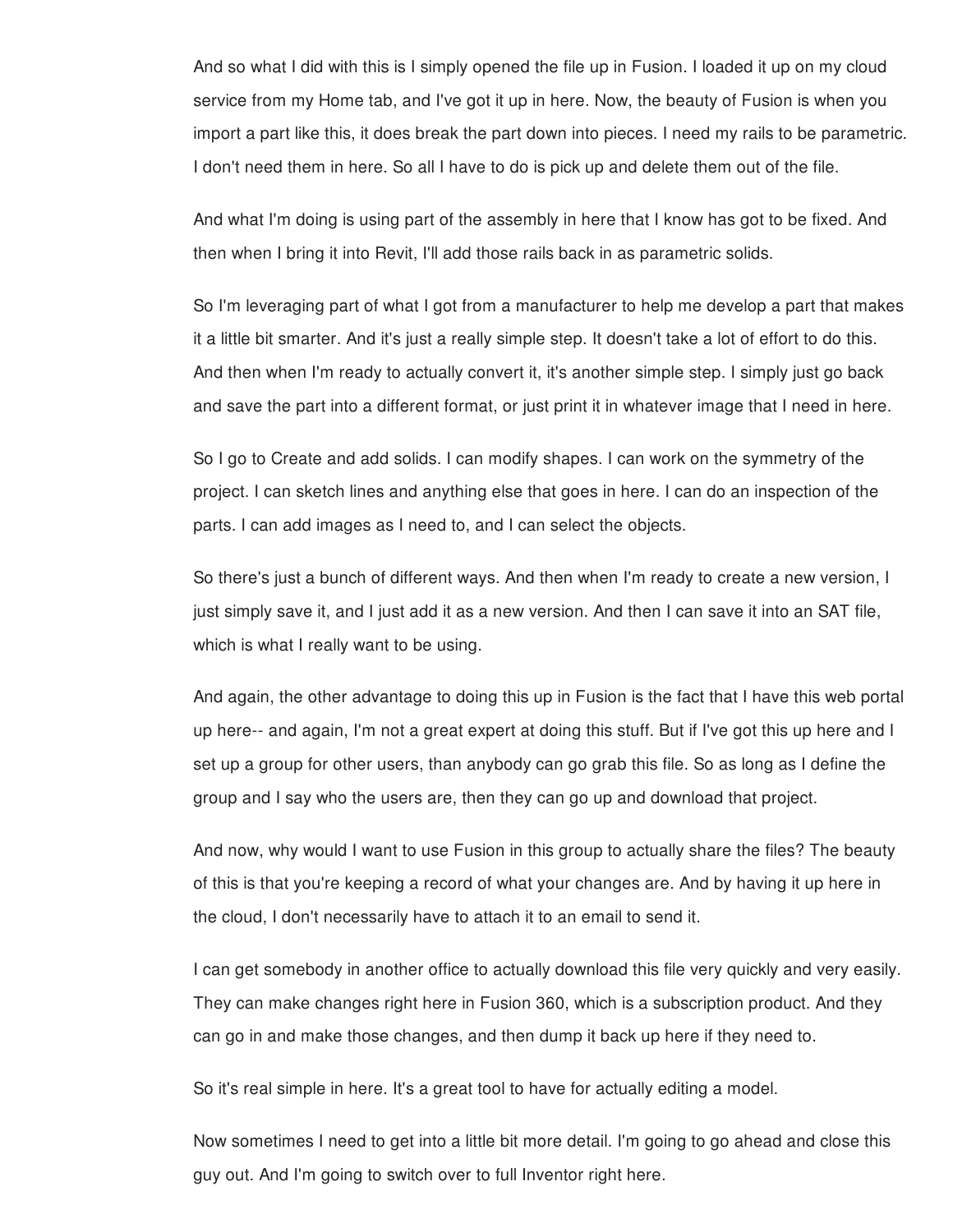Anybody recognize what this is? I got my water designers in here. Somebody's got to know what that thing is.

- **AUDIENCE:** [INAUDIBLE].
- **DAVID BUTTS:** It's what?
- **AUDIENCE:** [INAUDIBLE].
- **DAVID BUTTS:** It's a UV unit. Now, you're looking at a vertical version of this unit. This is an increasingly popular tool that we use for water treatment. Ultraviolet radiation is a very low emission, low impact type of way of treating water. You don't have a lot about by-product from using this. And so we've started doing more and more of these on a job.

Now, I get a model file from somebody. It might be a little bit hard for me to edit. And let's take a look at some of the UV tubes in here. I might need to manipulate how deep this component is inside of a channel.

Well, the beauty of doing this inside of Inventor is I've got a couple of tools that let me save it directly as a Revit family. And when you start from something that's an IPT format file, which is the way we got this. We got this actually from somebody who was using Inventor already.

You get these tools in here, and the first tools is check Revit features. And what this does is it goes and looks at the model and it look for problems and errors and anything else that might be happening with that particular model.

So we'll give this guy a second to come up. And here's our little feature check report that tells us if we have any components. So it says, all right, there's a feature in here that isn't recognized by Revit, so something is not going to get transported. And I can actually go back and take a look at that later and figure out what's failing. And I use the recognize Revit features to actually do that with.

Now, the next step I do when I've gone through and checked the model is I do something called BIM exchange in here. Now, this is something that I got a little bit of a mixed feeling about. I like the fact that I can do cable trading, conduit, and pipe and electrical connections inside of Inventor. But I really don't do that. I do that inside of one a my starter families, because I already had my parameters loaded up there, and they're already correctly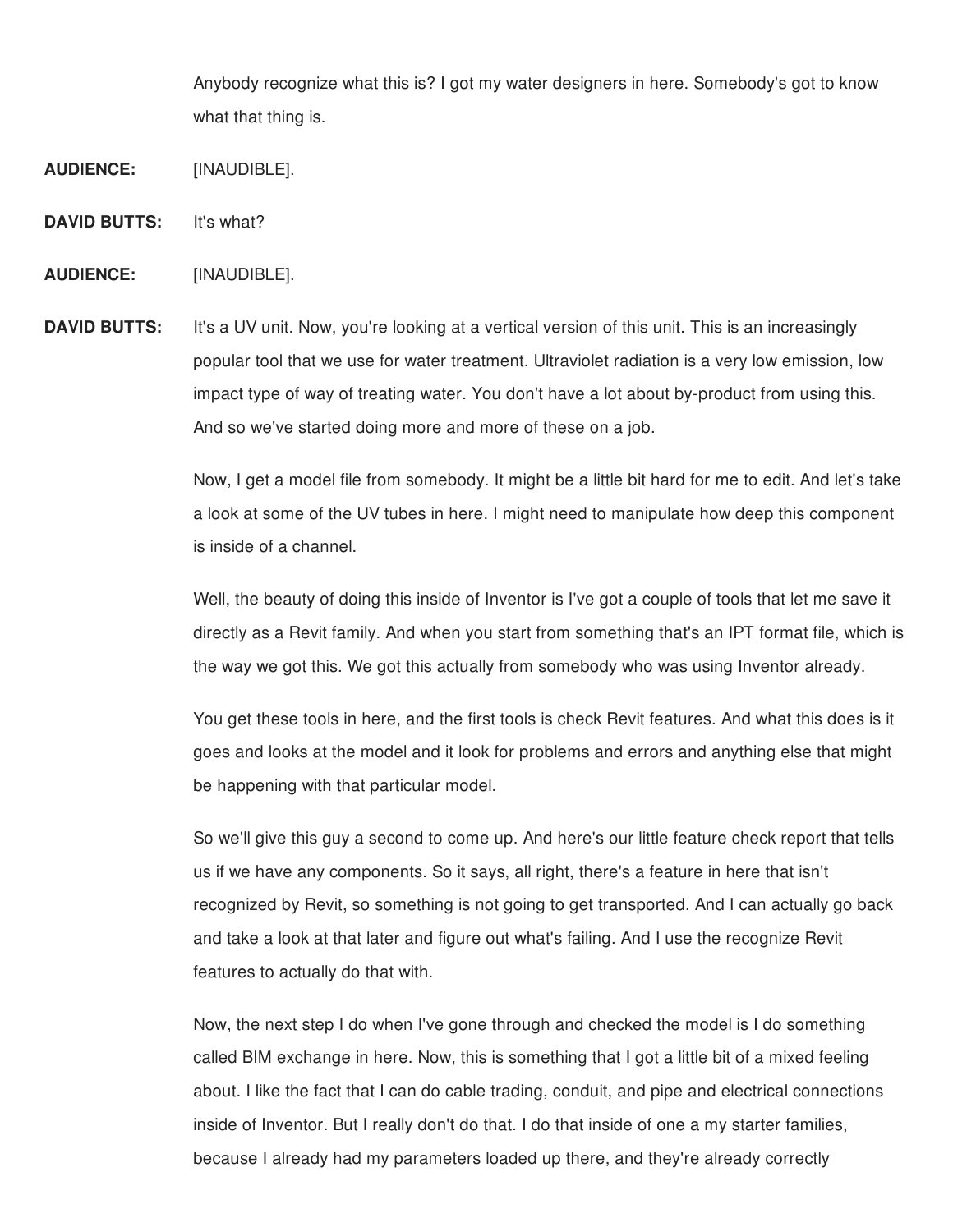#### associated.

So in this particular case, I don't use the connectors piece, but I do use the export building components for it. And it's real simple. All I've had to do is call this file up and come over here and do export building components. And it tells it right here that it's creating an RFA file.

And how nice is this? I mean how many times have you wanted to get an RFA model of your equipment? Think about that. Think of the advantage of having a software package like this where it directly makes an RFA.

Now, we do have it controlled. Like I said, we only have four licenses in this. I don't put it out for everybody. One of the reasons why we do that is because we want to also make sure we're protecting our vendors' intellectual property. We've got that great relationship with them and we don't want to take advantage of it, in a wrong way.

So there's a couple of things I can do in here. Once I decide whether it's going to be an RFA or an ADSK file-- Let's say I'm going to start with an RFA, I can come in and I can set what the component type is. So I can say, OK, what is this? Is this the supply or distribution or treatment. Whatever it needs to be. Sanitary laundering equipment. You just go in and pick how you want to assign this to a specific OmniClass.

So in this one, I want to just look at general purpose services, and just call it general protection for services. Any one of these Omni classes, it doesn't matter. But one of things that's really unique about this is if I go in and tell it that I want it to be mechanical equipment, then I already get the classes that I need.

Now, how many people are actually using OmniClass labels in their families? What's the advantage to using OmniClass? Why would I want to do that? Hmm?

# **AUDIENCE:** [INAUDIBLE].

**DAVID BUTTS:** Well, it lines with my specs. It also gives me a way of filtering schedules. You can actually use OmniClass numbers as a filtering tool for your schedules. So if I only want to grab my UV equipment, I just go to the OmniClass class number that I've assigned for that. And so you can actually break these categories down and look at which specific one you want to use to assign this to. And you're doing this in Inventor.

Now,the other thing I'm looking at in here, too, is what properties I want to export. And I can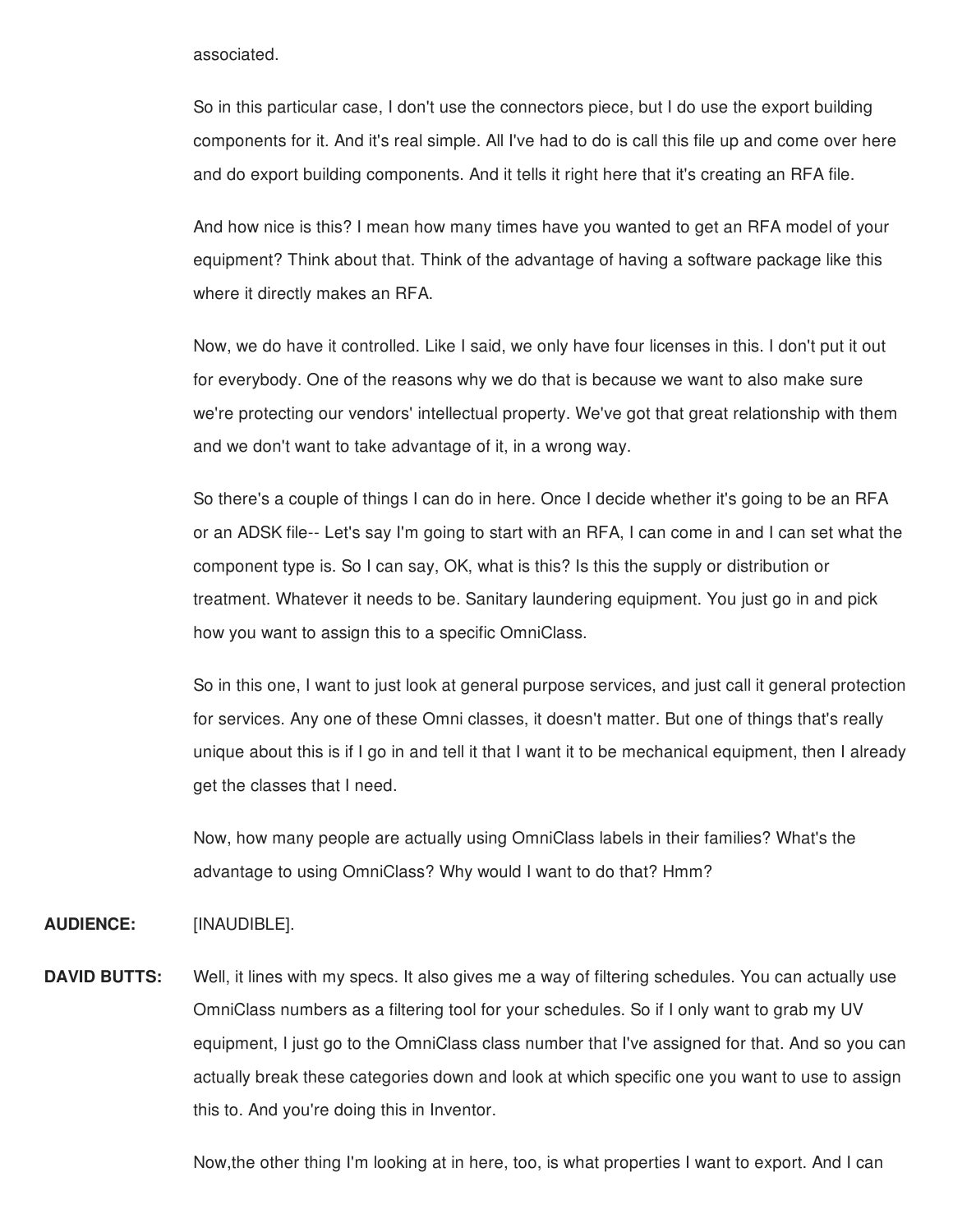filter this to only show me properties that have values, or I can come back and pick specific model properties that I want to export.

So now I can say what do I want to include in here in this particular list. And I can also include additional information, additional model properties as I need to is like when this thing was created, the status of the file, when the manufacturer approved it. And I can also change the orientation based on model cube or view cube or model origin.

So once I've set that export up, I simply click OK. And that goes and creates my file for me now as an RFA. Pretty cool? And then when I'm done, I simply pick Finish BIM Exchange.

So the whole purpose in here is to be able to take a part from somebody that's already using Inventor and be able to make that conversion. What happens if I get to a situation where somebody's not using Inventor? How would I actually go about making that change?

So we're going to let this guy finish here real quick for a second. Actually, let's cancel this so we can move on to the next one.

I'm going to open up another model for you real quick. Let's see, I want to do this assembly, too. So this was a grit collector and separator that actually came to us as an SAT file. And all I had to do was open it in Inventor, and it automatically creates an assembly file for me.

Now, one thing I want to show you is the difference between working with a part and working with assembly. Notice that the BIM tab isn't there. So I go to Environments and I start the BIM exchange.

And here's my real good one. This is what I love about Inventor. Have you ever gotten a model file that's like 50 meg?

**AUDIENCE:** About 500.

**DAVID BUTTS:** 500 meg? We actually were working on a train maintenance facility, and we got a train model that was over a gig. Well, needless to say, we didn't use that model. We also didn't have this. So again, just the trucks along were like 300 meg on the rail cars. So it was crazy. We couldn't use that.

> So by using Shrinkwrap Substitute, what you can do is you can actually pare this thing down and create a derived part in here. And so when you're actually substituting this, you can go in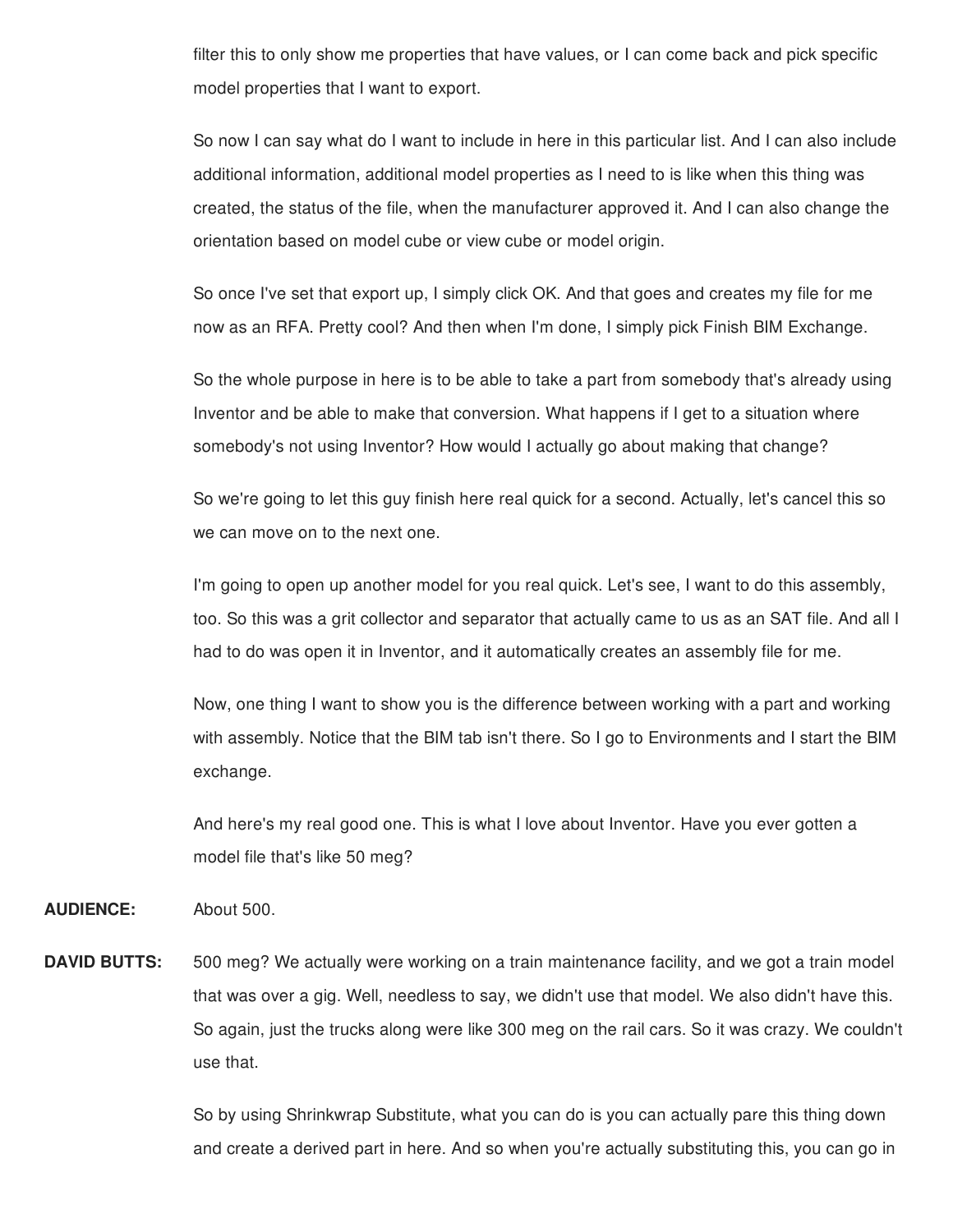and say how do I want to make this smaller?

Do I want to do whole parts, or do I want to do parts in phases? Do I want to ignore surface features? Do I want to remove parts by size-- anything smaller than 1% of the overall model? Do I want it to patch holes? What I want it to do? And I'm working in a reduced memory mode. So you've got a lot of options in how you can actually set this.

So when I pick OK, watch what happens to the model. You're actually going to see a lot less detail in this model than what was in there before. And again, the whole idea is to give me something that I could work with.

Now, the big difference in working with the assembly here is that you can only save it as an ADSK file. But that doesn't matter to me because I can still call that thing up, bring it up into my project, and actually use it-- just open it up as an ADSK file, save it as an RFA, and then load it in the project.

Pretty simple? This all good?

So it allows me to work in the more complex world of the water resource and project projects by giving me a tool that lets me use real world equipment. A lot of our clients have specific vendors they like to work with. And so this is one of the reasons why we use this tool. It's very helpful for us. OK. Pretty cool?

All right. So we're going to switch over to another mode here real quick.

**AUDIENCE:** [INAUDIBLE].

- **DAVID BUTTS:** Does this work in AutoPLANT?
- **AUDIENCE:** Have you ever used AutoPLANT?
- **DAVID BUTTS:** I haven't personally used AutoPLANT. But I know Plant 3D has some compatibility with it. You can use AutoPLANT information in a Plant 3D project. We decided not to use Plant 3D for a variety of reasons. We like Revit much better. And I'm going to show you something at the end of the class here as one of the reasons why.

All right. So let's get out of this guy. And now I'll switch over to Revit here and get back to our presentation.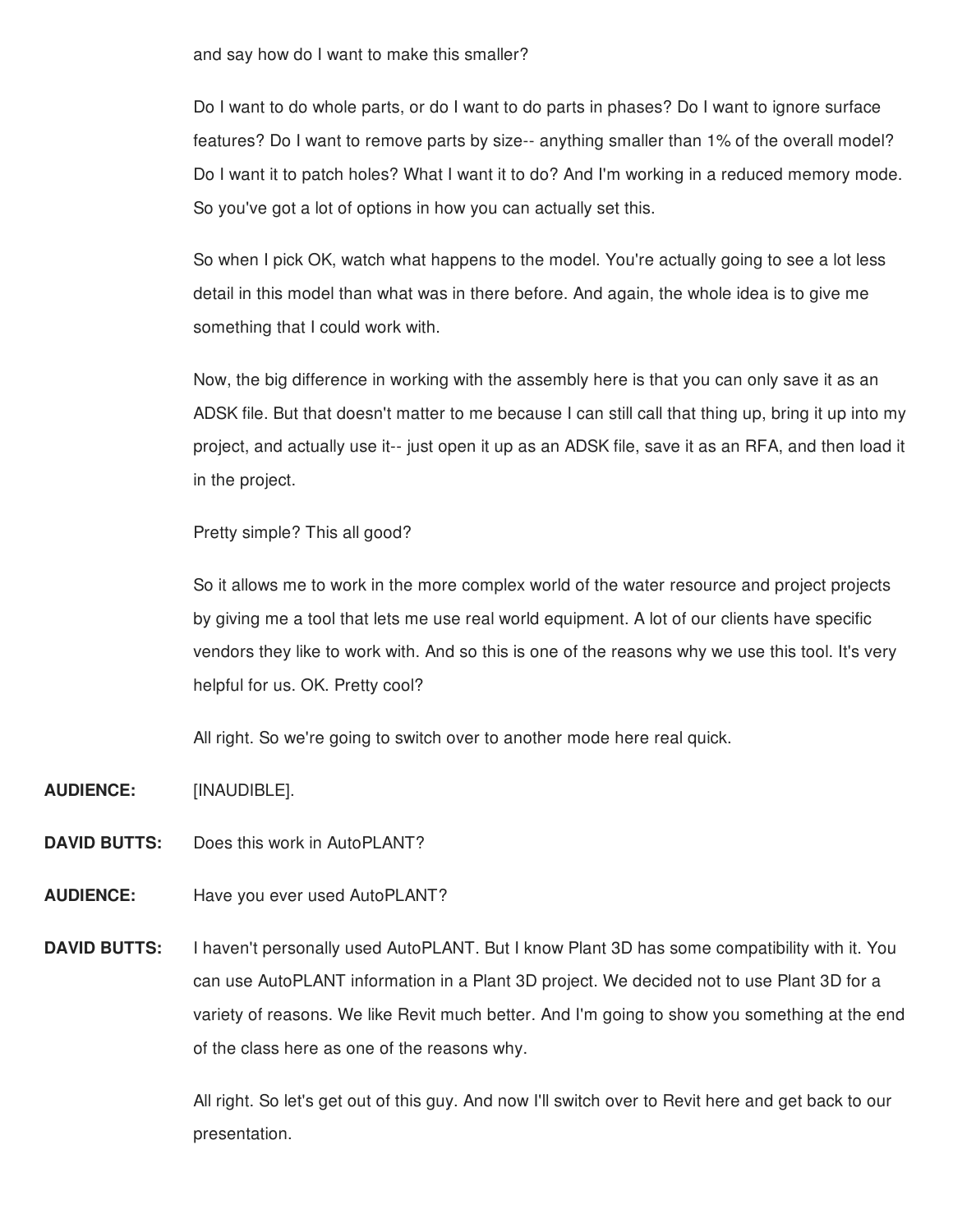Now there's other things that I use Revit with. How many of you guys have started using some of the plug-ins and the add-ons for Revit? OK. How many people are using CFD simulations?

We actually just got in to doing that type of work, doing more analytical reviews of our models. There's a couple things about doing this. You've got to know when it's the right time to actually use these tools.

We also-- I finally got my engineers out of the cave and got them to start using Green Building Studio. They're Trace guys. They love Trace. How many of you guys have Trace in your office? Pretty much everybody, right. You're an HVAC guy and you say I'm taking your Trace away, what do they usually do? They panic, they head to the cliff, they drink the Kool-Aid. These guys really have a hard time with that.

So, one of the reasons why I like to use BIM models with these types of tools is because I don't have to create the geometry twice. Again, I'm back at that I don't want to do anything twice if I don't have to. So there are steps in here that we're going to take a look at of how we can get this information into other tools and into these analysis applications.

All right, so in today's climate it's all about knowing how to use this stuff with analysis. Again, back to fishing again. Boy, you'd think I'd get off of this by now.

I got all excited because Garmin-- I have a lot of Garmin navigation equipment on my boats and in my car. I really love those guys. And they just came out with some really new touchscreen type equipment.

So I'm here at AU slaving myself out today so I can buy some of these new GPS units for my boat. But not everything you have it has to be GPS-based in here.

There's another company called HotSpot Charts in here, and we use this to do sea surface temperatures in here. Because transitions between sea temperatures, between water temperatures, is usually where the fish are. So what we look for are those high gradients between cold and warm water. And that's where we find the bait, and that's what we find a lot of the bigger fish fishing on the bait.

And so we use a lot of modules on our GPS system to help us determine what sea temperature you are. We cheat. We take all the fun out of fishing. And it's funny because you get on some of these units-- we actually did this. The stripper fishing, the lures weigh about 32 ounces. And we drop them down in the water, and on our side scan imaging you can see the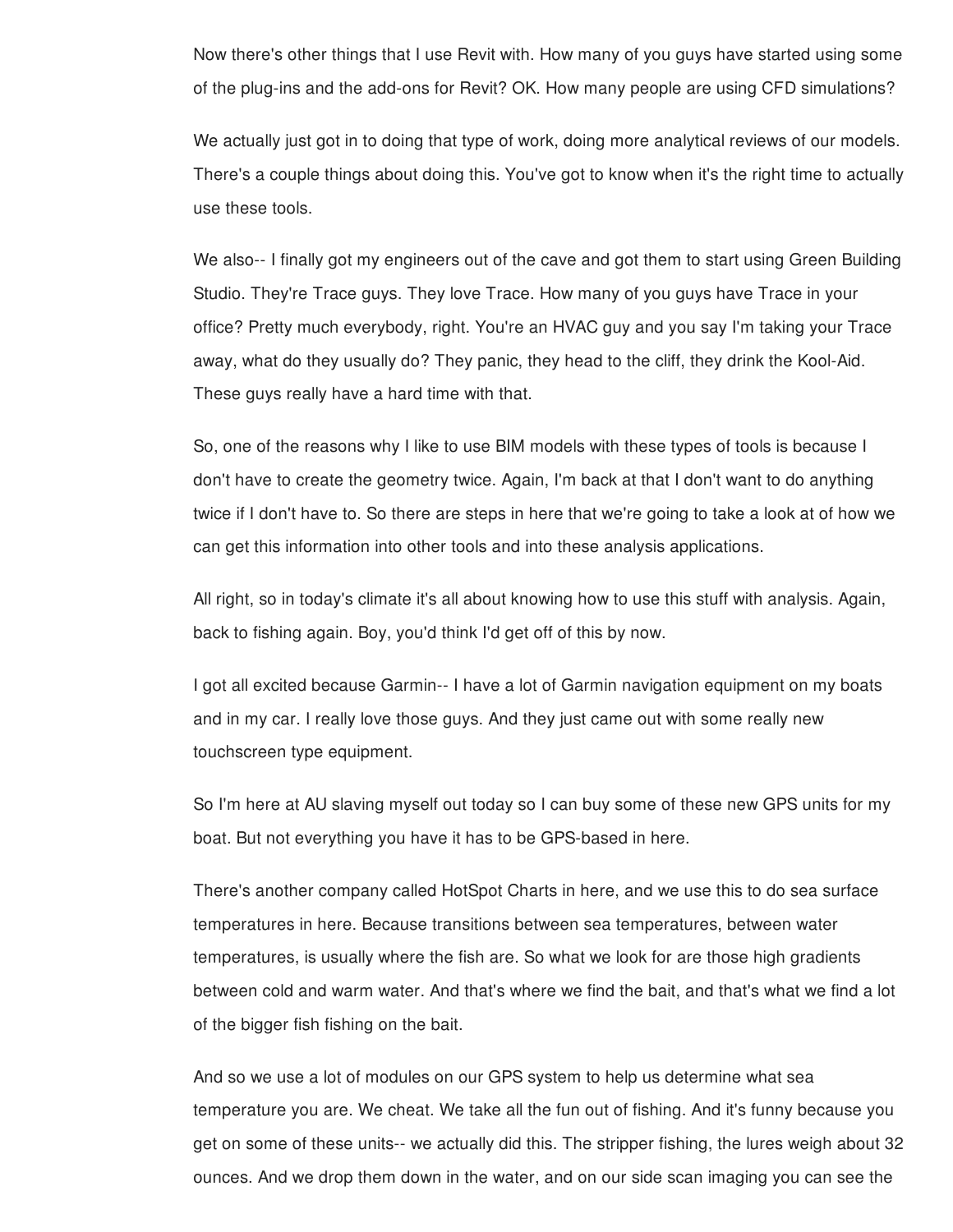bait go down-- we have sonar on the boat-- and you see this bait go down and out behind the boat. And you can actually track it.

When we were doing jigging-- everybody know what jigging is? It's the redneck term for dancing. No, that's not what it is.

### [LAUGHTER]

**DAVID BUTTS:** Jigging is when you take something-- I actually had a guy use kitchen knives for this-- old stainless steel kitchen knives. And he would drop them down in the water and reel them up real quick. And fish like tuna and albacore and all kinds of stuff-- really aggressive fish will go after it and chase anything that's shiny.

> Well, we could actually drop the jigs down and watch the fish chase them up. Isn't that cool where technology is?

So what I was going to do was get a camera, send it down, and capture everything with recap and watch the fish coming up.

[LAUGHTER]

### **DAVID BUTTS:** The geek in me lives.

There's a couple of steps about working with analytical models in here, and the first step is preparing the model. Getting the model done correctly. This is a pet peeve of mine, too. I've had some architects that we hired recently that didn't understand the concept of a template. And so they'd just go and copy another template or copy another project, or start from scratch and start drawing stuff.

You have to do the models the right way when you start to work with analytical packages. And really, when we talk about analytical software, you're really using this stuff early in the job. So you're going to be doing a lot of more conceptual type work, especially if you're doing CFD analysis.

We did have some problems-- we actually tried to bring the Mon Valley project directly into simulation CFD on my computer. I just bought a brand new laptop, right? 16 gig, flash drive, everything on it. Just hot rod.

Well, after eight hours of waiting for it to bring that project in, I finally killed it. When we did it on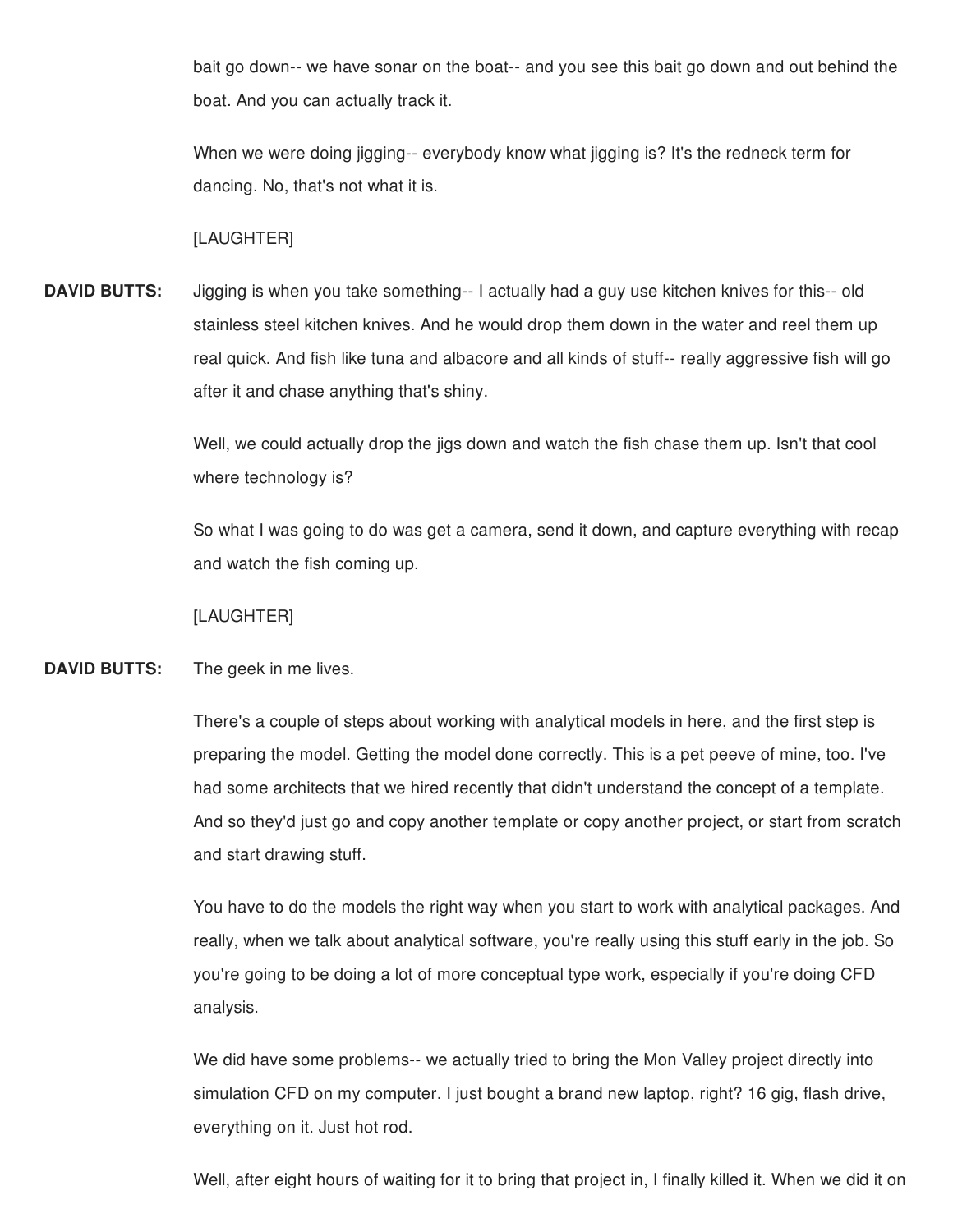the cloud, it didn't take long at all. But again, it's learning how to prepare that model in such a way that we can use it. You don't want to over-detail these things.

 $W_{\rm eff}$  after eight hours of waiting for it to bring that project in, I finally killed it. When we did it on

So a couple things about preparing a model. You've got to make sure that you have bounding elements, and that includes the architectural components. It doesn't matter where you are in the process or water projects, you have to have structure defined.

We start with raw walls, floors, roofs and openings. We had to get the basic stuff in there first, especially if we're doing something like Green Building Studio or energy analysis.

The next thing we do is we make sure that we have rooms in the model. You ever have a problem getting your architect to put rooms in the model? This is why we have our process engineers do it. Because we don't have to wait on the architect to give it to us.

Then what we do is we link the architectural model into the MEP model, and we go ahead and add all our spaces and zones. And we use the architectural model as the bounding element for the spaces so that they match whatever's going on with the room.

But we also put spaces in areas like chases and everything else. Just so we can say what the unoccupied areas are. We don't want the architect putting them in in unoccupied areas, but we do want rooms in every occupied area. So that was really important to us.

And then we have to get the zones defined. You have to have zones defined. And I will tell you this about zones. You can leave that there. Make sure you define all your zones. Don't leave everything in the default zone. You will get incorrect results if you do that.

Use site orientation where necessary. Again, this gets back to our work process of working off of a site, instead of working off of a common origin. If I'm using something like Green Building Studio, why is it so important for me to have a site oriented project?

### **AUDIENCE:** [INAUDIBLE].

**DAVID BUTTS:** Because when I pull it into that project and I get my weather data, and if I start doing solar studies or anything else with it, if I've already got the building oriented according to how the site is going to be, how accurate are my results going to be?

> You can't a zero-zero building and pull it into Green Building Studio and expect to get the right results. So doing this correctly is critical in here, and that's why all of our projects are site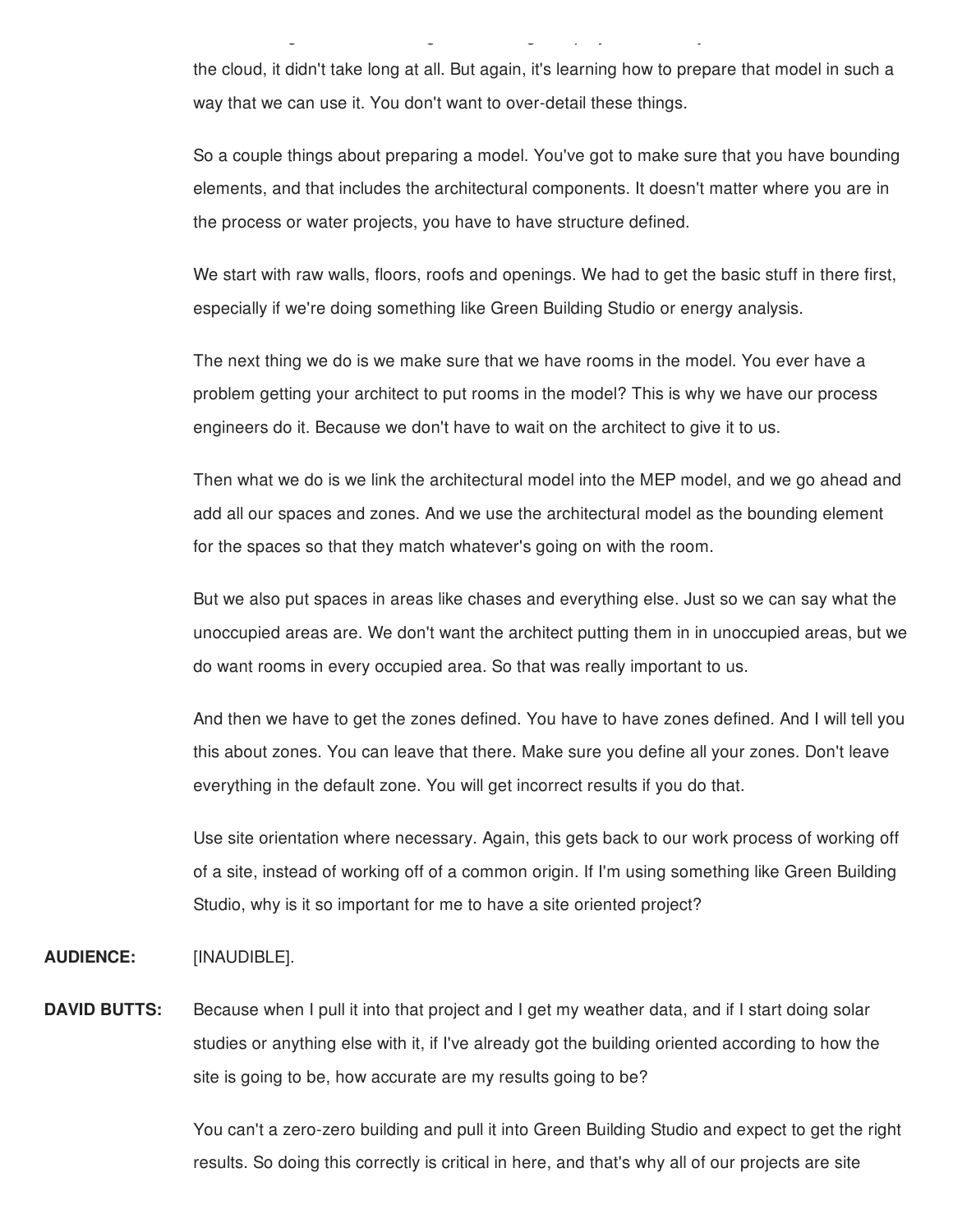oriented, not just wastewater.

We also started teaching our architects-- and this was a problem we actually had with Architectural Desktop when it first came out-- about using mass models in early conceptual studies. Now, Amando and I go way back. How many people remember Architectural Desktop?

You can blame Armundo and I for how the first couple of releases came out. We were the original 12 of the gunslingers that helped Autodesk get that product to market. And when we were there, the way we were teaching ourselves was to start from a mass model, in CAD and AutoCAD.

And then what we'd do is derive the floor plans from the mass model. And we really didn't understand our clients because that's not how they worked. At that point in time, which was '98, '99, the concept of doing 3D modeling on a computer was like I've got to have a \$10,000 computer to do this.

And so, when we started selling Architectural Desktop, we started off by showing everybody massing studies. And the architects would get up and leave the room. That's not how we work. We didn't understand the work process.

Well, we've kind of come full circle when we go back to BIM again, and now that we have the tools that allow us to do this a lot easier, we do start getting our guys to do mass studies a lot sooner in the job than they have in the past.

So it's important to make sure that if you're not sure how things are going to work in the building, go ahead and use the mass market because it can be converted. But if you're really concerned about things like energy consumption, you're concerned about air flow around the site and the structure--

Example was I needed to come up with an odor control study from the chemical building that we did at Mon Valley. And so I needed to have that model. I'm going to show you that one in just a minute in here.

I didn't use the mass models in that case. I used the building. But what happened was I got some errors that I couldn't overcome. And we're going to see that in just a minute in here. So in my case, it would have been better for me to actually start this study from a mass model.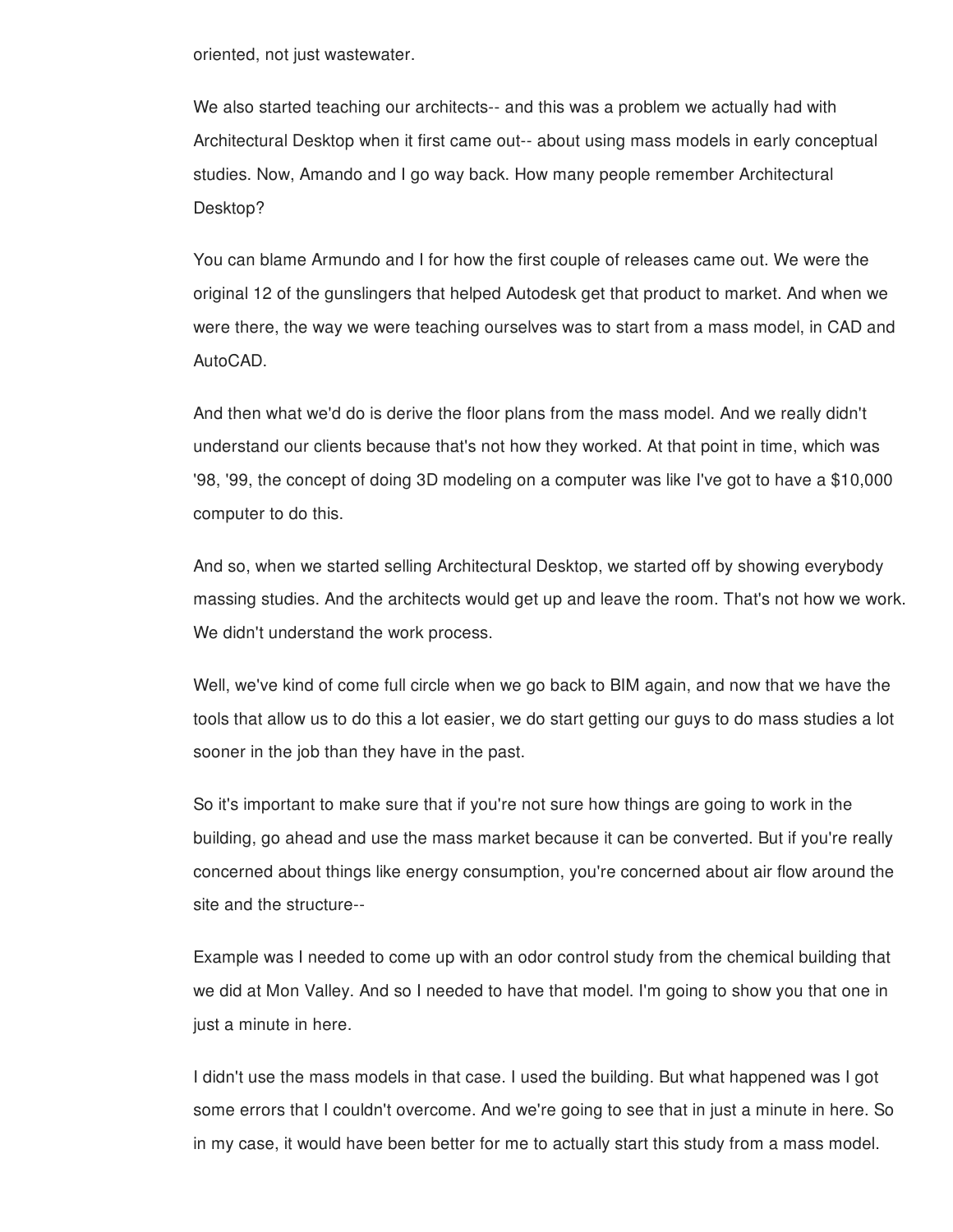So we're going to start by looking at the Revit energy analysis tools. And this has been greatly improved inside of 2014.

First of all, you have two modes. You have conceptual model versus building element. Conceptual model allows you to take massing studies and masses within a model and use them to do the energy analysis. How many of you guys have mass models in your water treatment plants, in your Revit files? Anybody? What do you typically start with? You start off with a guy drawing walls, right? They'll trace the walls out, they'll draw a rectangle. Make walls out of it. That's the building element mode.

And so you have the option now inside of Revit to go in and say, I want to use the building elements that are in here and use that to do my energy study with. And that makes life a whole lot easier.

How many people have actually gone to Green Building Studio recently? Anybody been using that? God, nobody's been using it? Why haven't you been using it? Why don't you use it?

- **AUDIENCE:** We have Trace.
- **DAVID BUTTS:** Huh?

**AUDIENCE:** We have Trace on there.

### [LAUGHTER]

**DAVID BUTTS:** The question was-- this is for everybody on camera. Why don't I use Green Building Studio? Because he has Trace. Jeez. Get out.

[LAUGHTER]

- **DAVID BUTTS:** OK. So, what if I made it really easy for you to use Green Building Studio, would you use it more?
- **AUDIENCE:** [INAUDIBLE].
- **DAVID BUTTS:** How do you like the reports that you get out of Trace?

**AUDIENCE:** Ah, they're complicated.

**DAVID BUTTS:** Complicated? They're ugly.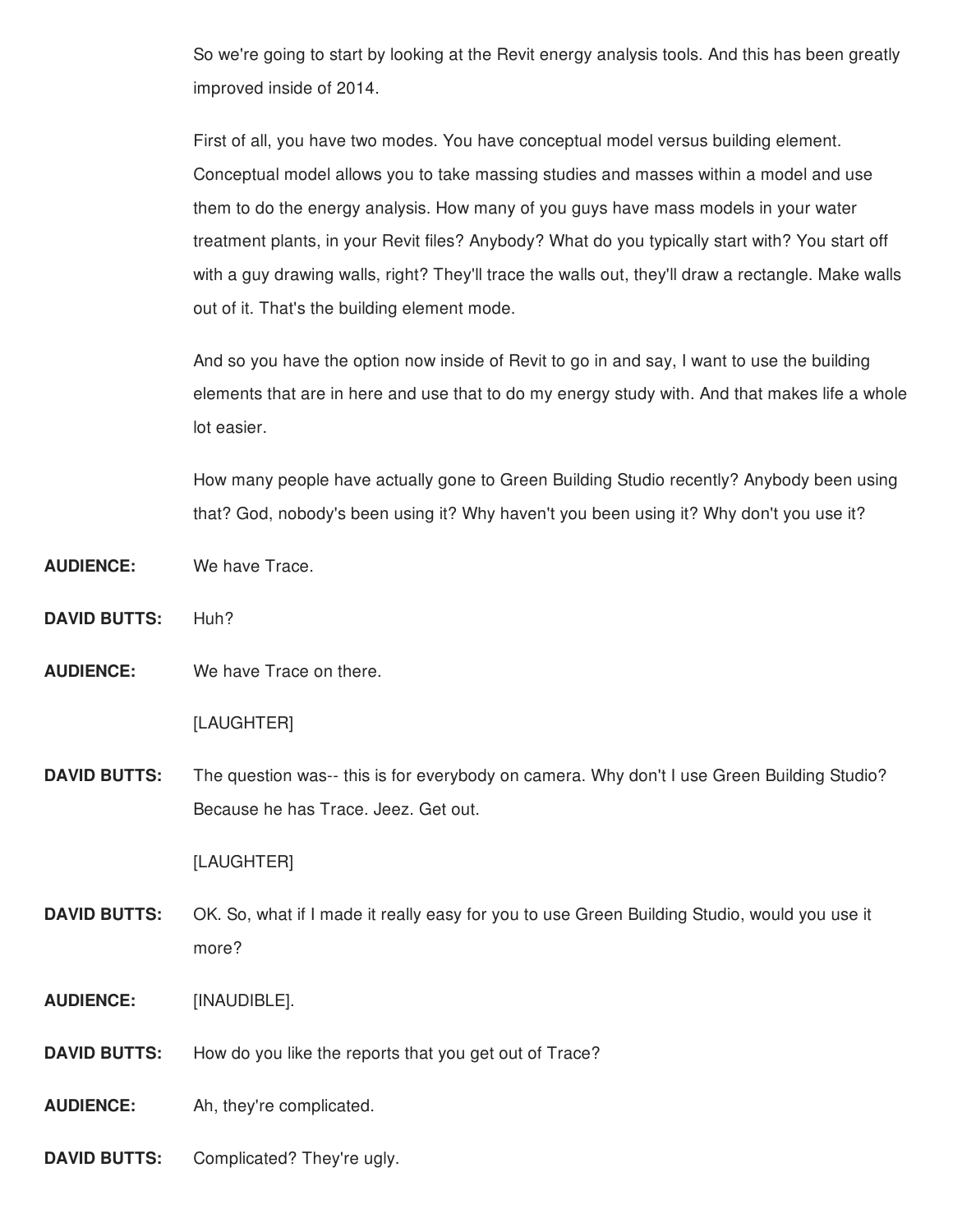**AUDIENCE:** [INAUDIBLE].

**DAVID BUTTS:** My marketing team looks at those things and go, I can't do anything with this. What are you doing to me? They g get really panicky when they get reports out of Trace. I'm going to give you better reports in here. We're going to take a look at that in just a minute in here.

So we have those two modes that we can use for energy analysis.

One of the other things you need to do is make sure you define your energy settings inside of the Revit model. Normally you would do that in Trace, right? You'd tell it where the site is, what the constructions are. All this information.

What are you doing when you do it in Trace? You're doing it twice, because the project already has all that information. And again, keep in mind, I'm using this more than just Green Building Studio. I might be using it in virtual environment. I might be using it in EcoTech. I might be using it in simulation CFD. But by having the site defined in the Revit model, I do it once and its leveraged with all those applications.

So if you're not taking the time to go through and define the energy settings, you just hurt yourself.

Now, you do have to enable the energy model, whether you're doing conceptual or whether you're doing building modes. That's one step that I always forget and then I try to go run an energy simulation, and it says you haven't enabled the energy model. Do you want to do this? And I say, yes. It's very nice. Very polite.

So what we're going to do is we're going to run a couple of energy simulations and review the results here real quick. All right, so let's go ahead and switch back over to Revit again.

By the way, this is the live model. This is an older version, but this Mon Valley, in case anybody wanted to see it. Pretty cool?

All right. So what I'm going to do is I'm going to switch views here and actually start looking at how I want to do this. So let me look at open views. I'm going to start from a floor plan.

Now, again, I only put spaces in zones in occupied areas. Somebody asked me that question earlier. You know, when you're dealing with a water treatment plant, where are you going to put spaces in zones? Again, I only do it for occupied areas. Because any of the structures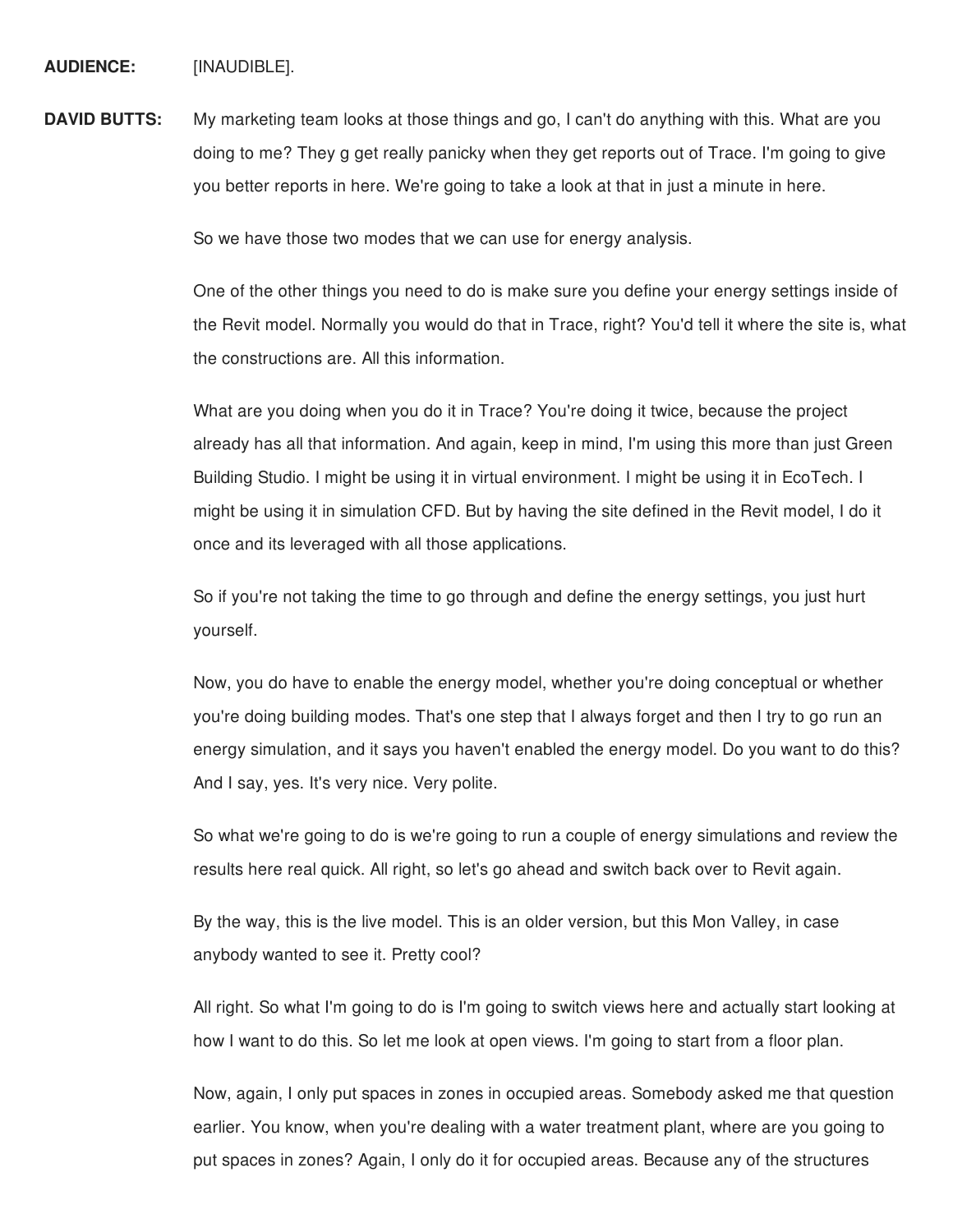themselves that are actually handling the fluid, you don't need to do this for. OK?

So in this particular case, we when ahead and did the architectural model. It has rooms in it. And then we went ahead and did our spaces and defined our zones. So once you have all this set up in the project, you can assign specific information to a room if you need to, like see, I have the specified air flow, design air flow. And down here at the bottom, you can actually go through and say, is this occupiable? Is it heated and cooled, and what's the overall space type? I can go and assign this.

These are all based on ASHRAE standards. It's not like somebody pulled this out of the air. They actually went to ASHRAE and got the 90.1 standards in here. So you don't have to go and reinvent the wheel in here. So you want to get the most common use for the space, and so if that's an electrical room, I'm not going in and tell the program that it's an electrical mechanical room. And I get the right area per person, the right sensible heat gain. All that information is assigned based on those standards.

OK. Once you have that part done and you've got the model updated, there's a couple places that you go in here. We're going to start with the Analyze tab. This is where they put the energy analysis tools.

And so here's where you get your different modes. The first mode is conceptual studies in here. And when you have this set to conceptual masses, it's actually looking for masses within a model.

So let's say, for example, I started doing a conceptual mass study in InfoWorks. And I got that model completed and I brought it into Revit. What's you're really going to get are masses. And I can use those masses to start my study with.

Now, most of the time when you're doing something like InfoWorks, what are you doing? You're actually working around the site. You're working at real world coordinates already. So that really helps you out some.

But even if you're not doing InfoWorks, and you do site-based projects, you'll have this thing correct for those orientations. And like I said, when we start a lot of our plants now, if we're not sure what's going on, I taught the engineers, not the technicians, the engineers, how to bring the site file in, and how to drop masses and detail lines in place where things need to be represented or model lines. Whatever they need to get the job done. So that really helps these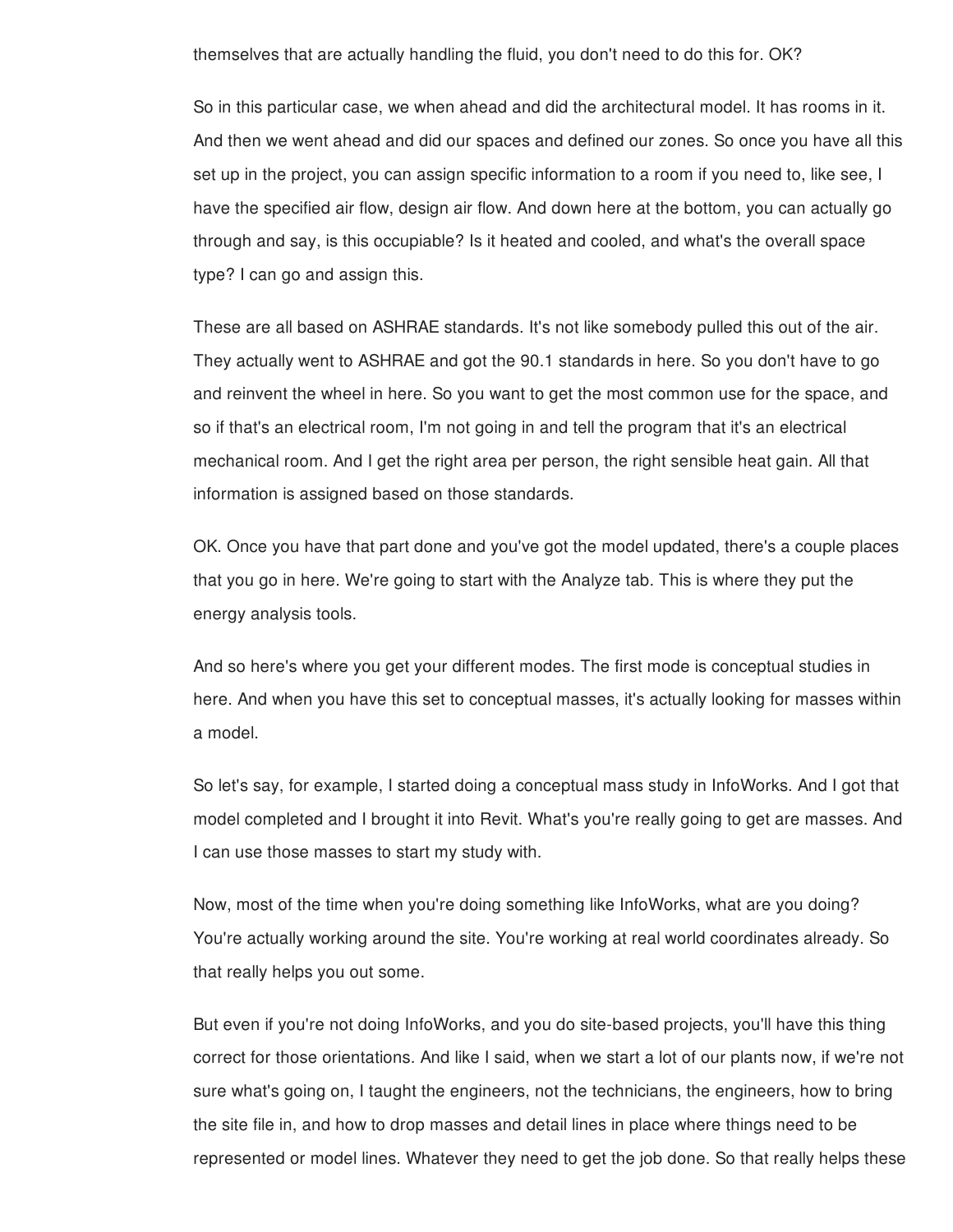guys out a lot.

You have to enable the energy model if you're going to do conceptual studies. Now sometimes this can take a couple minutes. It really depends on how big the file is. And it's also going to tell you if you have any errors or problems within the file.

So like this one is going to give me a problem. The zone doesn't have a mass floor, and so it treats it as an unconditioned space. So at least the program is telling you why it might have a failure in here. And the reason why we're getting this is because we told it to do a conceptual study, not a building element study.

So what we do with this is we go ahead and cancel this. And then we come back over here and we go to the building element mode. Now, notice how Enable Energy Model is disabled. You might get a prompt telling you you need to have this enabled if you start from this point. So it's always a good idea just to check that first.

And while I'm in Building Element mode, I go in and go to my energy settings, and I look at my information, like what's the building type in here. So in this case, it might be something like a manufacture or a storage facility. I'll use manufacturing. I can get the specific address on the site, which I love the fact that you can actually pop into the internet and get the actual address of where this thing is going to be located.

Then you can go in and set what level's going to be the ground plane, what you're exporting, whether it's spaces or rooms. In this case, I'm doing spaces. Whether I'm doing complexity with shading surfaces, without shading surfaces, just do a simple result.

What phase, my sliver space tolerance, what my primary building service is going to be, radiant heater, no flew. This isn't up north. I'm not really worried about coolant that much. But you can make it any type that you want in here. We can do VAV single duct.

Then you can do your conceptual constructions in here. Now, this is another step that a lot of people kind of skip out of. And I get this question a lot of time from people that are AutoCAD, Architecture and AutoCad MEP users is why doesn't recognize the wall type? Well, It recognizes the wall construction, but it doesn't necessarily recognized the wall type automatically.

What conceptual constructions does for you, and again, this is an early tool in here, is it tells you what you expect the primary materials to be. And let's say I have to do different iterations.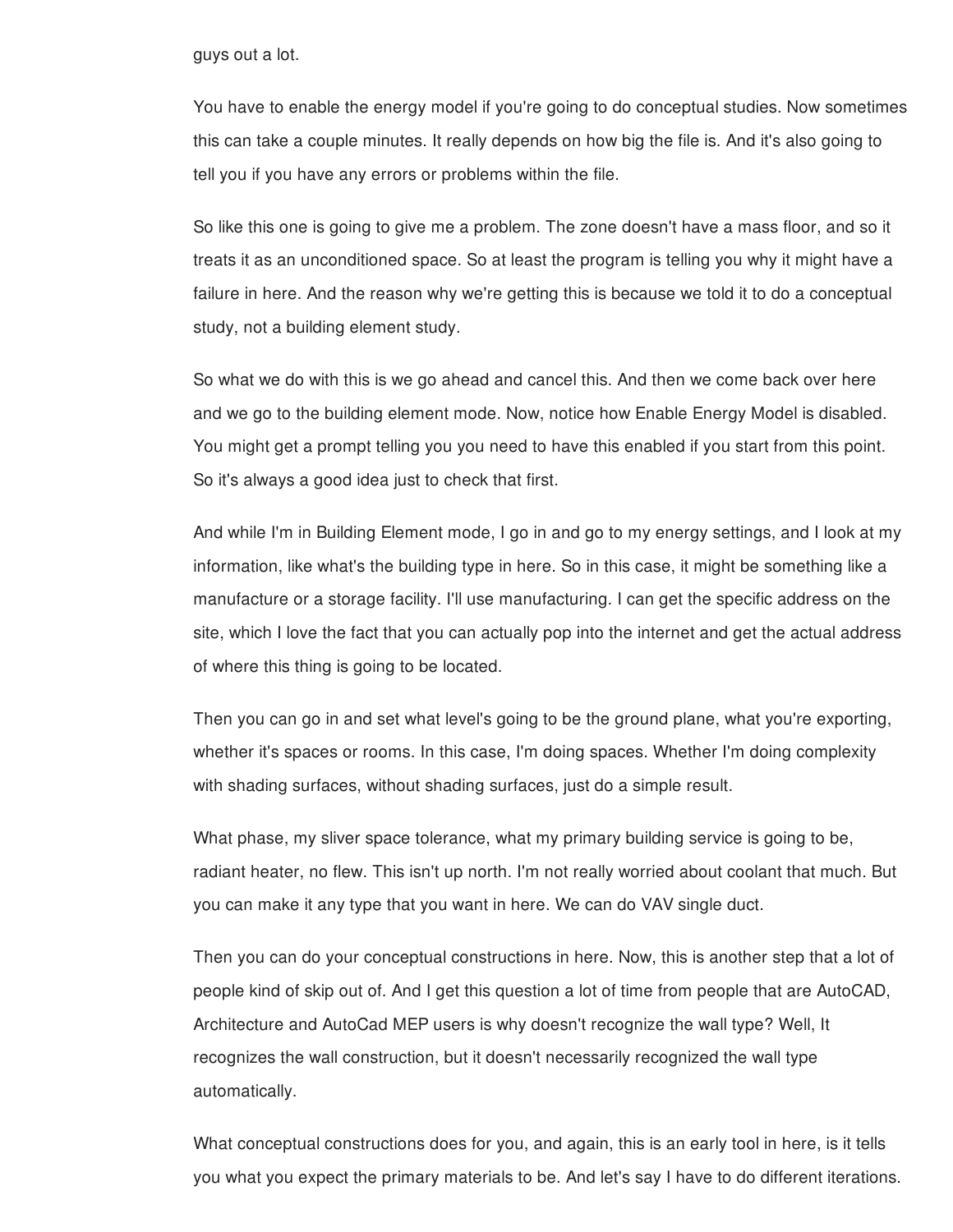How many times do you have to do three or four different samples of materials in Trace, right?

You've got to go back and say, well, OK, what if we switch over to a brick and block wall instead of a block wall? You can still plug all this in the model and they have different versions as you export this model out, with different constructions. Again, where am I doing all this? I'm doing this in the model.

**AUDIENCE:** Quick question.

- **DAVID BUTTS:** We've got a question, so we're going to take this question real quick.
- **AUDIENCE:** Can you add custom U values?

**DAVID BUTTS:** Can you add custom U values? I know how to do it, yes.

There are a series of XML files that are loaded-- I'm not supposed to have my glasses on with the camera. But there are a couple XML files that you can edit with the text editor to go in and add your own fields in.

I think they're in the program files folder. Construction types is the file you want to look for. And you can edit the U values, you can edit solar heat gain coefficient for windows. There's all kinds of things that you can add into it.

All right. Then the last thing I do is I define what my HVAC system is, my outdoor air. Any of that stuff. I get all that defined.

After I have that defined and I've checked this out in the project, now I can run my energy simulation. Again, it's very polite. It asks you, hey, you need to create the energy analytical model. This is actually going to take about two minutes, so we're going to kind of-- while this thing is running, see if anybody else has any questions about doing this.

By the way, that happens, don't panic. This is called the Revit black screen, has scared me half to death.

### [LAUGHTER]

**DAVID BUTTS:** I'm getting not responding. Can I put in a request? Can you change that from saying not responding to piddling around?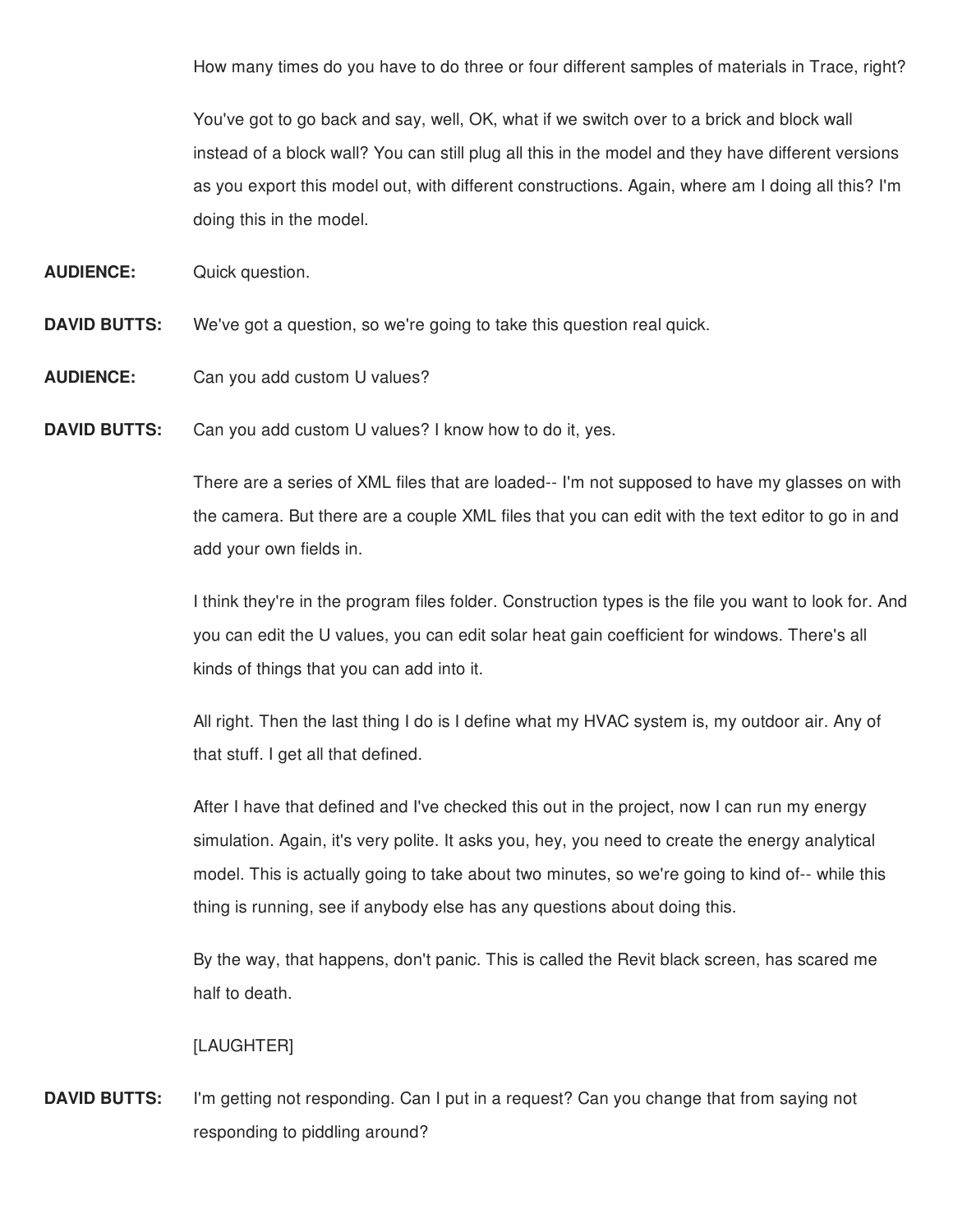#### [LAUGHTER]

- **DAVID BUTTS:** Not responding.
- **AUDIENCE:** Making progress.
- **DAVID BUTTS:** Yeah, or making progress. Wishing and hoping.
- **AUDIENCE:** [INAUDIBLE].
- **DAVID BUTTS:** You got questions?
- **AUDIENCE:** He says not responding scares him to death.
- **DAVID BUTTS:** Yeah, it scares me to death half the time, too. Especially since this is a new computer that I just bought, me. My computer. This is called the relief mode.

#### [LAUGHTER]

OK. So it's been successfully created. Complexity varied. OK, go ahead and pick OK.

Now, once you get that done, there's a tool up here to actually give you the results. Now what this has actually done is it's already gone up and created the project in Green Building Studio. Think about that for a second. Did I even open Green Building Studio? Why would I not use this tool?

So it's real simple for me to go ahead and bring this thing in. And all you're going at this particular case is it's saying this is what I want to do. I can either create a new Green Building Studio project or use an existing one. So I'm just going to go ahead and continue and let that thing finish loading it up, the Green Building, so it's actually there.

And then when I get done, all I have to do is pick the results and compare tool to look at how this building was reviewed and the information that I got out of it. So we'll give it another second to finish this.

Now, I will tell you, while this is spinning, a lot of it depends on the complexity of your model. Why do I want to do this early instead of late? You can see I already have a lot of equipment in here.

I really want to be doing this before I get the equipment in. Because as I add those more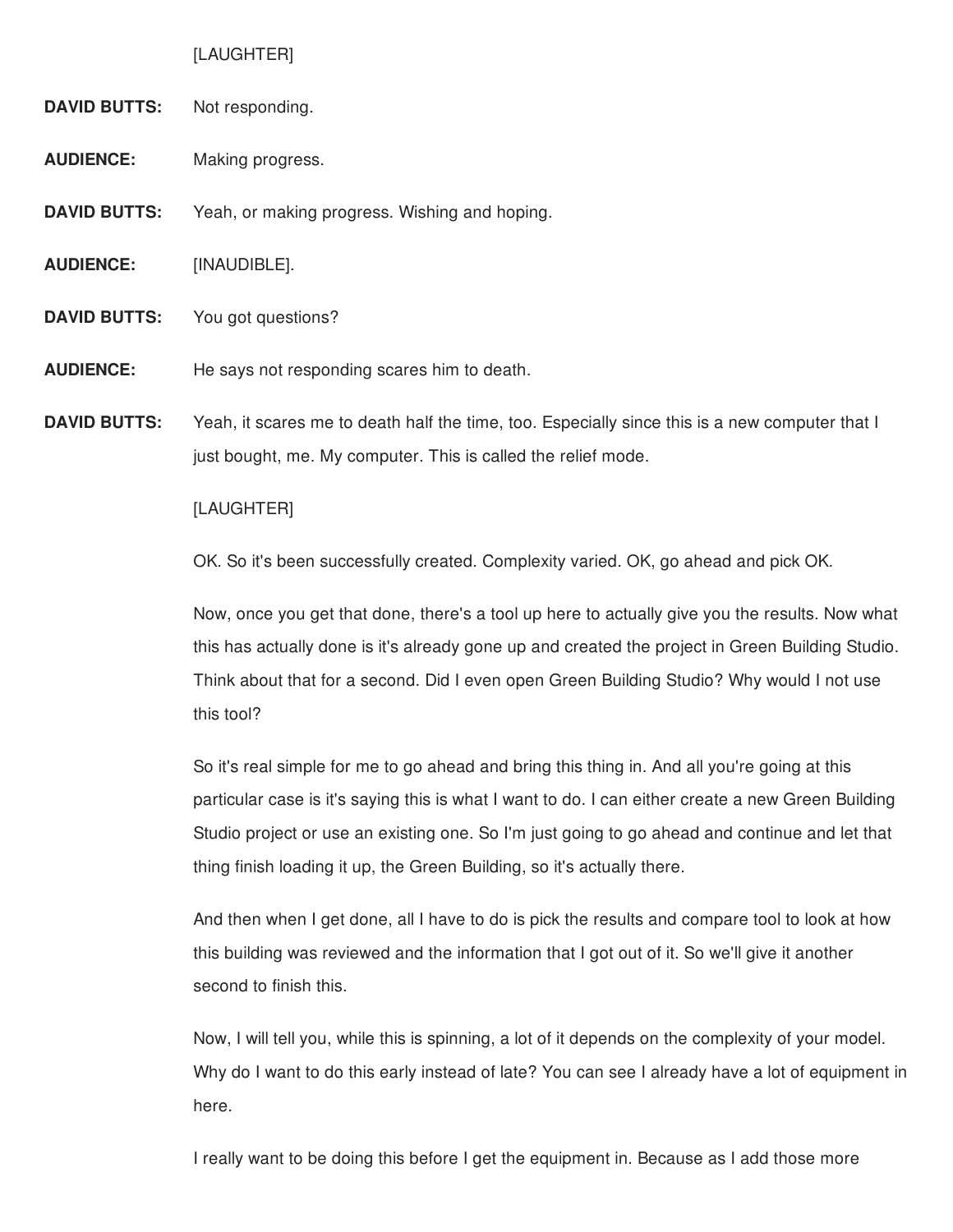detailed models, the files that I've converted from Inventor, you see we've got some big grit collectors in here. The smaller the file the faster this goes. So it's just like anything else in Revit. The smaller the better.

So we look at results and compare, and here's my report. It came right out of Green Building Studio. I had the building performance factors, I had the annual carbon emissions, annual energy cost, energy use, potential energy savings, monthly heating and cooling loads, monthly fuel compression, my wind rose cards. Everything based on that site that I would need to put together in a report.

And again, one of my guys, one of my mechanical engineers, I love this guy to death, but he's the biggest pain in my office. Because he would not Revit to do any of this with. He's looking at it saying I can't use Revit to do this. He says I'll use Trace.

And I showed him this and he's like oh. Well, that's a lot prettier than the reports I'm generating. So he learned how to do screen captures and take this out and embed them in a Word document. Just brilliant. So I got that guy off my back. And look, I'm lighter now, too. Pretty cool? All right.

- **ARMUNDO DARLING:** We have a question that came in asking what's your strategy for breaking models out for the MEP discipline?
- **DAVID BUTTS:** What's my strategy for breaking the models out for MEP discipline. Take a look at the screen. That's my strategy. I have one file.

Let me ask you a question. Why do I put everything in one file?

**AUDIENCE:** Coordination.

- **DAVID BUTTS:** Coordination is one reason. What's another reason why? How many electrical engineers do I have in here?
- **AUDIENCE:** [INAUDIBLE].
- **DAVID BUTTS:** You're not just powering lights, right? You're powering your equipment. If I had the equipment in the same file as the panels and the loads, I can create that relationship. We've been talking a lot to Autodesk about how they handle things like switchboards. Right now they're a little cluncky how they work, right?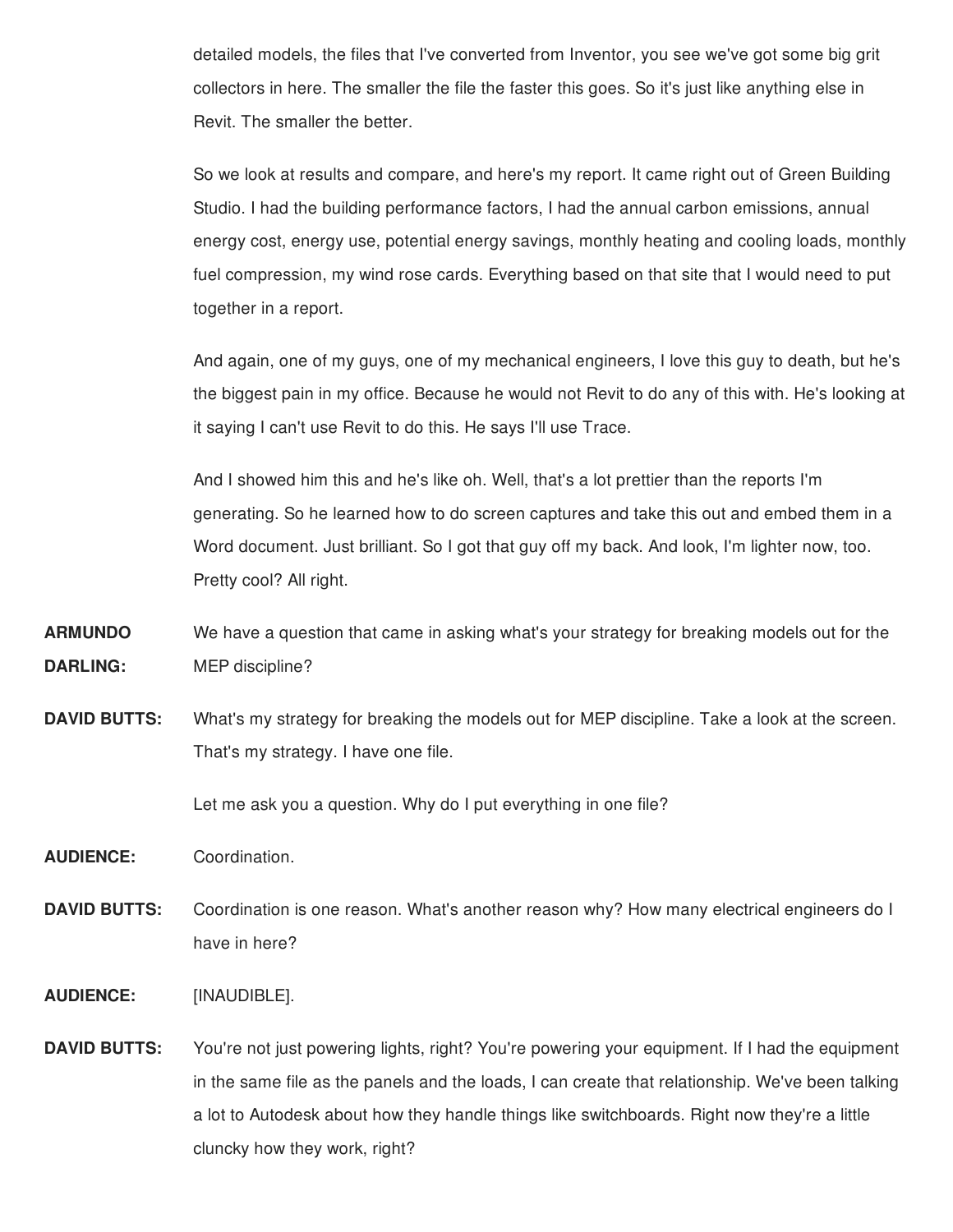Now, we've figured out a way to cheat and get them to work for us. MCC centers, I have custom MCC parts made, and I have a custom MCC schedule that we've developed. We had to do a lot of cheating to get it to work.

Now, the good news is, is that Autodesk has really been good at understanding what our problem is and helping us work to fix that. But in this particular case, I need everything together here.

What's a limitation of Revit? Can I create connections across linked files? No. And so you only have an option, you have to file the CBA. You have to use connectors that are anchored to a device-- we use a hosted connector when that happens.

And we actually have a project coming up where we are going to have a separate electrical project on a transportation facility. One of our consultants can't be in our file. So we are going to teach him how to use connectors. But we also are trying out a trick. We're using copy and monitor on the mechanical equipment and bringing it in to the electrical file. And seeing how that works to create our connections.

Now, is it going to make this file bigger? Yeah. But by using copy/monitor, if a change is made to the original, what happens? I get notified when it's updated. And when I get a coordination warning, I can go ahead and check that and make sure that it's current.

So we're going to give that a try and we're going to let everybody know how that works next year at AU.

Yes, sir.

**AUDIENCE:** [INAUDIBLE].

**DAVID BUTTS:** Let me get Armundo down here so we can get your question recorded, for all posterity.

- **AUDIENCE:** You were saying the file size is important, and to do the analytics you want to try to keep the file size down. Have you noticed when converting your content from SAT files or whatever into ADSK files and then importing them into your project, that they cause performance issues?
- **DAVID BUTTS:** Not really, because we're actually-- they come in smaller. Has anybody noticed that? When you take a file, sometimes an SAT file may wind up being 30 meg, but it doesn't really use up that much space when you convert it to an RFA? We've noticed that a lot, especially using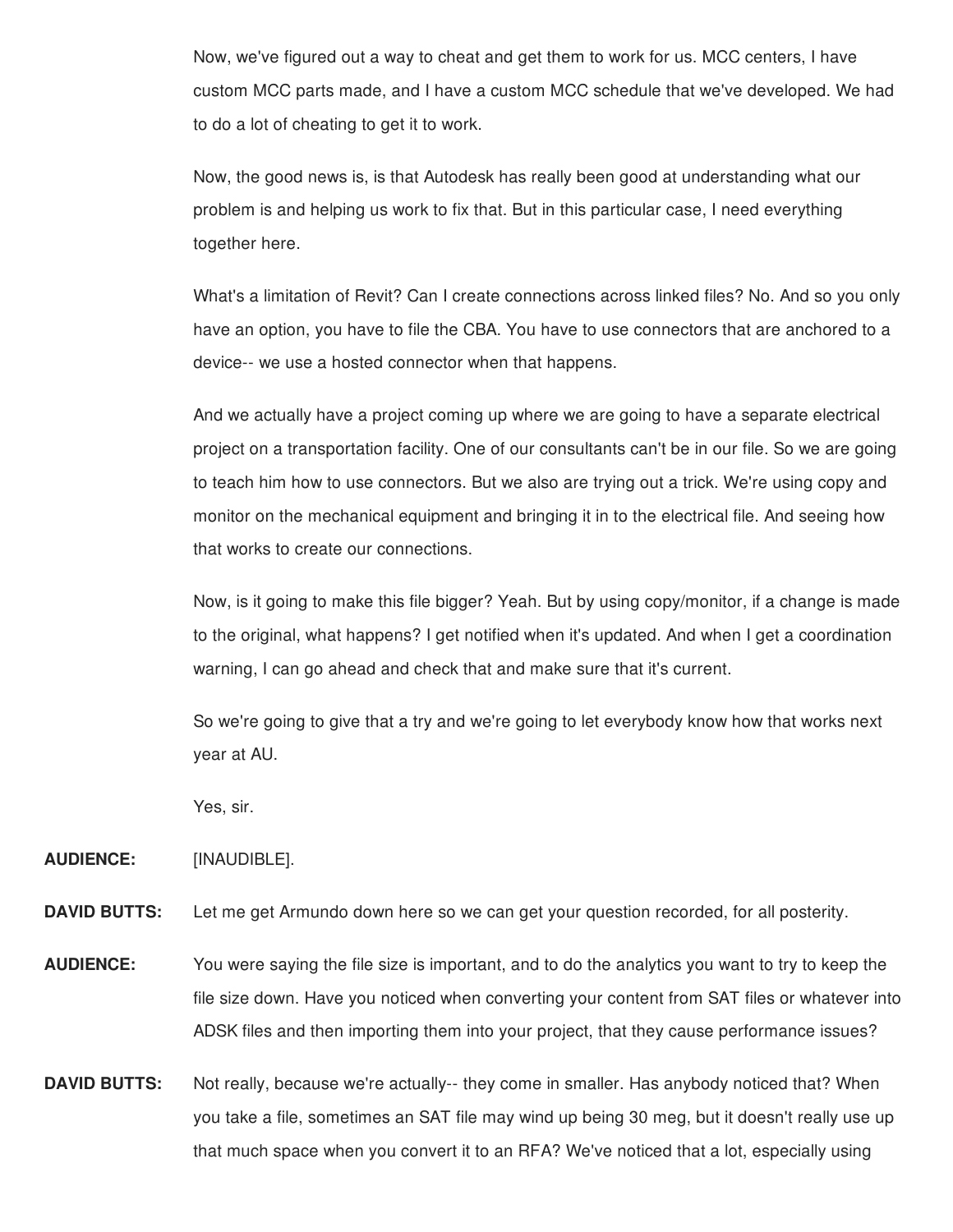Inventor and the Shrinkwrap Substitute. That really downsizes, and more to something that we would expect. So it makes it a whole lot more compatible.

One more, then we're going to move into energy--

**AUDIENCE:** Our guys do you use Plant 3D, and whenever we bring it into Revit, you get the proxy graphics, the ACIS, you get the 2D lines, and it's just miserable. You have to bring it into a family. Does Inventor take care of that or Fusion?

**DAVID BUTTS:** Talk to me after this class.

- **AUDIENCE:** OK.
- **DAVID BUTTS:** I'm going to give a shameless plug. I have been an author for 40 technologies for three years and I just finished their first Plant 3D product. I wrote that for them. So we have a Plant 3D and a P&ID database, and the projects that you can learn off of it.
- **AUDIENCE:** [INAUDIBLE].
- **DAVID BUTTS:** And we use AutoCAD P&ID all the time. I'm going to talk about that in a couple minutes here. Where we are at on the clock right now? How are we doing?

**ARMUNDO** 17 minutes.

# **DARLING:**

**DAVID BUTTS:** 17 minutes. OK. All right. I'm going to have a string hanging. I'm terribly sorry. Here, I'll walk like this for the rest of the day.

> All right. So I'm going to do one more little study for us here real quick. And I'm going to switch windows and I'm going to go over to a simpler model. And again, when I'm doing simulation, I have to work from something that's a lot smaller.

> And so in this case, I broke this project up into pieces, and I actually set it up so that I had only that building I needed to do the simulation. I didn't want to have a bunch of stuff in here.

> What you can do now when you buy Sim Pro 360, is there's a tool in here that actually allows you to import the model directly into a simulation model. Now again, why is this an advantage? Why would I want to be able to take this directly into a simulation program?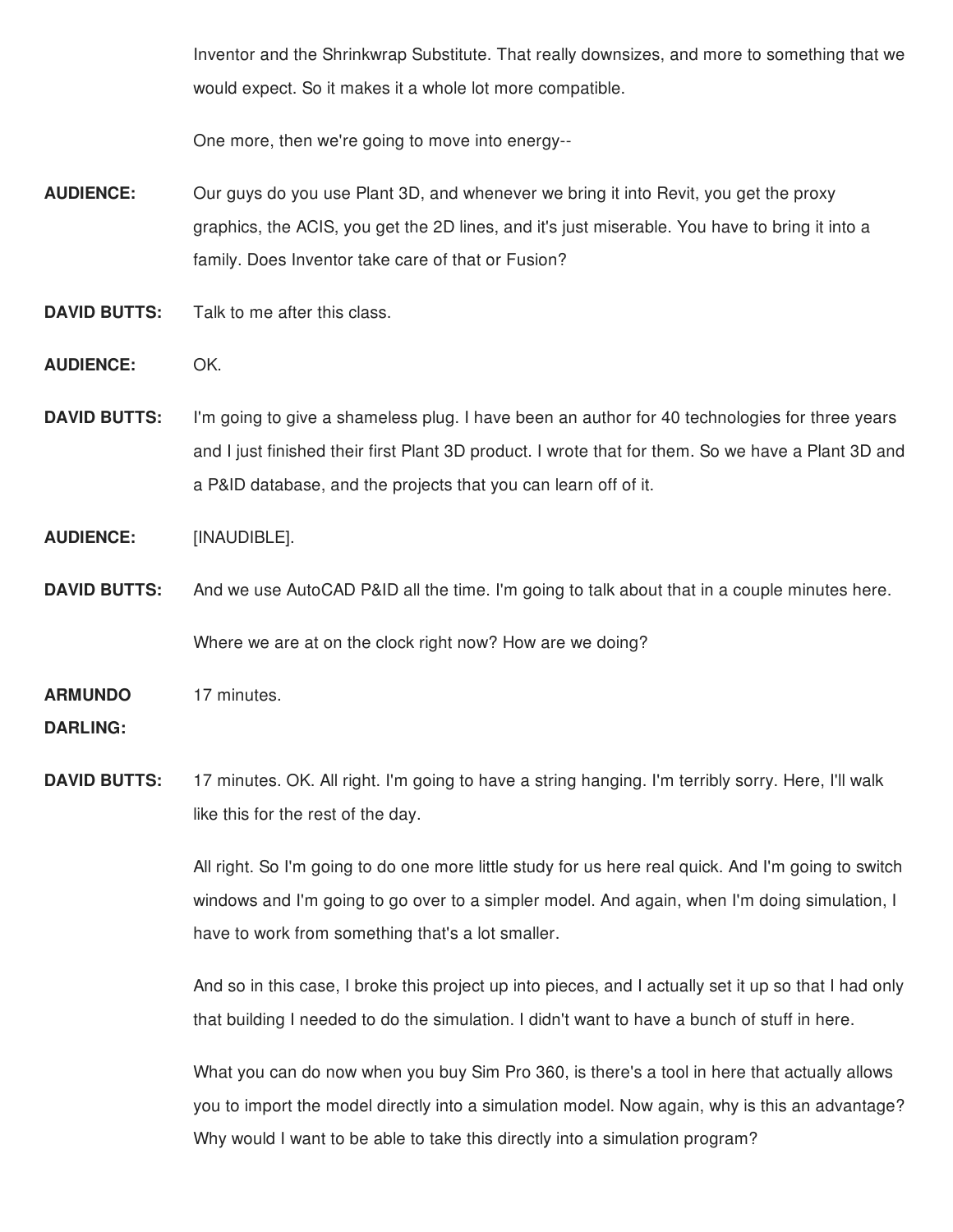Think about it. You're not having to model the geometry twice. And so this makes it really easy. Now, you will get some errors doing this. And again, this is part of my learning curve. Notice how it's telling me that it can't necessarily get all the surfaces in here.

But what it will do is it will bring the model in. So we're going to jump over here to simulation real quick. Now, I am running the local version here, the one that's actually running on my hard drive.

It sets up a design study for you, and you can open an existing study, make a new one. You can do whatever you need to. So I'm going to pick David1 here. Let's actually pick this guy right here and launch that guy. All of these were exports from this particular model.

And the beauty of this is that simulation will review your model for you. And help you understand what kinds of issues that you're going to have with your model in terms of doing an analysis. How does this affect what you're doing? I'm seeing this wire out of my eye.

So take a look at this real quick. It gives you some tools that actually help you merge edges together, and it also eliminates small objects. So I can tell it to do highlights by surface or by an edge. And you can say, how many surfaces or objects need to be removed, and how detailed-- what tolerancing do I want to do for this. As well as what edges I want to merge. And merge edges are smaller than this.

So these are all tools that actually help you create the model. Well, take a look at this. I mean think about it from an overall workflow issue. Why have I not been using simulation tools before? Usually because I've got to figure out how to model in the simulation program. This eliminates that need.

So now, what we're doing is we have a new business plan to expand our simulation and modeling services. We just started a CFD group in our company. And we started off using a variety of applications. We do tunnel simulations, bridge simulations, and now we're learning how to do water and fluid simulations, just to do studies early on to see how everything mixes together.

I was talking to a buddy of mine over in the simulation group and he pulled up a water treatment plant, and he showed me how in simulation CFD, he found pockets in the structure where the chemicals weren't getting mixed accurately. And so while we're sitting in the speaker ready room looking at it, I'm like well, all you've got to do is go over here and create a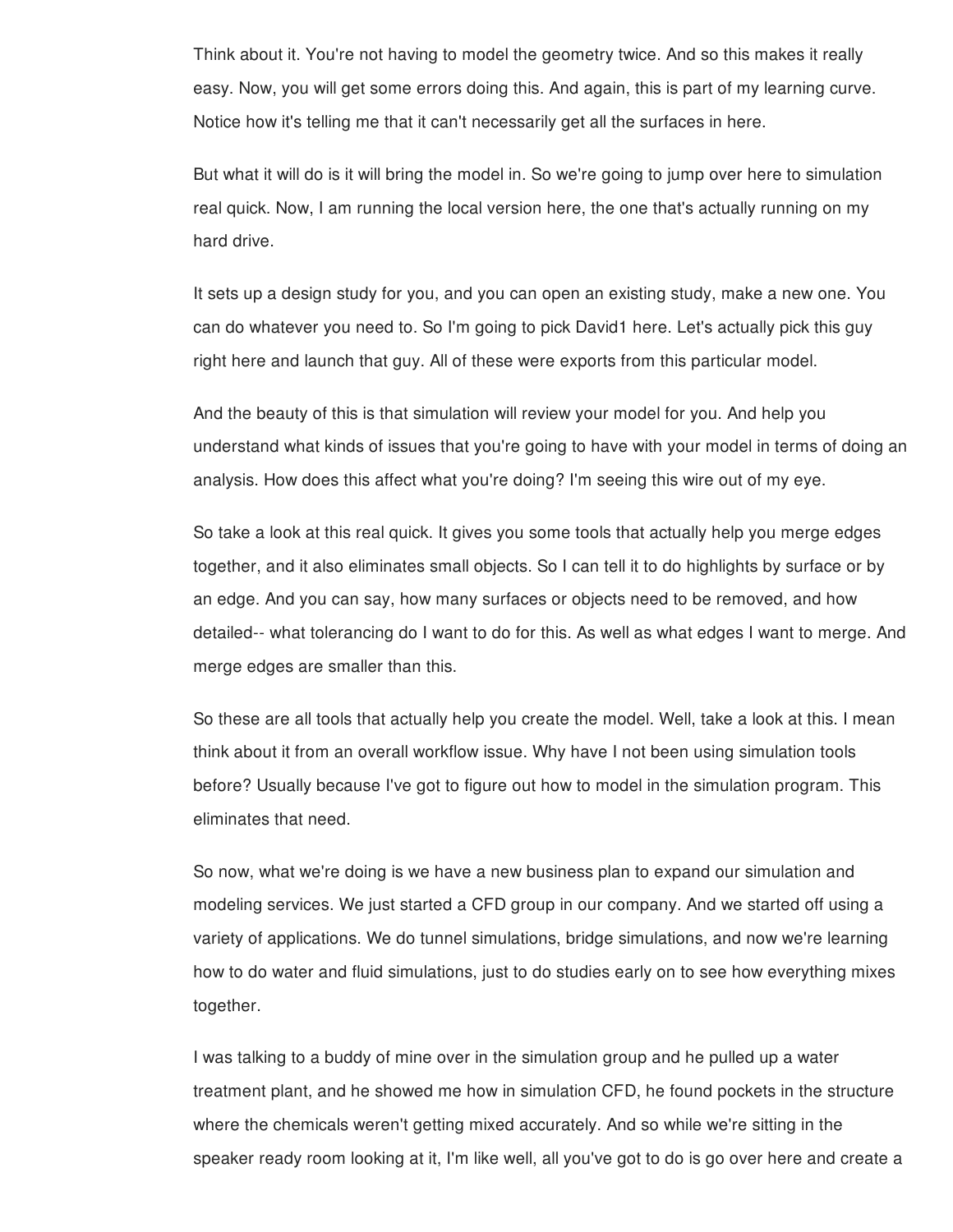concave surface here, and then change the floor out here and that'll help mix those ingredients better.

So we actually editing the model right there. We ran the simulation in the cloud and it cleaned up a lot of those gaps and voids that were showing up in there. Trying to run water through a box, you're going to get pockets.

So it was just something just seeing that, and seeing that ability to leverage this model just makes it so much easier for us to do this type of stuff.

So let's jump back over to PowerPoint here.

Couple rules about using simulation in here. It's best used as an early pre-design tool, schematic design tool. You want to work from small projects, small portions, conceptual masses. It always works better when you're doing that with simulation CFD. I lost my guy over here, he's busy.

Limit the edges and surfaces. You want to make sure that you don't have a bunch of really crazy edges going on. Like I said, it's better from a conceptual study.

I also go through, and when I'm doing my model, I take out any model lines, generic models, things that aren't relevant to the building. So we'll pull equipment out. If we're looking at the structure, we're only studying what we need to study. And that makes a big difference in the performance of this.

It's like I said, I tried to export the whole plant. After eight hours I had to give up. It wouldn't do it. But by simplifying the model, you saw how quickly it pulled that thing in there. Very quick.

And if you get more detailed project, make sure you're using the cloud service. That does a whole lot faster by using Autodesk computers instead of my cheap little computer over here.

There's a class going on at AU that is MP-1329. It's all about simulation. I strongly recommend that you grab this handout and take a look at it. There's a really great paper on how to use simulation from the Revit environment in here.

**ARMUNDO** Would you like to take a couple of questions?

**DARLING:**

**DAVID BUTTS:** Yeah, let's go ahead and take a couple of questions before we start our last section in here.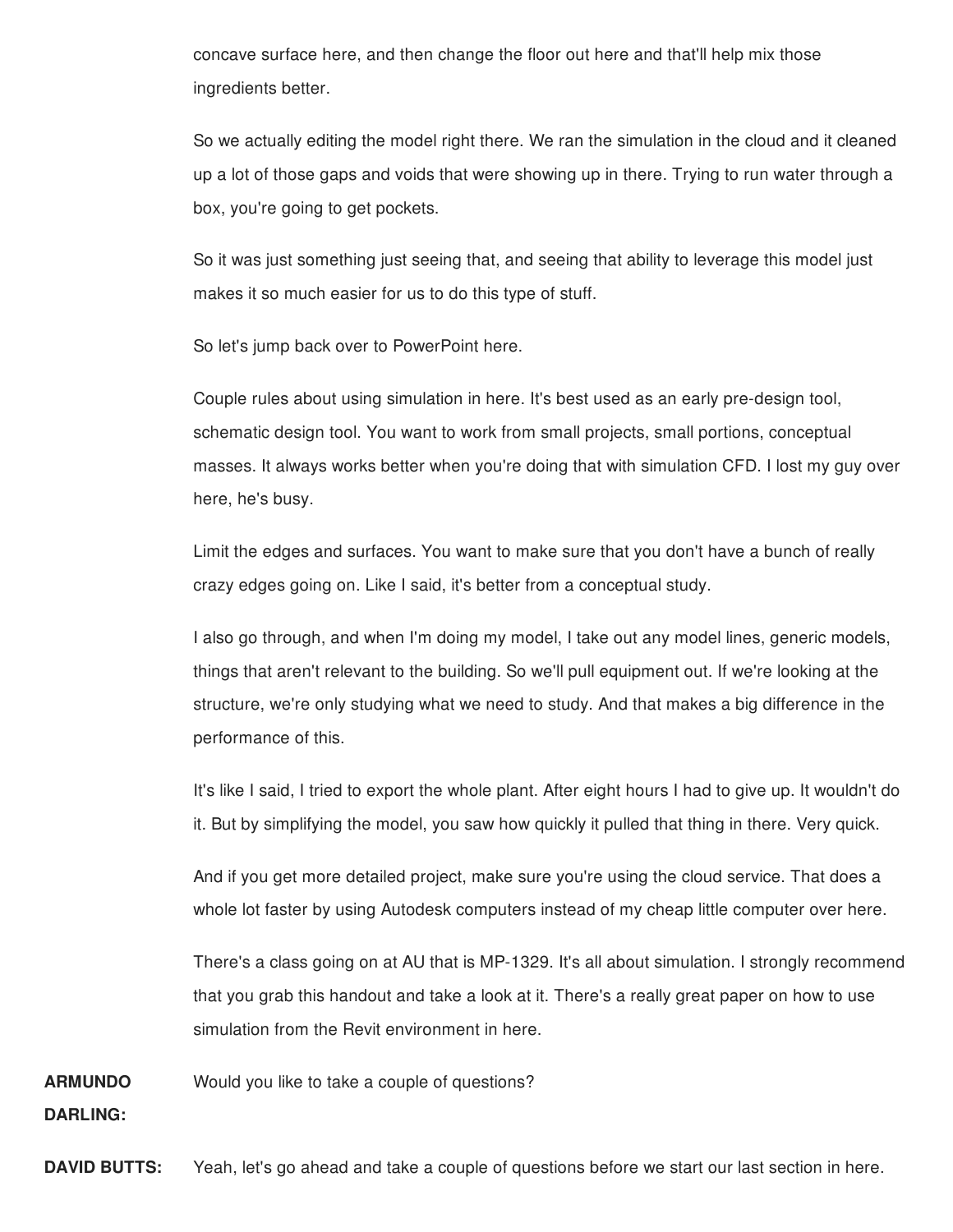**ARMUNDO DARLING:** OK I've got a question here, which is what's the minimum amount of devices you recommend to have before running the energy analysis?

**DAVID BUTTS:** A minimum number of devices before running the energy analysis.

**ARMUNDO** And that's coming from Jeremiah.

**DARLING:**

**AUDIENCE:** Like you said, you took out a bunch of equipment. You don't want anything in there before you run this. Well, where do you [INAUDIBLE]?

**DAVID BUTTS:** Clarification of this. I'm doing my energy analysis after the process engineers get the building defined. The building itself. Usually I haven't added a whole lot of equipment at that point. Now, in this--

**AUDIENCE:** What about lighting?

**DAVID BUTTS:** Now, if I'm doing lighting analysis, I'll leave light fixtures in there.

**AUDIENCE:** Yeah, but I mean it's all energy-driven with lighting.

**DAVID BUTTS:** Yeah, but keep in mind, when you're taking it out to Green Building Studio, you're not doing lighting analysis in there.

> Now, if I'm working with something like virtual environment or any of the light-- Anybody seen Illum tools?

**AUDIENCE:** Yeah.

**DAVID BUTTS:** See, we use Illum tools. I love that program. If you want David's recommendation for the product to buy at AU, get Illum tools. It is a great package for doing lighting studies. It's based on the old AGI 32 guys. And we leave the lights in. We actually do that in mid-DDs after we get all the lights placed.

> And we go grab the IS data files, make sure that the light source is set as a batch, not as anything else. We associate the data files, and drop it right in, run Illum tools. Tell it what kind of study we want to do, whether it's a room or a whole building. And it's almost instant how quickly you can get the results in there. Candle levels. It's so fast it's ridiculous. And I did some big projects with it. We had one building, it was 30,000 square feet. We had our simulation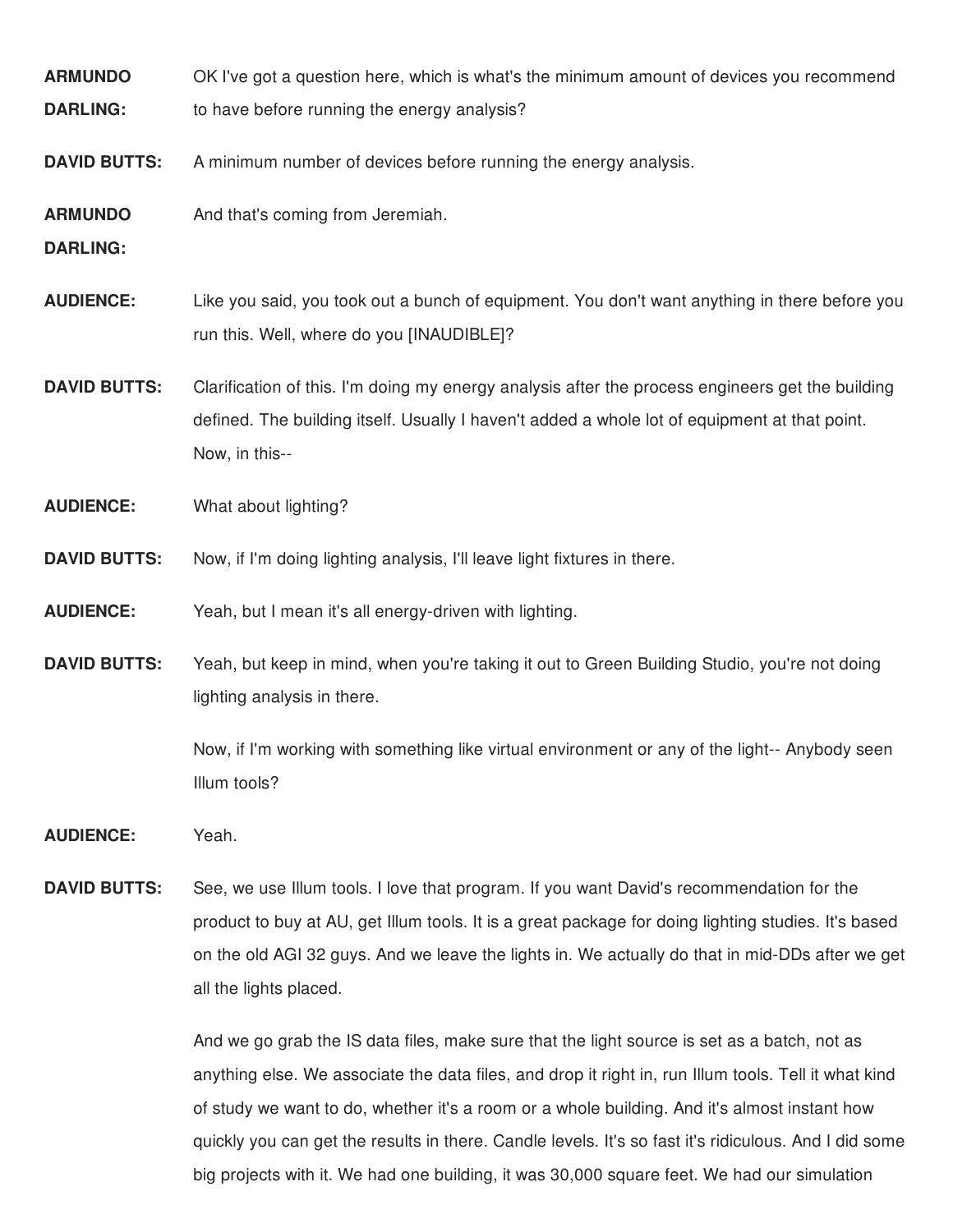done in about two minutes.

So I strongly recommend that tool in there. But now, if I'm doing energy studies from the standpoint of what the heating and cooling costs are, I don't really have a lot of equipment when I'm actually doing it. It gets back to finding the task at the right place in the project, and making sure that your workflow process follows that. And that's what we've been documenting.

**AUDIENCE:** [INAUDIBLE].

**DAVID BUTTS:** Yeah. We got another fan of Illum tools over here. Using t Home Depots. So if you don't like the lighting at Home Depot, man, don't talk to me. I didn't do it.

> All right. Let's keep moving along. We're running short on time here. We'll take a couple more here. So let's go ahead. You're driving.

**ARMUNDO DARLING:** Oh. There's one final question. This is really serious and really important. Can you do Larry the cable impressions? Larry the cable guy?

**DAVID BUTTS:** Larry the cable guy?

**ARMUNDO** That's a legitimate question.

- **DARLING:**
- **DAVID BUTTS:** Can you do Larry the cable guy?

[LAUGHTER]

**DAVID BUTTS:** Forgive me, Lord, for the starving Pygmies in Afghanistan, or Nigeria, New Guinea, wherever they are. I don't know.

### [LAUGHTER]

**DAVID BUTTS:** I'm sorry. I go on a codent. Who wanted me to do Larry the cable guy? You want me to do Jeff Foxworthy, I can do him in a second.

> All right, last thing we're going to wrap up with is talking about how to define BIM projects to maximize owner and contractor benefits. And this is what we're really talking about with data, and things like NavisWorks. And we had to start educating our clients on how we do work and how we do things.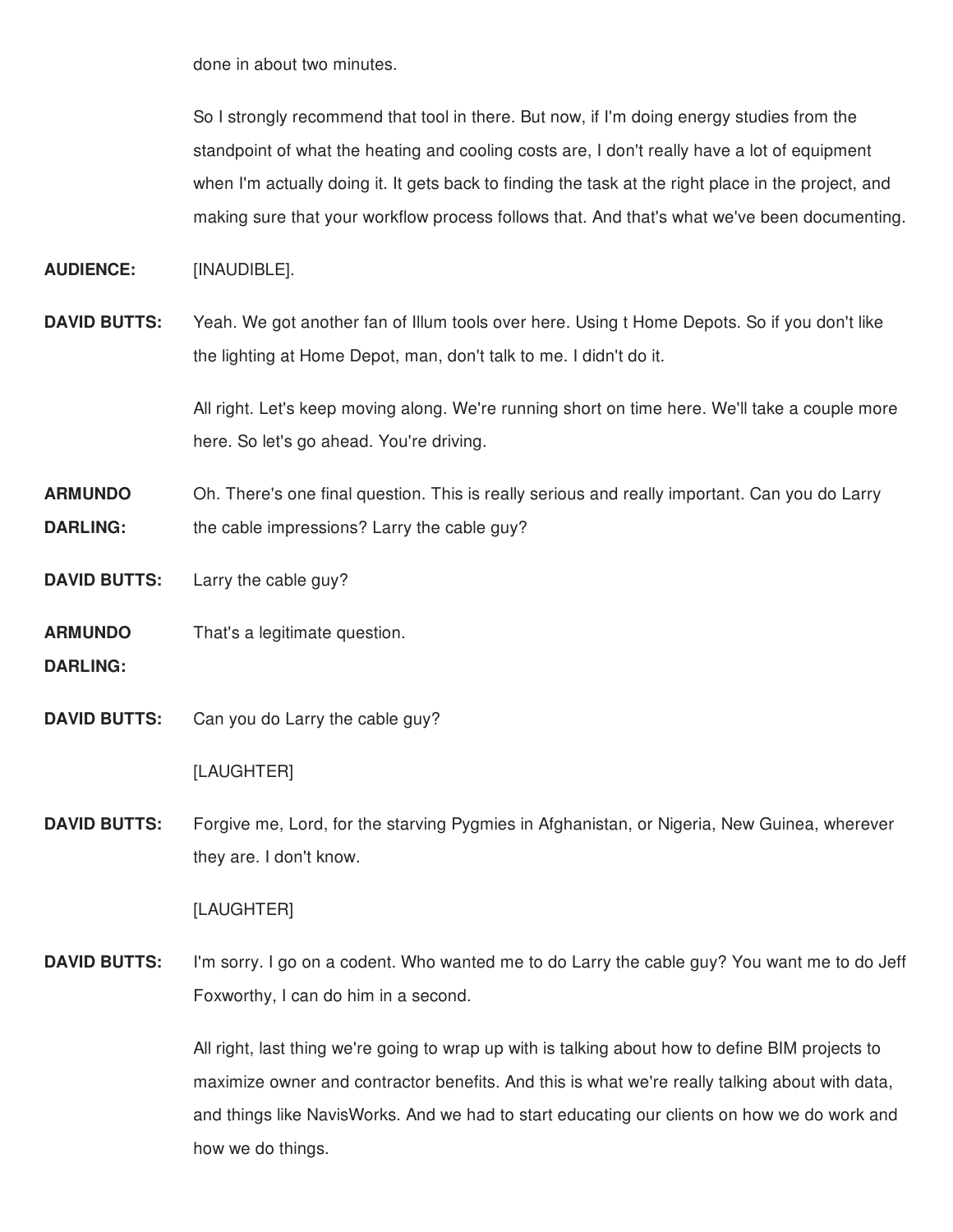So let's go ahead and skip ahead of this real quick.

You don't want to look past what the results are, what you're trying to accomplish in here. Why do I have all those tools to go fishing with? Why did I do that? Because I love to eat fish, and I want to make sure that I catch the best fish that I can possibly buy.

Now, some of them we don't always keep. Sailfish. Big challenge, tag and release. Big on that. King Mackerels, great grilling. And then that's my youngest son in the middle there and my oldest one is on the right. He was fishing for NC State University on the FLW Collegiate Bass Tour, the Bass Pak, was the president of the Bass Pak. Won \$50,000 in scholarships bass fishing. Bass fishing.

What is the college system coming to that you've got to have scholarships for bass-- He actually won about \$65,000 in scholarship and help pay for his college education. And I love him to death.

But you look at the results, why invest in the technology? Why learn? It made him more competitive on the circuit. And actually, college bass fishing is one of the fastest growing sports in the country right now. Almost every college has a bass fishing team now.

And it's amazing the competition and the money that the schools and the students can make from it. It's great team building skills, because they fish as teams, they don't fish as individuals. So that's his buddy over there who is now running a shark fishing tour service out of the Virginia or Maryland. So great guys.

So again, it's all about getting the results.

Here's one of the things I want to leave with you here is about the data methods. How do you manage your data in here? So the key things are you want to decide what data you're most likely to share with your contractors. And you want to structure your tools that you're using so that they're consistent.

How many AutoCAD P&ID users do I have in here? Got a few of them over here. OK. And like I said, I've been writing content. I've been using AutoCAD P&ID for several years. And was actually supporting it when I was still in the channel.

And one of things I recognized about P&ID that I love is the fact that when you put a symbol in, the information's automatically tied to a database. I don't have to go and make that database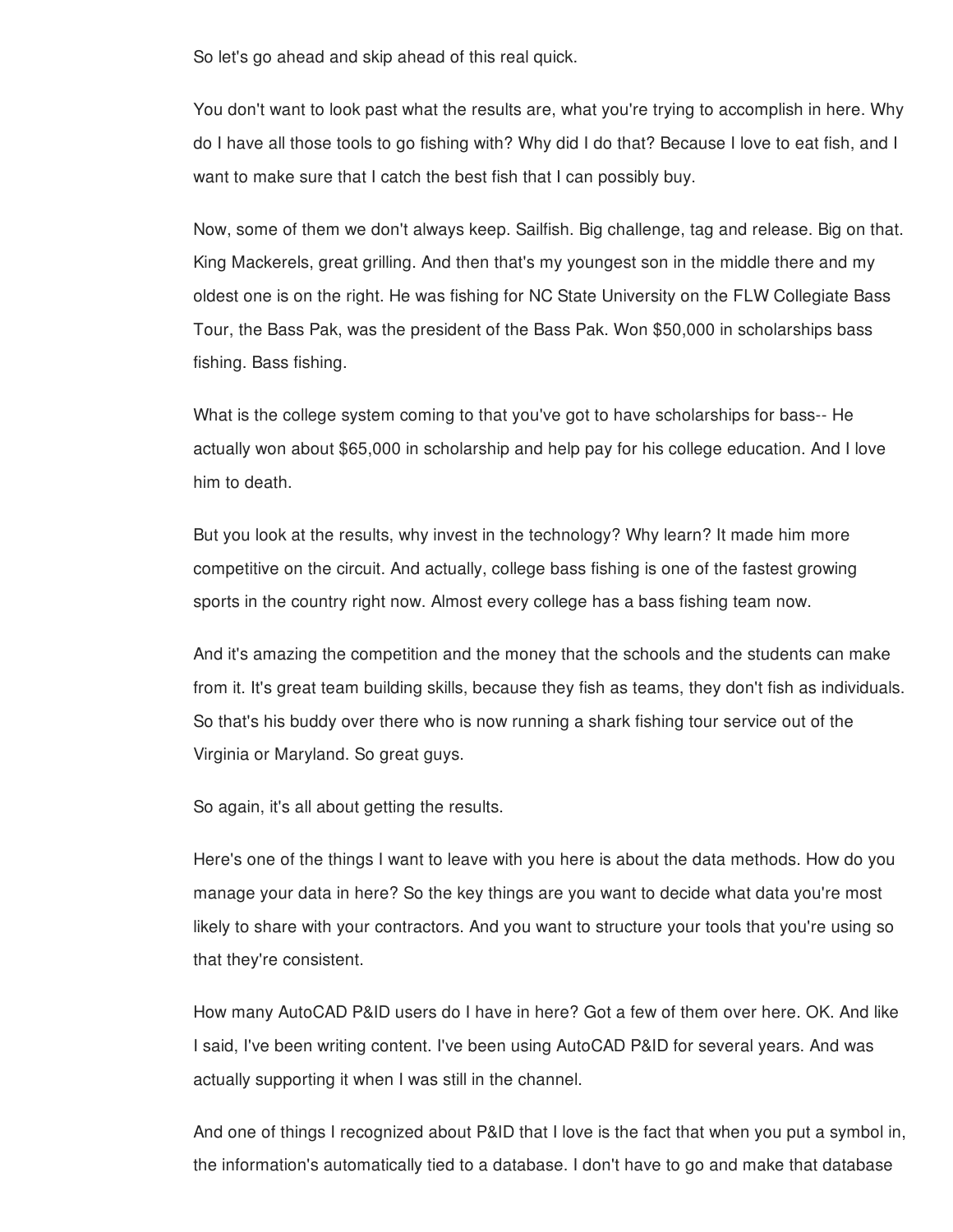connection. I just do it when I set the project up.

And so I already had the right work process that I'm looking for in that product. And so for all of our water treatment plants, our process jobs, all of those, we use AutoCAD P&ID to do our instrumentation and controls. And it's been a great tool for us. It's actually cut our reporting tools down to a fraction of what they used to be.

When I do my I/O reports, if you're doing an I/O report manually, it could take weeks. We do them in seconds now. Because all the information is stored with the symbol and with the part.

You also want to work from shared databases, and Revit does support some linking to databases. How many people have used DB-Link? And what does DB-Link do for you? It exports a point in time of what your model is. You've got to have SQL set up.

And if you go back to my handout, if you want to use SQL as your database, there's a lot of very specific directions for how to use SQL Management Studio, or the Management Studio, in SQL Express 2008. How to set up that database on your local drive and on your computer so that you could use it with DB-Link.

You also can use it with access database, with MDB files. Any of the formats that you're comfortable with. But you can also leverage these tools like some of the Excel exporters that are out there. Has anybody looked at IDH products and, who is it, CTC? A couple other guys. There's a lot of people that have good Excel exporters out there.

And we decided to go down a different path, and I'm going to talk about that in just a second here. So let's go ahead and go to the next one.

You want to manage this data as much as possible. You want to use the DB-Link tools, again, it's instant space. But what you're doing is you're pulling parameters out to a database at that particular point in time.

And again, you've got to have SQL set up. But the reason why we look at this standpoint, and why we look at SQL is because P&ID's already on that database. So that was one reasons it made me decide I wanted to use SQL for Revit.

So let's go ahead and go to the next one in here.

We did something a little bit different last year. Like I said, I'm blessed to work for this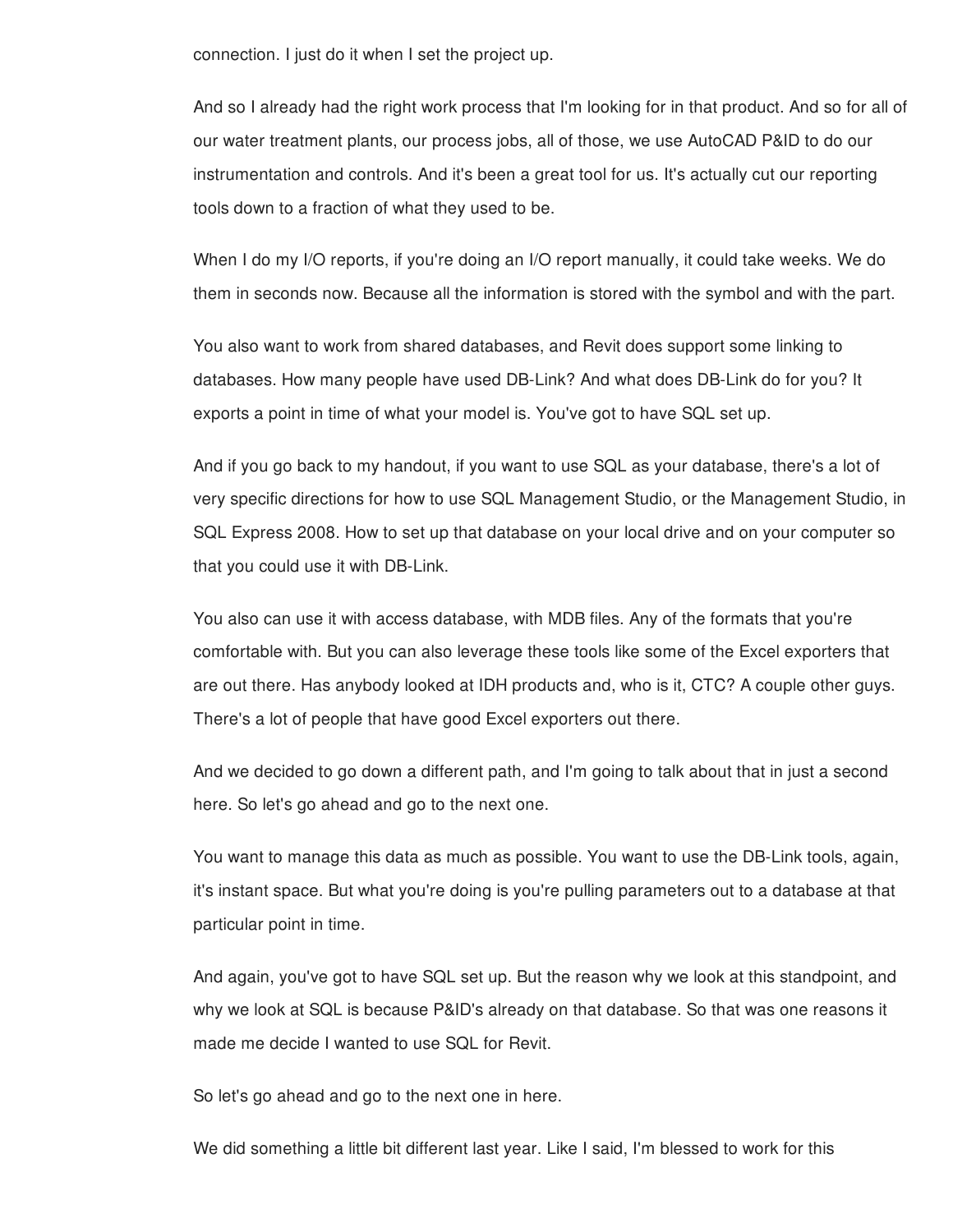company. They're very forward-thinking, great group of guys, great clients. But we have our own developers in-house. We're big enough that we have a bunch of C+ and Revit ADN guys in our house.

So we made a decision to start writing our own tools. A lot of reasons. I mean we own the property, we own the programming, we can customize and tweak it as we need to. It's easy for us to move up to new releases.

And so what we do, we actually had this tool set up that when we're exporting out of Revit, we can do it by phase, and we get a summary of all the parameters entered in a project, and we look at this particular project. There's 128,000 parameters found in the project. By the way, our tool processes all those parameters. That size project, it processes in about seven seconds.

But we're selective. about the data that we're picking out. This is a big difference from what we're doing than what DB-Link does, is that I'm picking what data I want to export.

And then I had the options to export it to Excel or CSV. I can do it by work set. And I go through and create that Excel file quickly. But then when I get done, I can import them right back in again. We have another tool that's an import tool that brings it in and overwrites the data. And it doesn't care what the format is in Revit. Is whatever goes out is what comes back in again.

So it's a really nice little tool, and I got to pat my programmers on the back. They did a great job writing this one. And there's a lot of people that have this type of tool. We're going one step further.

This year we started a project to create what we called the BIM validation tool. And what this does is it allows us to look into different databases and sync information between different programs, by using a common structure. Now, there's a lot more to this than just writing some code. And one of these days, hopefully we'll get to tell you a little bit more about it.

But we have tools, web portals, that allow us to build information outside of any of the CAD packages, so that we can set up our project with initial information. And then what we do is we test for conflicts.

How many times have you ever had a difference between your diagram and your model? You're doing your panel schedules in Revit. And on the diagram, it said that the load for that